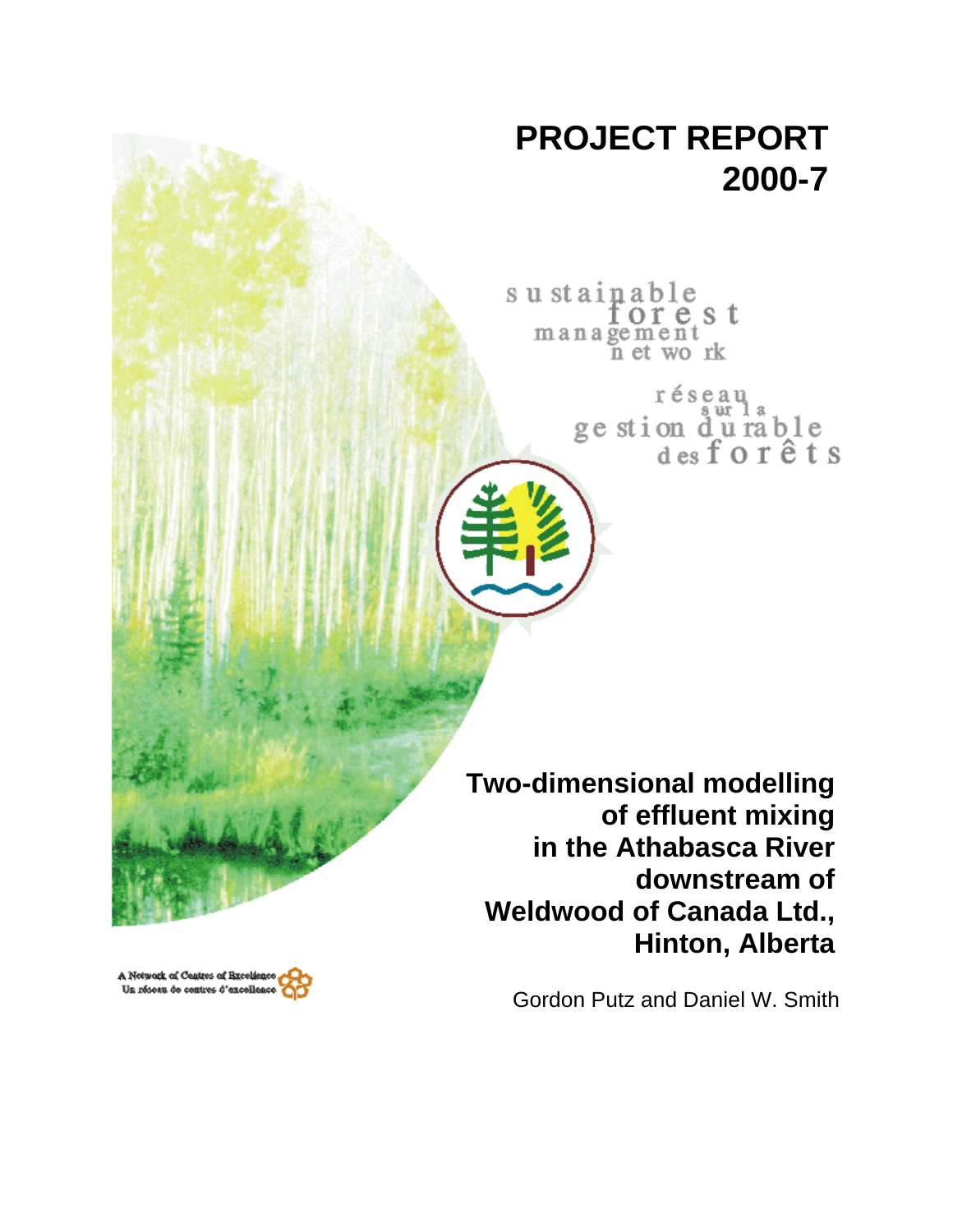For copies of this or other SFM publications contact:

Sustainable Forest Management Network G208 Biological Sciences Building University of Alberta Edmonton, Alberta, T6G 2E9 Ph: (780) 492 6659 Fax: (780) 492 8160 http://www.ualberta.ca/sfm/

ISBN 1-55261-065-9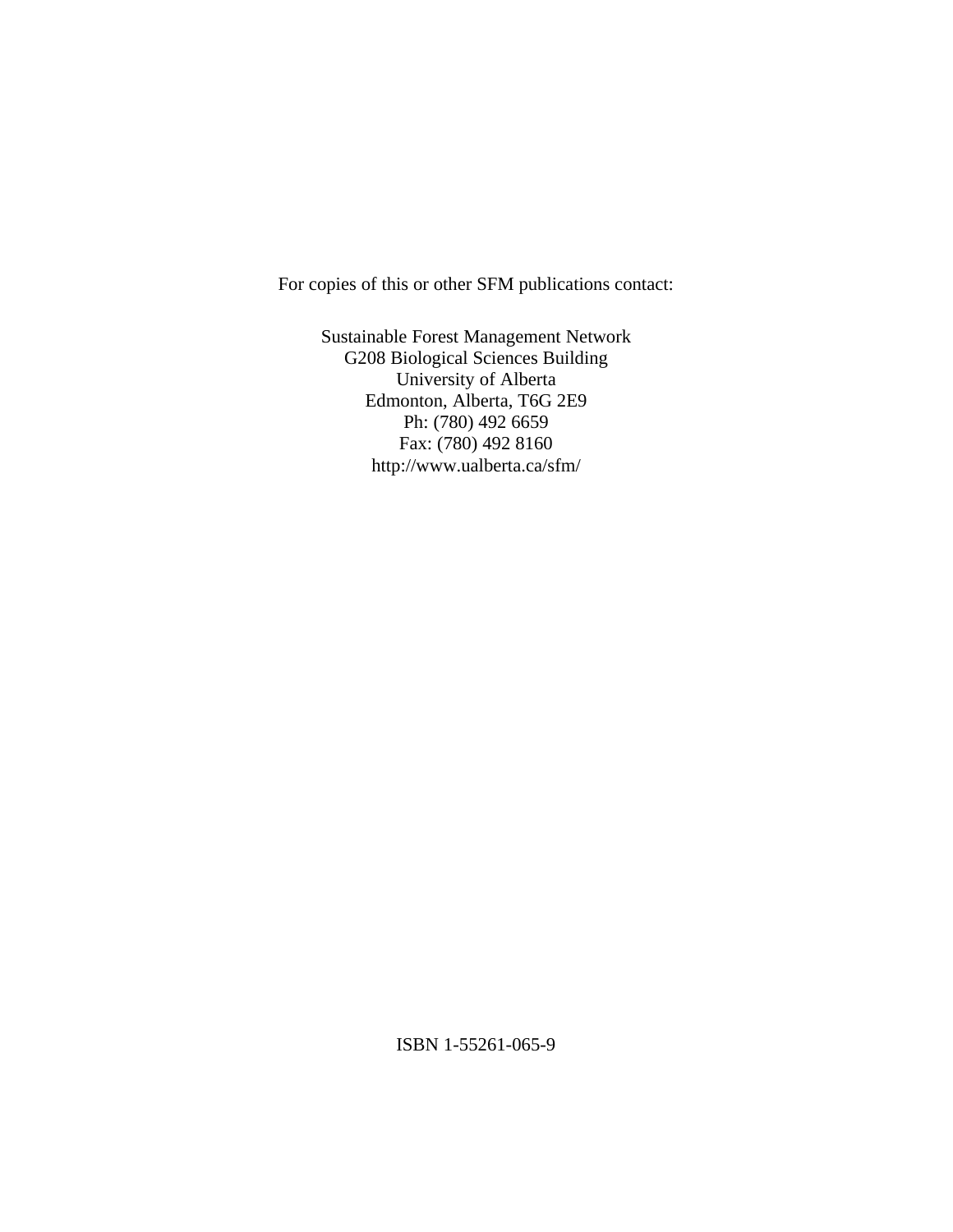# **Two-dimensional modelling of effluent mixing in the Athabasca River downstream of Weldwood of Canada Ltd., Hinton, Alberta**

# **Development and Verification of a Two-Dimensional Hydraulic and Kinetic Model for the Prediction of Effluent Transport in Rivers**

by

**Gordon Putz** Department of Civil Engineering University of Saskatchewan, Saskatoon, Saskatchewan

and

**Daniel W. Smith** Department of Civil and Environmental Engineering University of Alberta, Edmonton, Alberta

**May 2000**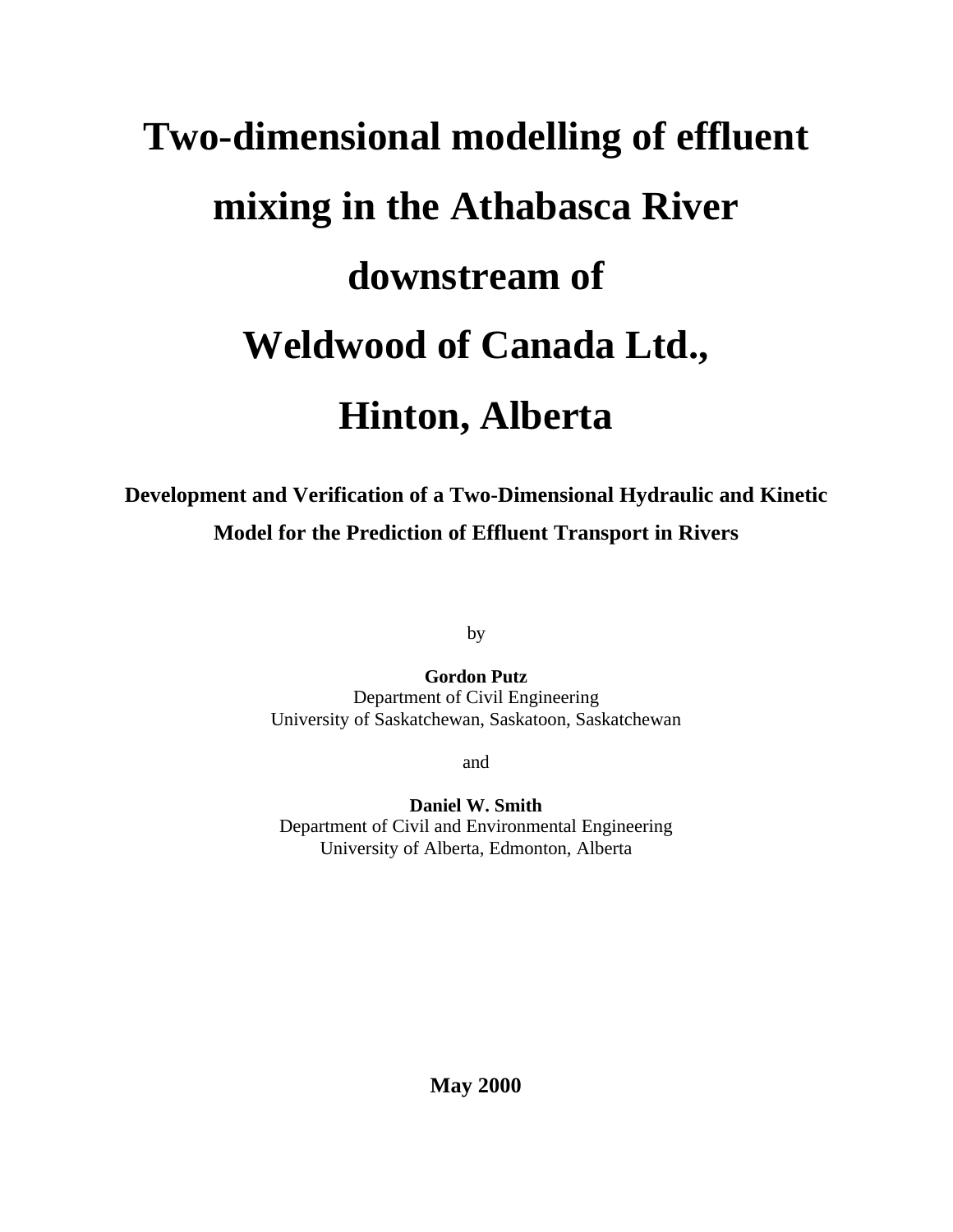### **ABSTRACT**

Field studies to determine the river mixing and potential attenuation in concentration of selected water quality parameters downstream of a pulp mill effluent diffuser are described. The field studies were conducted on the Athabasca River downstream of the Weldwood of Canada Ltd. pulp mill at Hinton, Alberta. The river mixing in the study reach was determined based upon analysis of two tracer tests. A continuous input steady-state fluorescent tracer test and a slug input fluorescent tracer test conducted at the site. Tracer samples collected from the river were used to delineate the pulp mill effluent plume, and to quantify the transverse and longitudinal mixing occurring in the river.

The effluent mixing within the river was successfully simulated utilizing a computer model based upon the Advection Optimized Grid method. Data required to run the model included input concentration conditions, and the hydrometric characteristics of the study reach. Extensive hydrometric surveys were conducted during the field study to provide the required data for the computer model.

Colour and adsorbable organic halide (AOX) samples were collected from the river on the same day as the continuous input tracer test. In this manner, the dilution effects of the river mixing are defined by the tracer test allowing an assessment of any other attenuation of these parameters within the receiving stream. Colour concentrations were at or below detection limits immediately downstream of the mill effluent diffuser. AOX concentrations were close to detection limits. Consequently, the measured river concentrations of both water quality parameters were quite variable.

Despite problems with variability of the AOX concentration measurements in the river the samples indicate AOX persists in the water column in the river for at least 11 km downstream of the diffuser site. Measured AOX levels in the river were much higher than predicted based upon calculations utilizing mass inflow data based upon average daily effluent flow.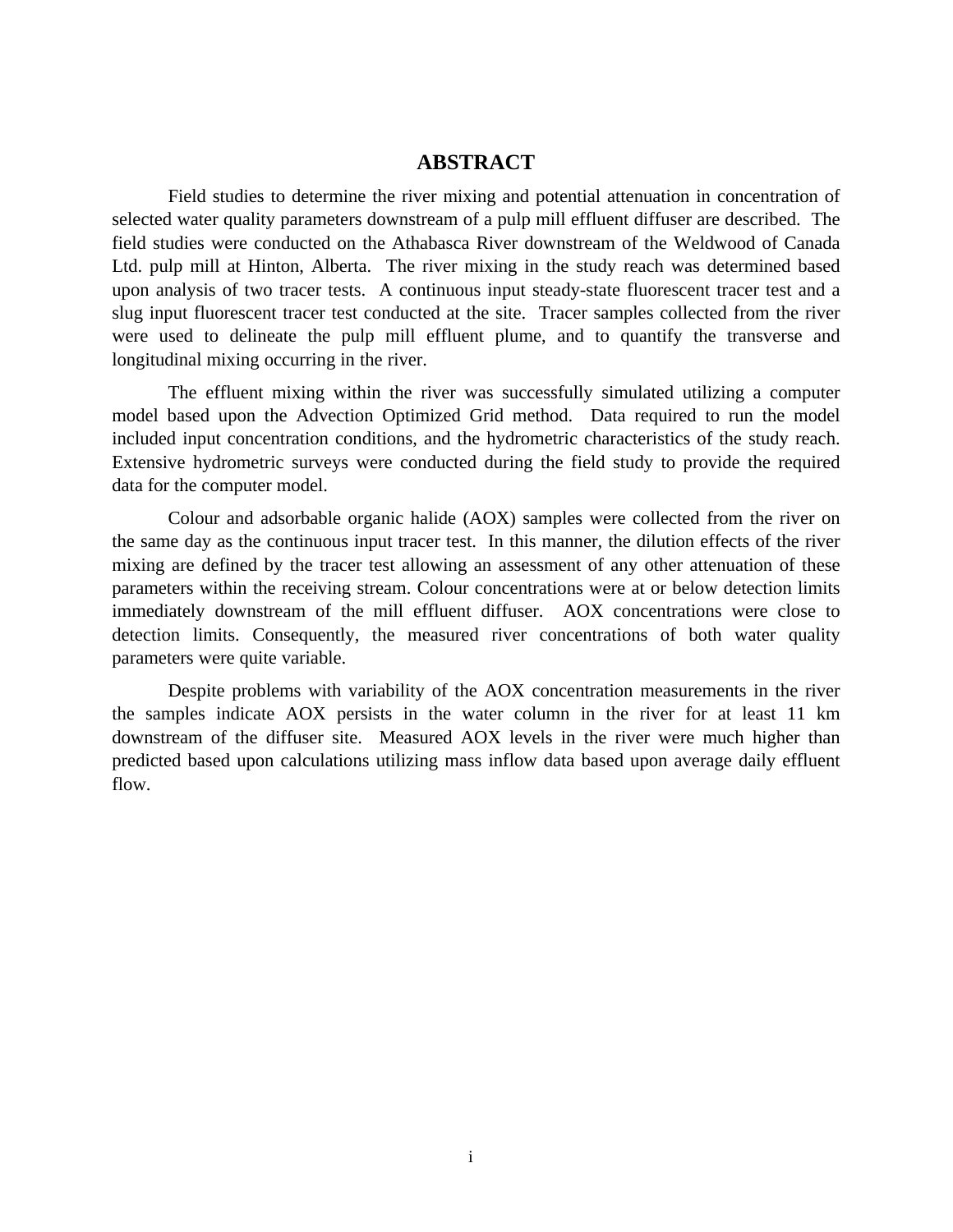# **ACKNOWLEDGEMENTS**

The authors thank Weldwood of Canada Ltd. (JoAnne Volk) for providing access to mill locations, engineering drawings of the diffuser structure, and copies of previous water quality studies. We also thank the graduate students and staff of the Environmental Engineering Group, University of Alberta, and Ifeanyi Odigboh, Division of Environmental Engineering, University of Saskatchewan, for their participation in the 1998 field and laboratory studies. Their assistance and hard work was invaluable. Christine Brodie of the Sustainable Forest Management Network of Centres of Excellence also participated in the fieldwork. Special thanks to Kevin McCullum for organizing the field equipment and compiling much of the raw data. The study was financially supported by the Sustainable Forest Management Network of Centres of Excellence, Minimum Impact Technologies Theme.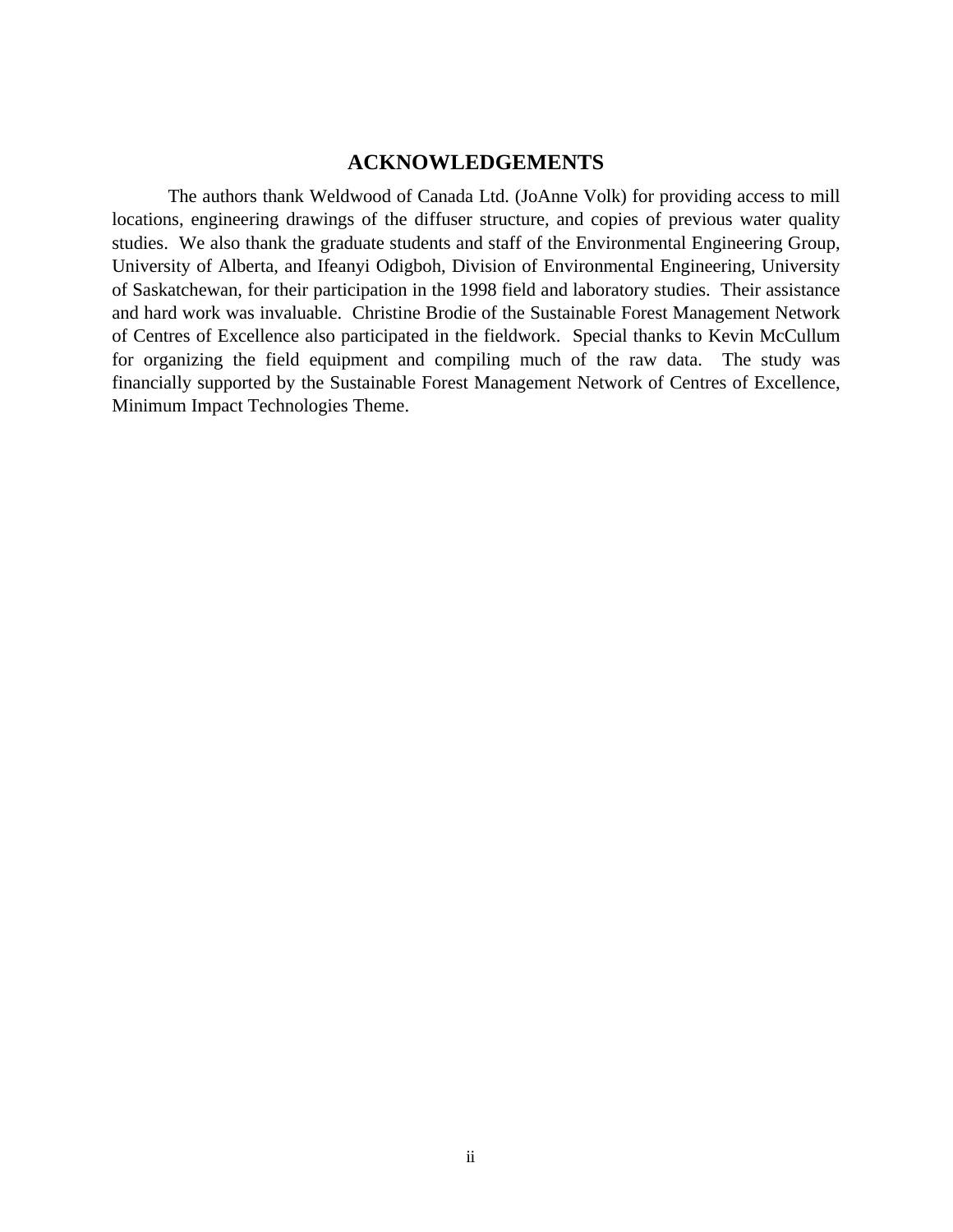# **INTRODUCTION**

The overall purpose of this SFMNCE (Sustainable Forest Management Network of Centres of Excellence) research project is to further verify and develop a two-dimensional, unsteady effluent input, river mixing and transport model. Adaptations to this mixing model can provide the capability to simulate environmental reaction of water quality parameters, within a river, in combination with the river mixing and transport. Therefore, the model can be used to study the transport, mixing and fate of forest industry effluent substances discharged to river systems.

A unique feature of the model is that unsteady effluent input conditions can be accounted for, and that the resulting time-varying, effluent substance concentrations across a stream and in the downstream direction can be predicted. More popular and widely applied water quality models do not have this time-dependent, two-dimensional capability. The need for this type of model and details regarding the numerical method used by the model are described by Putz and Smith (1996), Putz (1996) and Putz et al. (2000).

The first objective of the overall project involved the verification of the river mixing and transport portion of the model using tracer tests conducted at several mill discharge locations. Previous verifications studies of the numerical method used in the model to simulate river mixing were described by Putz and Smith (1998). These studies were based upon tracer tests conducted on several major western Canadian rivers. However, the data available from these tracer tests was limited, as they had not been conducted with the express purpose of model verification. Additional more comprehensive field studies were conducted in August 1997 with support from the SFMNCE. Results of these studies are reported by Putz et al. (2000).

The second objective of the overall project is to adapt the model to predict the fate of selected mill effluent substances within the river environment. Effluent parameters such as colour, COD, AOX and toxic compounds are possible candidates for incorporation into the model. The model can be adapted by incorporating kinetic expressions for environmental reaction of these non-conservative substances into the computer code. Substance concentrations predicted by the model can be compared to measurements taken in the river and adjustments made to the mixing and kinetic coefficients as necessary in order to calibrate the model. Further SFMNCE field studies were conducted in August 1998 on the Wapiti and Athabasca Rivers in order to collect data to address the second objective.

The work conducted on the Athabasca River near Hinton, Alberta downstream of the Weldwood of Canada Ltd. mill site is described in this report. The work conducted on the Wapiti River near Grande Prairie downstream of the Weyerhaeuser Canada Ltd. mill site is described in a companion report (Putz and Smith, 2000).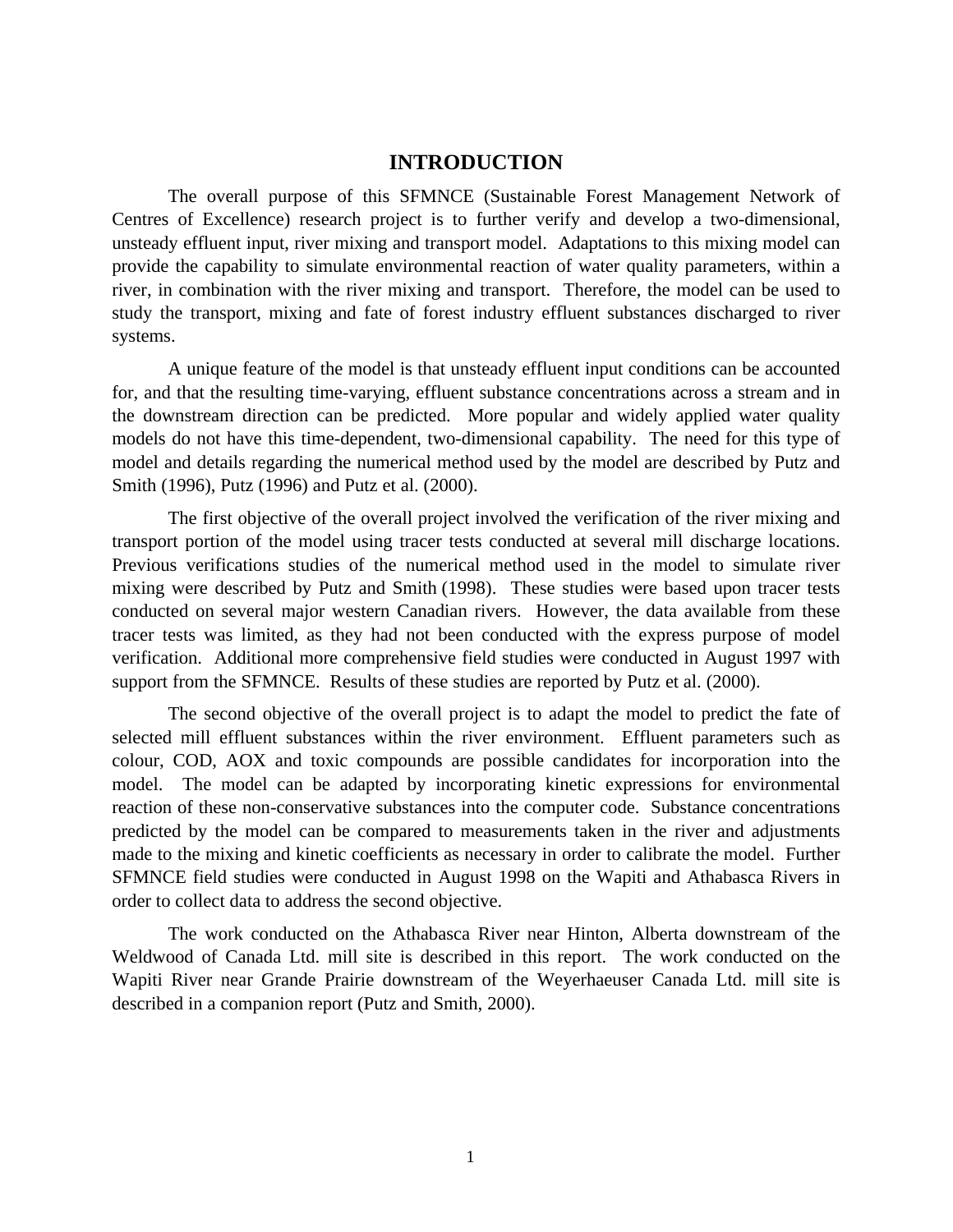### **Athabasca River near Hinton 1998 Field Studies**

### *Background*

On August 17 to 21, 1998 field studies were conducted on the Athabasca River near Hinton, Alberta. The field studies consisted of hydrometric surveys, two tracer tests, and water quality sampling conducted on a reach of the Athabasca River downstream of the Weldwood of Canada Ltd. pulp mill site. The primary intent of the field studies was to conduct a steady state tracer test and simultaneously sample for selected water quality parameters downstream of a pulp mill effluent discharge. In this manner, the attenuation of effluent parameters can be assessed against a well-defined mixing regime. The second intent of the work was to conduct a slug tracer test to further assess the capability of the mixing model to simulate transient input conditions.

Planning for the Athabasca River field tests progressed through the spring and early summer of 1998. Air photos, maps, historical discharge data and past cross section surveys for the river reach were obtained from Alberta Environmental Protection and Water Survey of Canada. In addition, engineering drawings of the effluent pipeline and diffuser structure and previous mixing studies on the river were obtained from Weldwood of Canada Ltd. All this information was required to plan the details of the tracer tests such as the location of the tracer injection point, quantities of tracer required, tracer flow rates, location of sampling sections, sampling schedules, numbers of boats and sampling crews, etc. The background information was also required for a preliminary assessment of the length of the two-dimensional mixing zone and to prepare an application to Alberta Environmental Protection for permission to conduct the tracer tests.

As part of the planning process, water quality data on the mill effluent was also obtained from Weldwood of Canada Ltd. The effluent data was reviewed to select water quality parameters for sampling in the river. The intention was to pick water quality parameters that would remain above detection limits for some distance downstream of the discharge point. In addition, parameters were chosen which would potentially react within the river system and decrease in concentration in comparison to the mass conservative tracer. After reviewing the effluent data, and estimating the immediate dilution at the diffuser with the anticipated river flow for late August (approx. 354  $m^3$ /s), colour and AOX (adsorbable organic halide) were selected for sampling and analysis. The colour levels in the effluent plume were however expected to be very close to the limits of detection.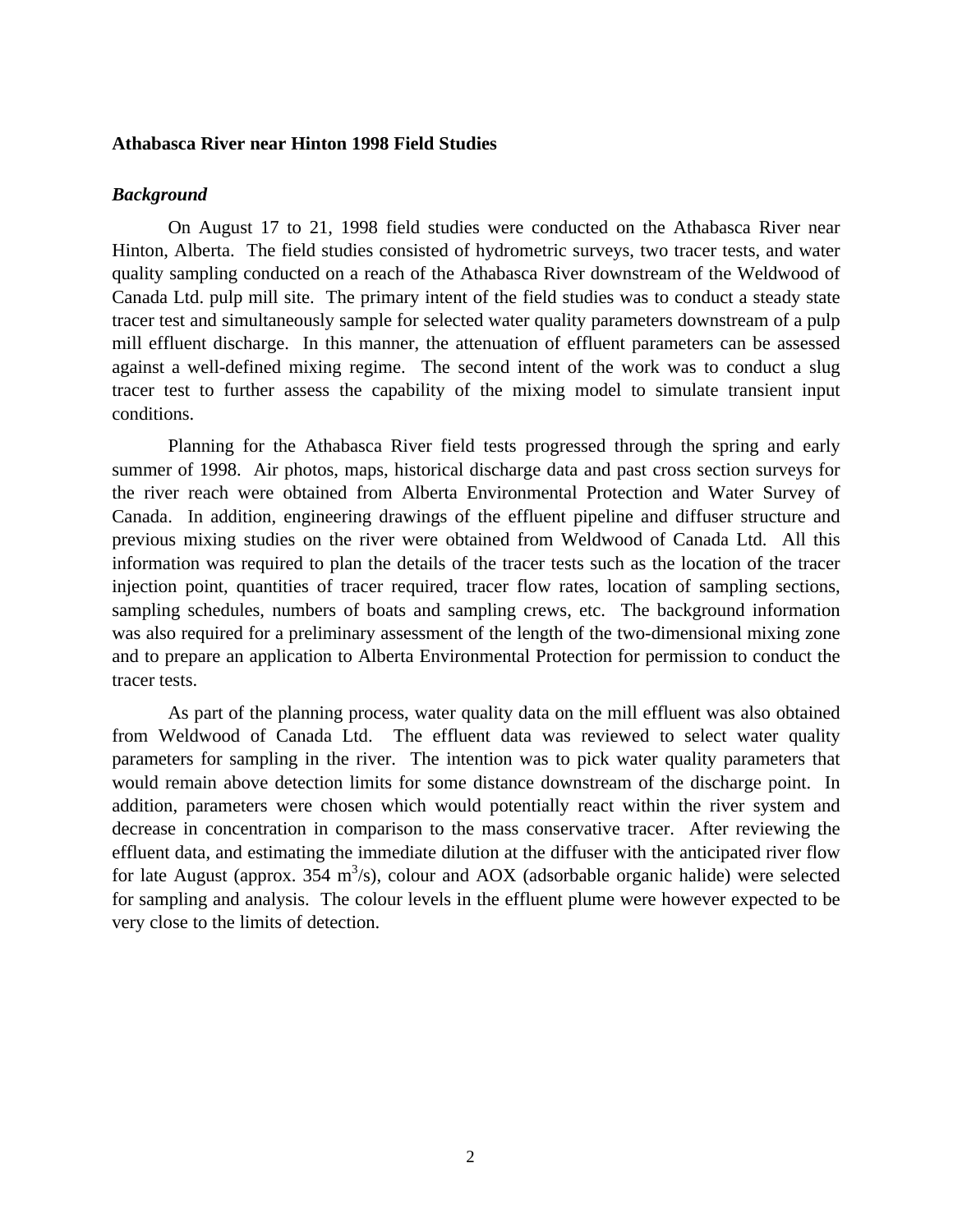### *Objectives of the 1998 Wapiti River field studies*

The initial objectives of the 1998 field studies on the Athabasca River downstream of the Weldwood of Canada Ltd. mill site were:

- Conduct a continuous input fluorescent tracer test to document the steady-state transverse mixing occurring in approximately a 20 km reach downstream of the diffuser structure.
- Conduct a slug input fluorescent tracer test to characterize the time dependent transverse mixing and transport occurring in a 30 km reach downstream of the diffuser structure.
- Conduct hydrometric surveys to obtain sufficient data to construct a mixing model of the river reach.
- Model the river mixing of the tracer input for the continuous input and slug input conditions.
- ß Sample the river reach for colour and AOX in conjunction with the continuous input tracer test.
- ß Assess the river concentrations of the water quality parameters in comparison to the tracer concentrations in order to identify any attenuation other than the mixing process.
- ß Attempt to model the water quality parameters in the reach accounting for river mixing and attenuation mechanisms.

The anticipated flow for early August, based upon analysis of Water Survey of Canada records, was approximately 354 m<sup>3</sup>/s. Actual flow during the fieldwork was in the range of 334 to 365 m<sup>3</sup>/s. Travel on the river during the fieldwork utilizing the prop survey boats available was generally possible. However, caution had to be exercised in the shallower sections of the river. The water level dropped as the work progressed causing travel downstream of 20.6 km to become quite difficult due to a significant rapids section. Consequently, the length of the study reach for the slug test was restricted to approximately 20.6 km downstream of the Weldwood of Canada Ltd. diffuser structure. This distance avoided the more challenging and potentially dangerous rapids sections located further downstream.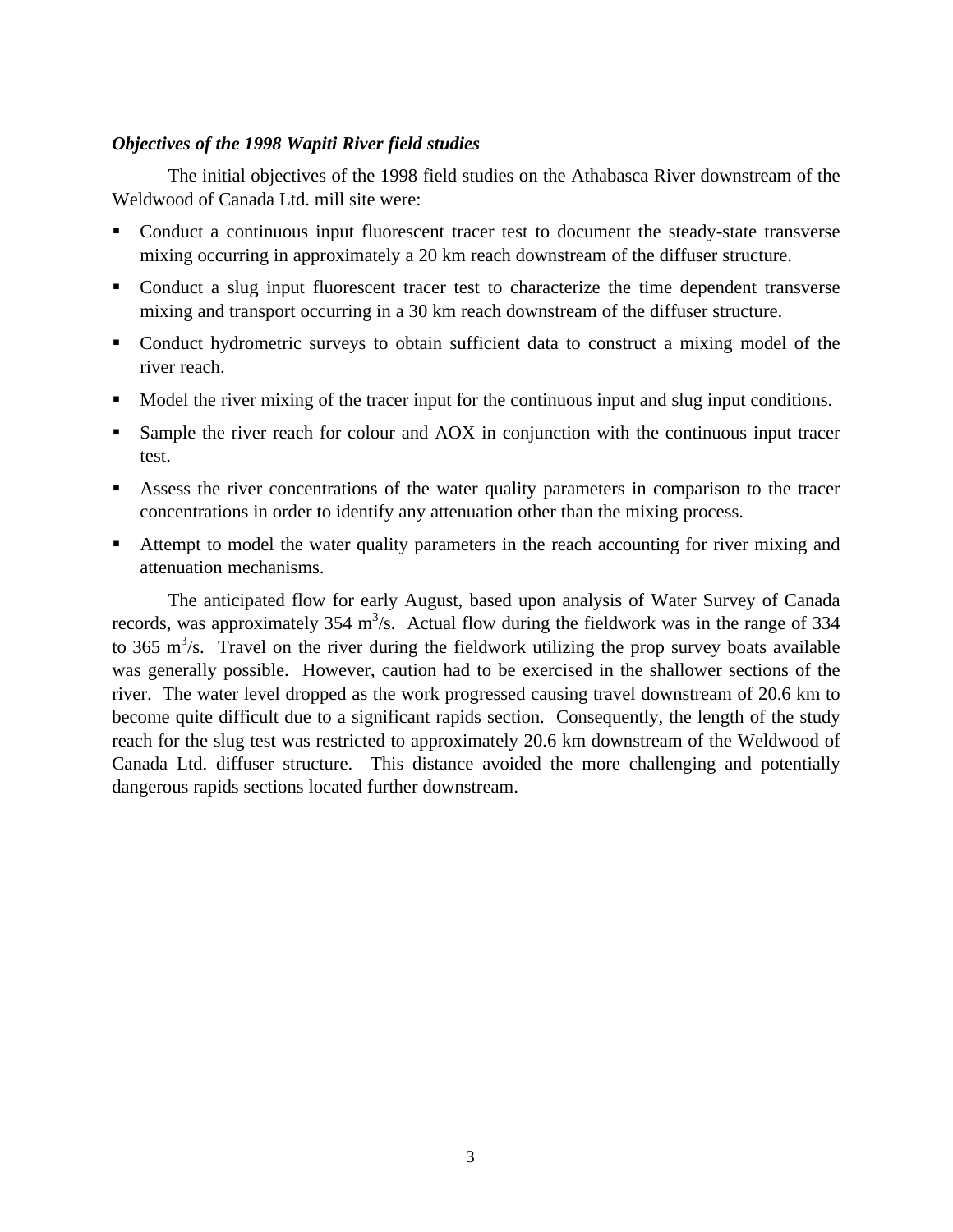### **RIVER MIXING AND MASS BALANCE**

Most rivers have a large width to depth ratio. Therefore, dissolved substances will rapidly become uniformly mixed in the vertical direction (over depth) in comparison to the transverse (across stream) and longitudinal (downstream) directions (see Putz et al., 2000 for a overview description of the mixing processes). Hence, for most situations a two-dimensional, depth-averaged description of the mixing and transport in a river is appropriate.

The mixing, transport and in-stream reaction of a neutrally buoyant, non-conservative substance in the transverse mixing zone can be described by the following mass balance equation (see Putz, 1996 for derivation of this equation, see Figure 1 for the coordinate system definition):

$$
\frac{\partial}{\partial t}(\text{hc}) + \frac{\partial}{\partial x}(\text{huc}) = \frac{\partial}{\partial z} \left( \text{hE}_z \frac{\partial c}{\partial z} \right) + \text{hR}
$$
 [1]

in which x is the longitudinal direction, z is the transverse direction, c is depth-averaged concentration, u is local depth-averaged velocity in the longitudinal direction, h is the local depth and  $E<sub>z</sub>$  is the transverse mixing coefficient. The second term on the left of [1] represents advective mass transport in the longitudinal direction. The first term on the right represents diffusive transport across the stream. The general term R represents an in-stream reaction rate expression. For example, if the reaction rate was first order R could be replaced by Kc where K would be a first order rate constant.



**Figure 1 Coordinate system for mixing analysis.**

The magnitude of the transverse mixing coefficient  $E_z$  represents the amount of mixing which occurs or how quickly an effluent plume will spread across a channel. It is generally given by an expression in the form<sup>1</sup>:

$$
E_z = \beta L \Omega
$$

where L is a length scale representative of the mixing length or eddy size,  $\Omega$  is a velocity scale representative of the level of turbulence, and  $\beta$  is the dimensionless transverse mixing coefficient. The length scale is generally taken to be the local depth h, or the channel average

 $\overline{a}$ 

<sup>1</sup> See Putz (1996) for a review of the development of this expression and methods for estimating  $E_z$ .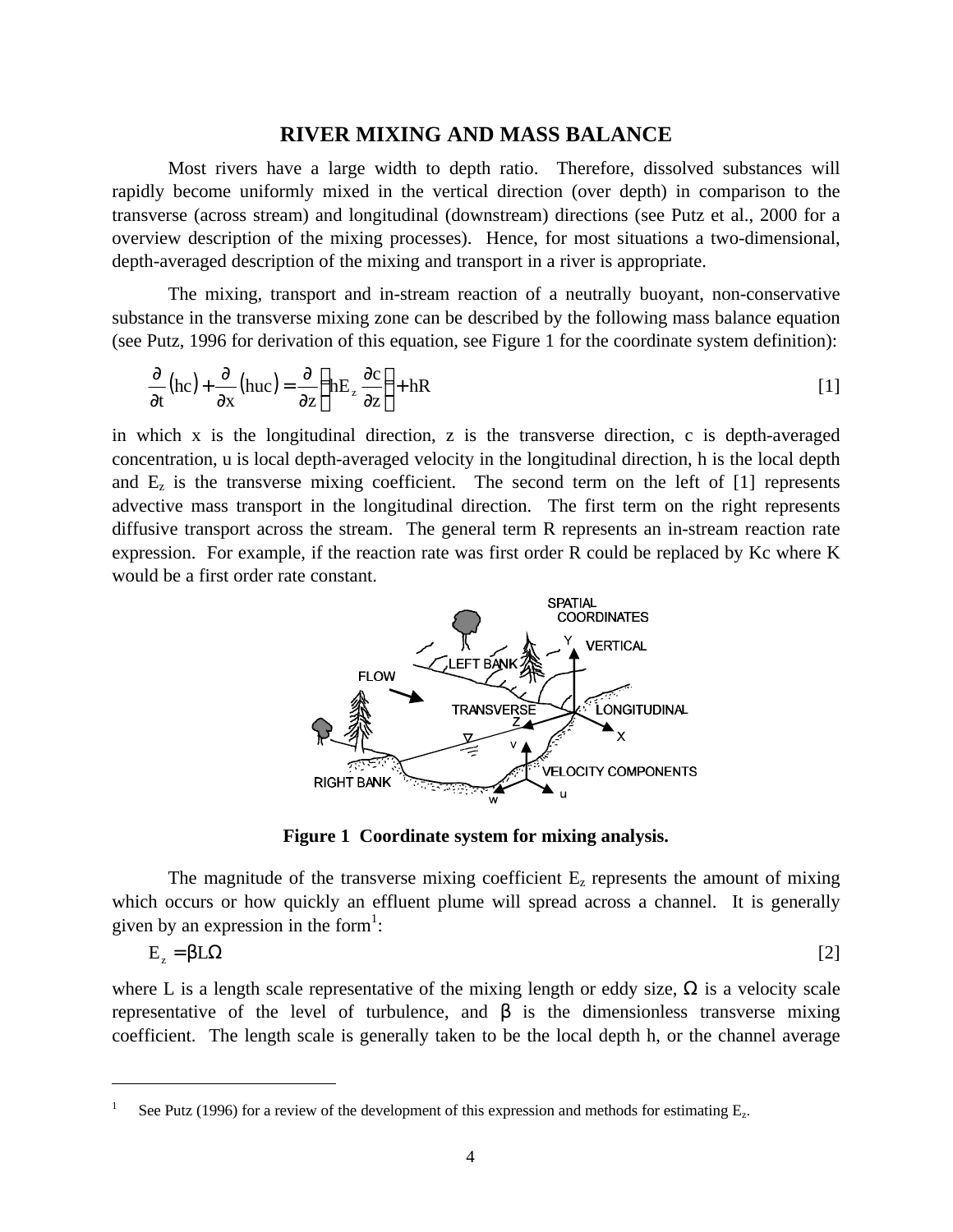stream depth H. The velocity scale is generally taken to be the local shear velocity u\* or the channel average U\* given by the expression:

$$
u^* = \sqrt{grS} \quad \text{or} \quad U^* = \sqrt{gRS}
$$

where g is the gravitational constant, r is the local hydraulic radius, R is the channel average hydraulic radius, and S is the slope of the energy grade line (slope of the water surface for uniform flow). The dimensionless transverse mixing coefficient  $\beta$  is used to characterize the mixing in a river reach. If  $\beta$  is known, or can be estimated, then  $E_z$  can be determined with [2] using the appropriate value of the length and velocity scale for a particular location on the river.

Frequently a streamtube approach employing a transformation of the transverse coordinate z, to cumulative flow q is utilized in mixing analysis and modelling (see Yotsukura and Cobb, 1972). Cumulative flow is determined as follows:

$$
q_{(z)} = \int_{0}^{z} uh \, dz \tag{4}
$$

where  $z = 0$  represents the left bank (looking downstream) as shown in Figure 2; and u is the depth averaged velocity in the direction of flow. At the right bank  $z = W$ , the total stream width, and  $q = Q$ , the total stream discharge. Transverse coordinates are then expressed as a dimensionless  $q/Q$  ratio, where  $q/Q=0$  is the left bank and  $q/Q=1$  is the right bank.



**Figure 2 Transverse coordinate transformation.**

The q transformation converts the plan view of a natural stream of variable width to a simple rectilinear form of constant width Q. A line of constant q along the stream represents a streamline and adjacent lines of constant q define a streamtube. There is no average flow across a streamline and therefore there is no depth-averaged transverse advection across streamlines. In the derivation of [1] the term representing transverse advective transport is omitted based upon an order of magnitude argument (see derivation in Putz, 1996). The adaptation of a streamtube approach for representation of the river flow and the use of this concept in the numerical solution further justifies not including a transverse advective term in [1].

A tracer test allows accurate definition of the river mixing (i.e. dilution effects) described by the advection and diffusion terms of [1]. Analysis of tracer test results will define the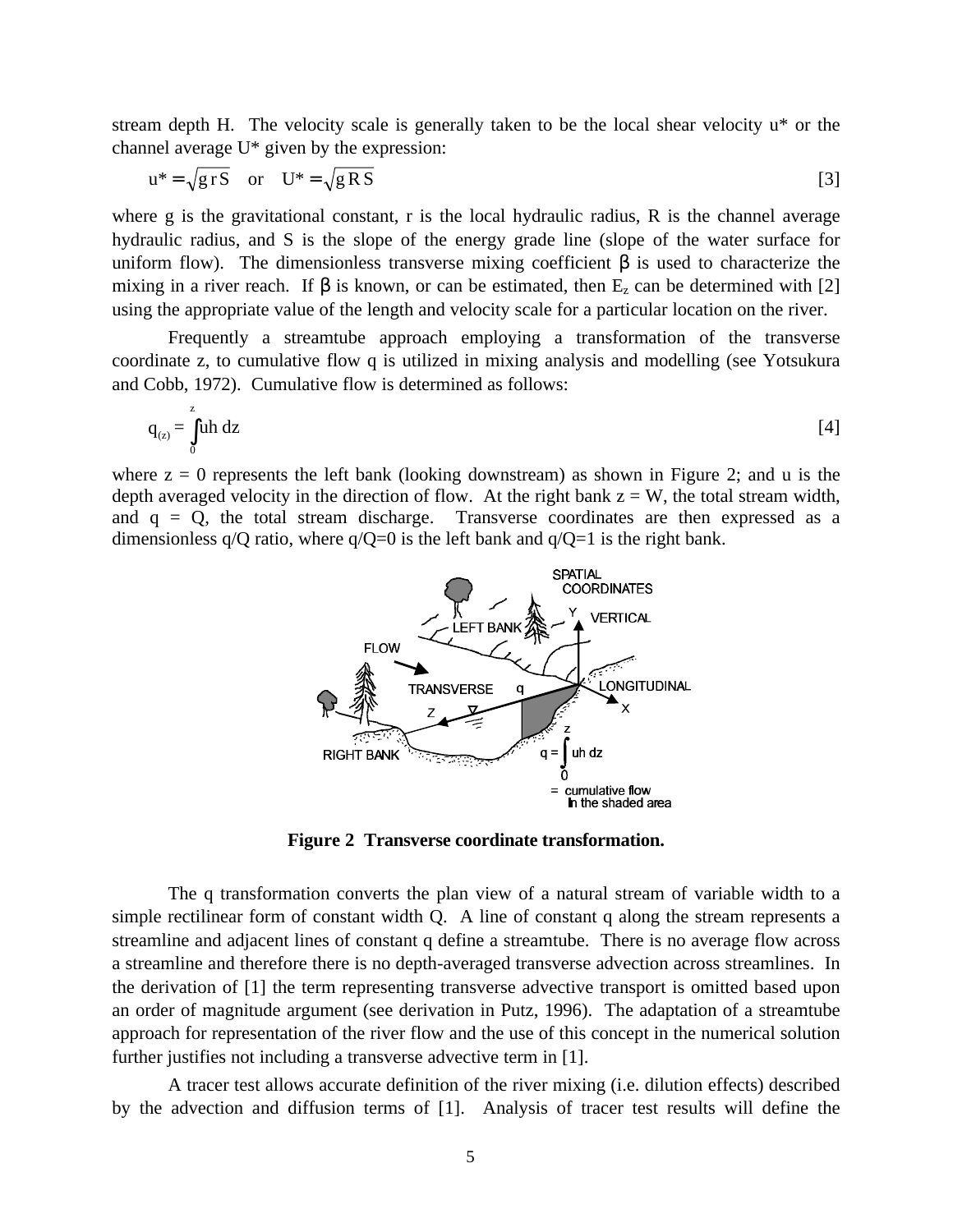transverse mixing coefficient along a river study reach. The transverse mixing coefficient, combined with hydrometric survey data, allows a mathematical model of the river mixing to be constructed. The model can then be utilized for mixing simulations in the reach (see Odigboh, 1999 for a description of this process for the SFMNCE tracer tests conducted in 1997).

Water quality samples collected during a tracer test can be assessed relative to the tracer concentrations to determine if specific parameters are non-conservative. The mass recovery of a non-conservative parameter as a function of distance or travel time downstream of a discharge point can then be used as an aid to ascertain the form of the reaction equation. Mass balance analysis for several water quality parameters in the Athabasca River is described in this report.

# **SITE CHARACTERIZATION**

### **Introduction**

The study reach is located downstream of the Weldwood of Canada Ltd. effluent diffuser structure on the Athabasca River near Hinton, Alberta. A plan view of the study reach is shown in Figure 3.

The river discharge encountered during the field survey and tracer tests was very close to seasonal norms. The average flow at Hinton during August based upon Water Survey of Canada records (1961-1995) is 354  $m^3/s$ . The estimated 30Q10 flow under ice-covered conditions is  $22 \text{ m}^3$ /s based upon Water Survey of Canada records.

### **Hydrometric Data**

### *Cross-section Surveys*

Extensive hydrometric surveys of the study reach were conducted on August 18 to 19, 1998. Twenty six cross sections were established and surveyed. The cross section locations in relation to the Weldwood diffuser structure were measured using Global Positioning System (GPS) equipment. Once the position of each section was located on a map the distance downstream of the diffuser was determined by scaling the distance along the river channel. The location of each section and its distance downstream of the diffuser is shown in Figure 3. Depths across each cross section were measured using echo sounding equipment. The positions of the depth measurements were determined by simultaneous GPS measurement of the sounding boat location. A summary of the section characteristics measured on August 18, 1998 is given in Table 1.

Detailed cross section tabulations and plots were prepared for each section for the date on which each tracer tests was conducted (August 19 and 20, 1998). This required minor adjustments of the survey measurements to account for the change in river flow between the survey date and the test date. These tabulations were then used to prepare data files for the mixing simulations. An example of a detailed tabulation and plot is shown in Table 2 and Figure 4. A complete set of cross section tabulations and plots for the study reach for August 19, 1998 is presented in Appendix A.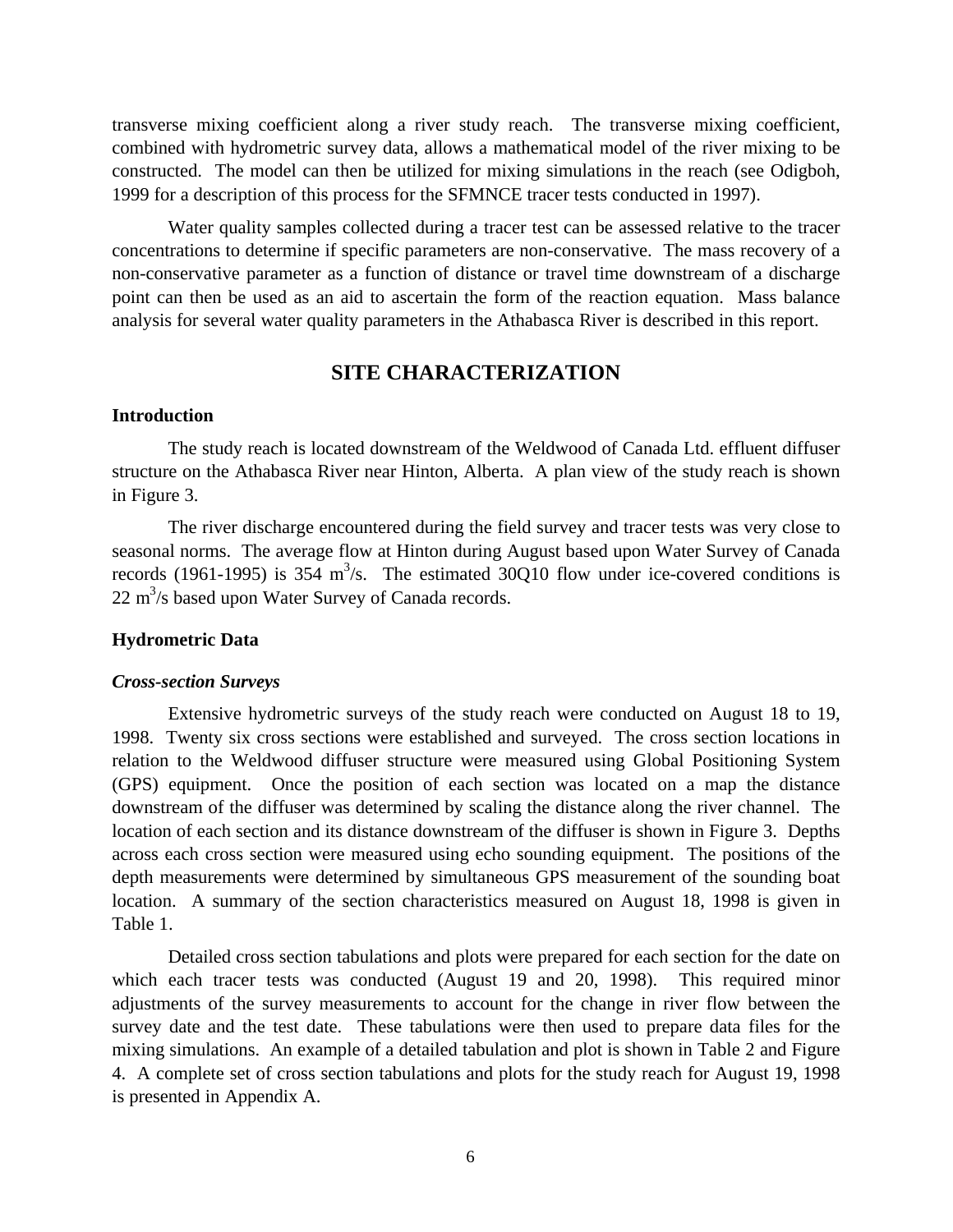

**Figure 3 Athabasca River study reach downstream of the Weldwood of Canada diffuser.**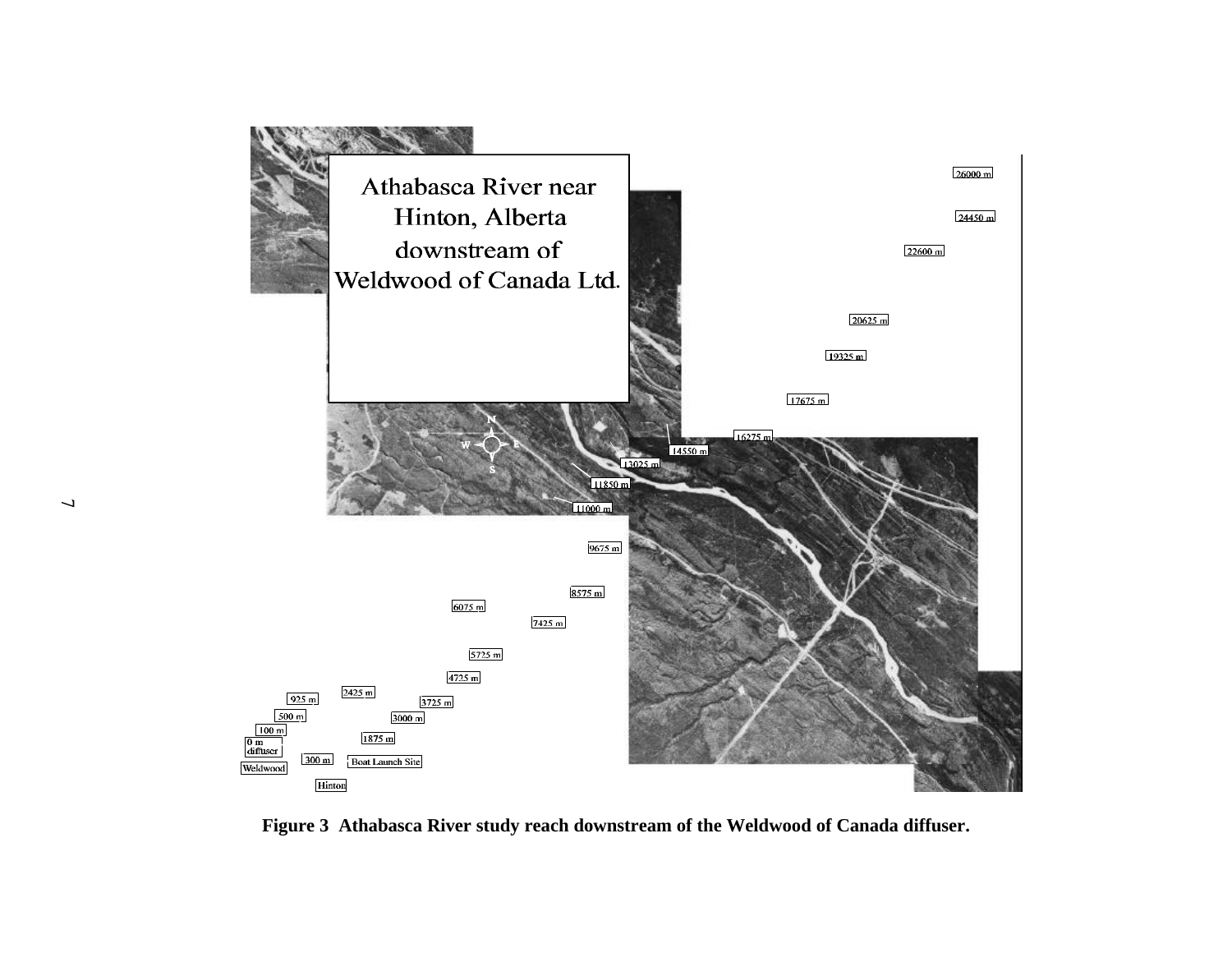| <b>Cross Section</b><br>(distance d/s) | <b>River</b><br>Width | Avg.<br><b>Depth</b> | Avg.<br><b>Velocity</b> |
|----------------------------------------|-----------------------|----------------------|-------------------------|
| (m)                                    | (m)                   | (m)                  | (m/s)                   |
| $\overline{0}$                         | 106                   | 2.26                 | 1.51                    |
| 100                                    | 102                   | 2.88                 | 1.23                    |
| 300                                    | 100                   | 2.60                 | 1.40                    |
| 500                                    | 162                   | 1.58                 | 1.42                    |
| 925                                    | 202                   | 1.13                 | 1.61                    |
| 1875                                   | 147                   | 2.33                 | 1.06                    |
| 2425                                   | 137                   | 2.58                 | 1.03                    |
| 3000                                   | 185                   | 1.06                 | 1.85                    |
| 3725                                   | 192                   | 1.61                 | 1.18                    |
| 4725                                   | 158                   | 1.68                 | 1.38                    |
| 5725                                   | 170                   | 1.83                 | 1.18                    |
| 6075                                   | 174                   | 1.90                 | 1.10                    |
| 7425                                   | 225                   | 1.40                 | 1.16                    |
| 8575                                   | 75                    | 3.43                 | 1.42                    |
| 9675                                   | 120                   | 2.06                 | 1.47                    |
| 11000                                  | 136                   | 1.92                 | 1.39                    |
| 11850                                  | 134                   | 2.21                 | 1.23                    |
| 13025                                  | 232                   | 1.37                 | 1.15                    |
| 14550                                  | 157                   | 1.72                 | 1.34                    |
| 16275                                  | 151                   | 1.88                 | 1.28                    |
| 17675                                  | 152                   | 2.71                 | 0.88                    |
| 19325                                  | 177                   | 1.62                 | 1.17                    |
| 20625                                  | 195                   | 1.87                 | 1.00                    |
| 22600                                  | 122                   | 1.54                 | 1.95                    |
| 24450                                  | 139                   | 2.04                 | 1.29                    |
| 26000                                  | 114                   | 1.68                 | 1.90                    |
| Average                                | 147                   | 1.88                 | 1.28                    |

**Table 1 Summary of cross section characteristics and flow.**

**Note:** The section characteristics shown are for August 18  $(Q = 365 \text{ m}^3/\text{s})$ . All characteristics were adjusted to the estimated flow of 363.6  $m^3/s$  during the continuous tracer test and water quality sampling, and to  $334 \text{ m}^3/\text{s}$  the flow during the slug test.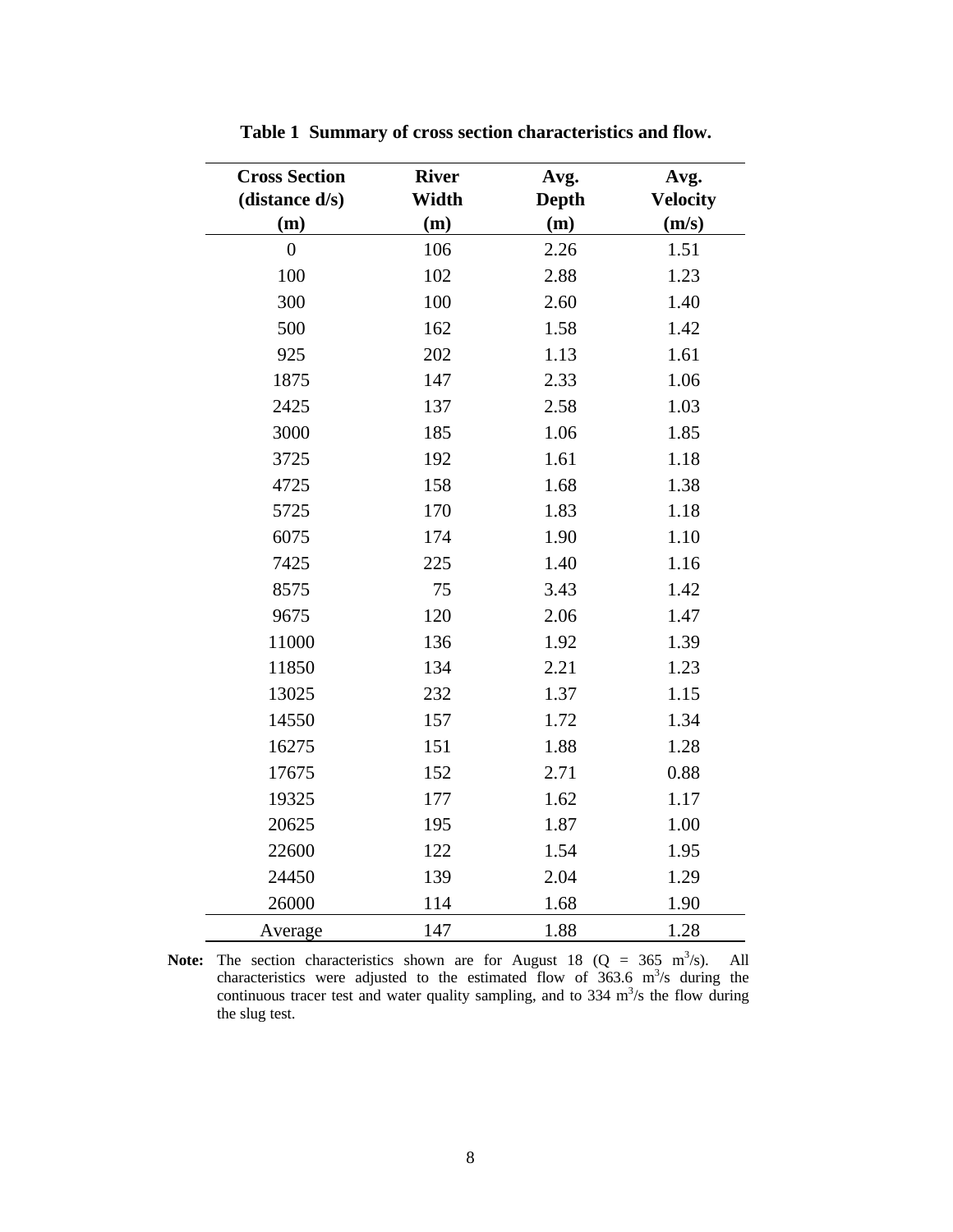# **Table 2 Example cross section tabulation.**

|            |             | X-SECTION         |       | Athabasca River @ Hinton, 6.075 m d/s |        |                          |        |                         |
|------------|-------------|-------------------|-------|---------------------------------------|--------|--------------------------|--------|-------------------------|
|            |             | <b>DATE</b>       |       | August 19, 1998                       |        |                          |        |                         |
|            |             | DISCHARGE m3/s    |       | 363.60                                |        |                          |        |                         |
|            |             | WIDTH m           |       | 173.96                                |        | Est. Water Surface Elev. |        | 959.58                  |
|            |             | MEAN DEPTH m      |       | 1.90                                  |        | LB.                      | 100.02 | 959.58                  |
|            |             | AREA $m2$         |       | 330.27                                |        | <b>RB</b>                | 273.97 | 959.58                  |
|            |             | MEAN VELOCITY m/s |       | 1.101                                 |        |                          |        |                         |
| $Sta.$ (m) | $Elev.$ (m) | h(m)              | w/W   | $u$ (m/s)                             | DQ     | q/Q                      |        | Area $m^2$ adj. U (m/s) |
| 100.02     | 959.58      | 0.00              | 0.000 | 0.000                                 | 0.00   | 0.00000                  | 0.0    | 0.000                   |
| 103.70     | 958.89      | 0.70              | 0.021 | 0.565                                 | 0.36   | 0.00088                  | 1.3    | 0.498                   |
| 107.74     | 958.60      | 0.99              | 0.044 | 0.711                                 | 2.17   | 0.00615                  | 4.7    | 0.627                   |
| 114.14     | 957.67      | 1.92              | 0.081 | 1.108                                 | 8.44   | 0.02663                  | 14.0   | 0.977                   |
| 119.60     | 957.24      | 2.35              | 0.113 | 1.268                                 | 13.84  | 0.06019                  | 25.6   | 1.118                   |
| 128.43     | 956.52      | 3.06              | 0.163 | 1.52                                  | 33.26  | 0.14084                  | 49.5   | 1.34                    |
| 143.32     | 956.02      | 3.57              | 0.249 | 1.68                                  | 78.76  | 0.33183                  | 98.9   | 1.48                    |
| 143.63     | 955.88      | 3.71              | 0.251 | 1.72                                  | 1.92   | 0.33649                  | 100.0  | 1.52                    |
| 156.67     | 956.59      | 2.99              | 0.326 | 1.49                                  | 70.16  | 0.50663                  | 143.7  | 1.31                    |
| 163.88     | 956.74      | 2.85              | 0.367 | 1.44                                  | 30.93  | 0.58163                  | 164.8  | 1.27                    |
| 185.32     | 957.31      | 2.28              | 0.490 | 1.24                                  | 73.79  | 0.76055                  | 219.7  | 1.10                    |
| 195.63     | 957.38      | 2.20              | 0.550 | 1.22                                  | 28.38  | 0.82937                  | 242.8  | 1.07                    |
| 210.76     | 958.31      | 1.27              | 0.637 | 0.84                                  | 27.08  | 0.89505                  | 269.1  | 0.74                    |
| 228.21     | 958.60      | 0.99              | 0.737 | 0.71                                  | 15.30  | 0.93215                  | 288.8  | 0.63                    |
| 245.68     | 958.60      | 0.99              | 0.837 | 0.71                                  | 12.24  | 0.96182                  | 306.0  | 0.63                    |
| 248.00     | 958.67      | 0.91              | 0.851 | 0.68                                  | 1.53   | 0.96554                  | 308.2  | 0.60                    |
| 265.61     | 958.67      | 0.91              | 0.952 | 0.68                                  | 10.88  | 0.99191                  | 324.3  | 0.60                    |
| 268.96     | 958.53      | 1.06              | 0.971 | 0.75                                  | 2.35   | 0.99761                  | 327.6  | 0.66                    |
| 273.97     | 959.58      | 0.00              | 1.000 | 0.00                                  | 0.99   | 1.00000                  | 330.3  | 0.00                    |
|            |             |                   |       | Est. Total                            | 412.38 |                          |        |                         |





**Figure 4 Example cross section plot.**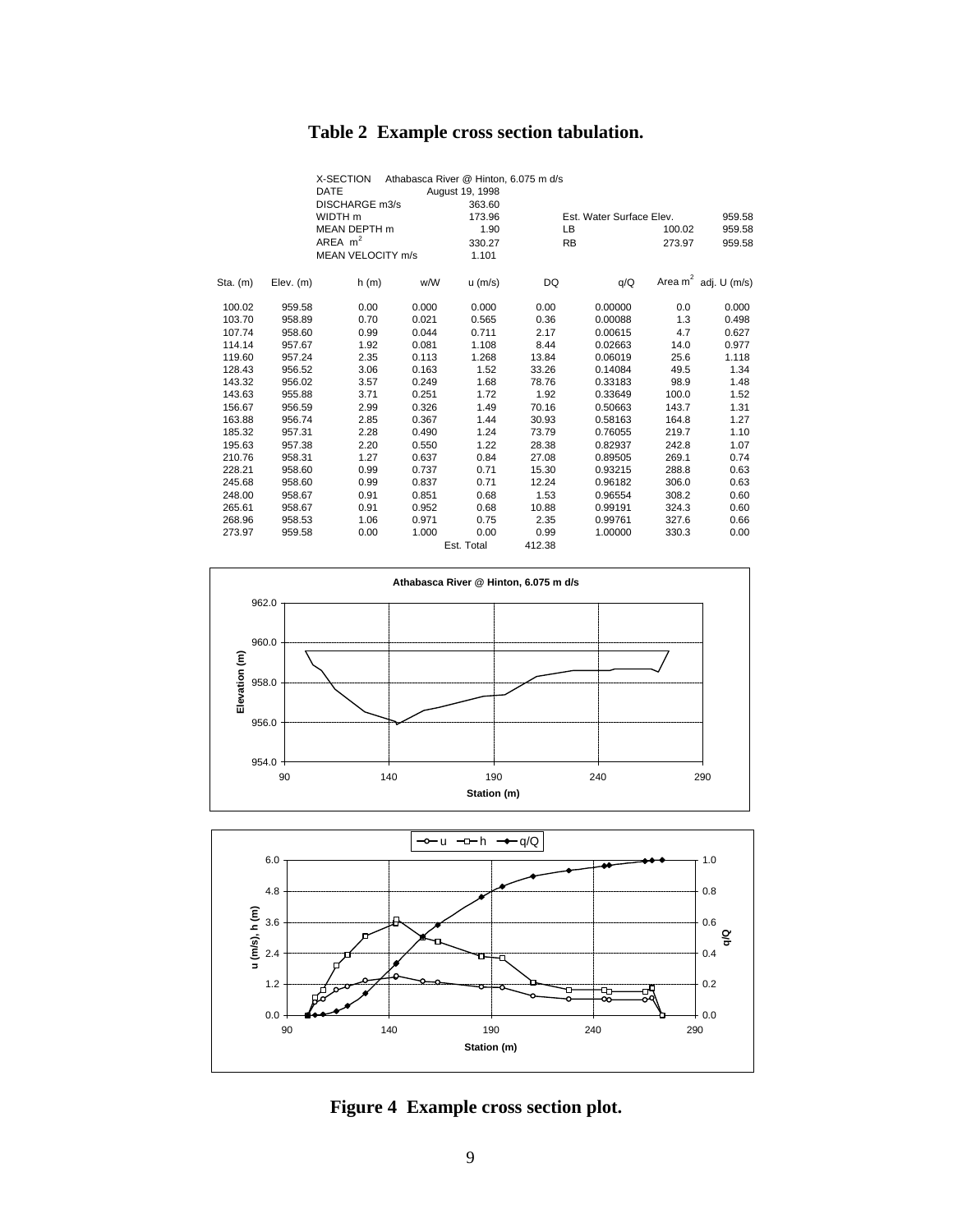### *Channel Slope*

The slope of the water surface through the study reach was determined using elevation measurements taken using GPS equipment. Approximately 12 to 15 individual measurements of the water surface were recorded at each section as the depth soundings were conducted. The average of these measurements at each section versus distance is plotted in Figure 5. The slope upstream of 20.6 km is approximately 0.0008 m/m as indicated by the regression line shown in Figure 5. The figure also clearly indicates a significant increase in river slope downstream of 20.6 km in the region of the river that became dangerous for boat travel as the water level dropped.



**Figure 5 Water surface elevation versus distance.**

### *Velocity and Discharge*

Environment Canada monitors flow and water level in the Athabasca River at a gauging station located approximately 500 m downstream of the Weldwood diffuser structure. As part of the hydrometric surveys river discharge was measured at four cross sections. Velocity measurements were taken across each of the sections using a standard Price current meter suspended with a cable and weight from the survey boat. Whenever possible the survey boat was anchored during these measurements. However, in some instances the boat had to be held against the current using the motor. A sufficient number of measurements were taken across each section to allow a reasonably accurate estimate of the discharge (10 locations in most cases). The position of the boat was determined by GPS measurement. The results of these discharge measurements are shown in Table 3. The average daily gauge reading reported during each the flow measurement is also shown in Table 3. The discrepancy between the gauge reading and the field measurements is less than 10%. These results indicate the gauge readings are representative of the entire study reach.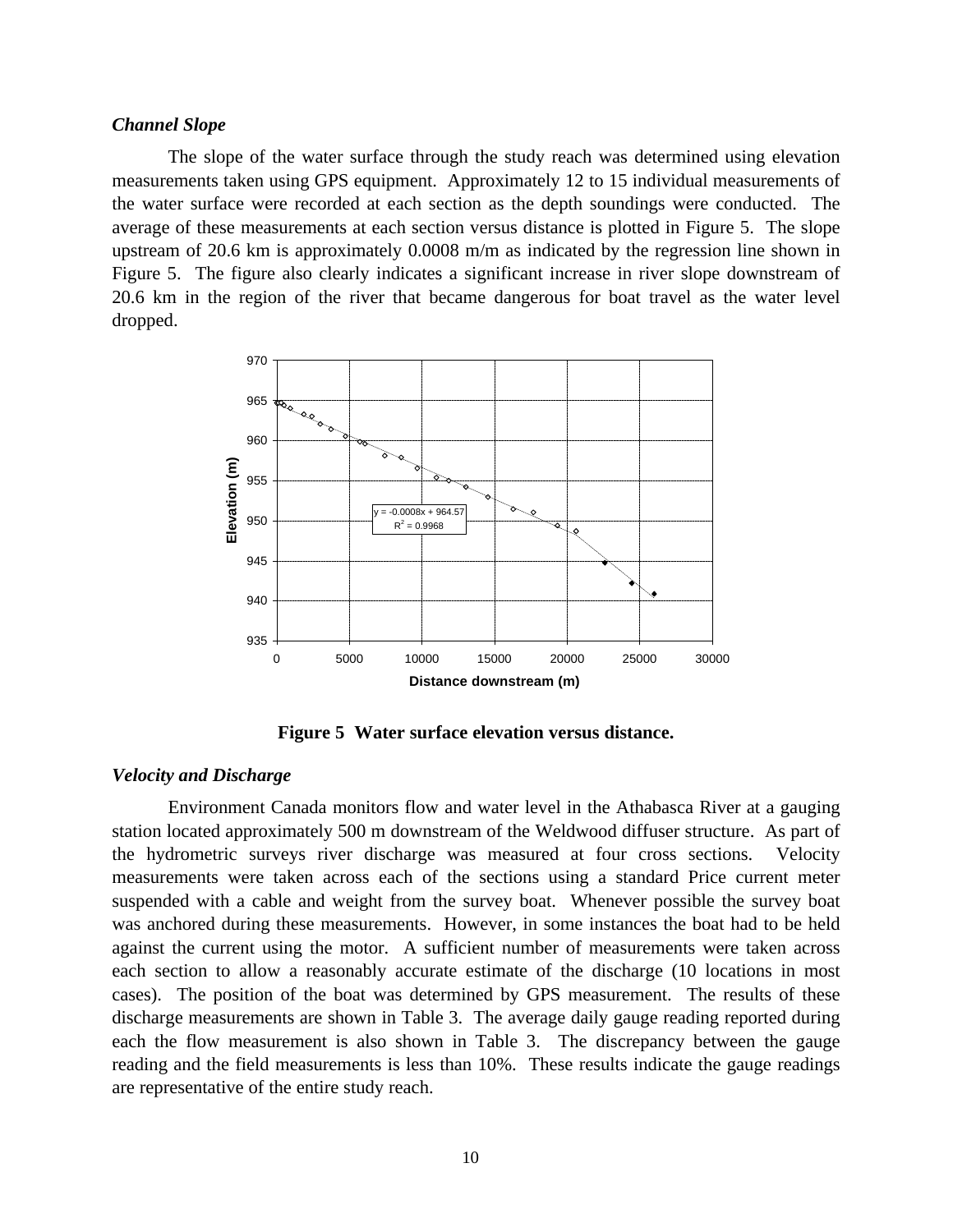| <b>Cross</b><br><b>Section</b> | Date<br><b>Measured</b> | $Q \, \text{m}^3/\text{s}$<br>measured | $Q \, \text{m}^3/\text{s}$<br>gauge* | $\frac{6}{9}$<br>difference |
|--------------------------------|-------------------------|----------------------------------------|--------------------------------------|-----------------------------|
| 1875                           | Aug $20$                | 331                                    | 334                                  | $-0.9$                      |
| 2425                           | Aug $21$                | 317                                    | 320                                  | $-0.9$                      |
| 6075                           | Aug $19$                | 332                                    | 364                                  | $-8.8$                      |
| 17675                          | Aug $18$                | 330                                    | 365                                  | $-9.6$                      |

**Table 3 Discharge measurements compared to gauge readings**

\* average daily discharge indicated by the Water Survey of Canada gauge at Hinton

A velocity distribution was synthesized across each cross section using Manning's equation, average depth H, local depth h, and average velocity U.

$$
u = \frac{1}{n} r^{2/3} S^{1/2}
$$
 and  $U = \frac{1}{n} R^{2/3} S^{1/2}$  :  $u = U \left(\frac{h}{H}\right)^{2/3}$  [5]

H and U are determined utilizing the cross section area A and width W from hydrometric surveys and the total river flow Q. An example plot comparing measured and synthesized velocities across a section is shown in Figure 6. For most of the sections the measured and synthesized velocities are in reasonable agreement.



**Figure 6 Measured and synthesized velocity distribution at 6075 m downstream.**

Synthesized velocities and local depths were used to estimate the q distribution at each section according to [4] (see Putz, 1983 or Odigboh, 1999 for details of this procedure). A tabulation and plot of local velocity u, and dimensionless cumulative flow q/Q was prepared for each cross section for the day of the tracer test (see Table 2 and Figure 4, and Appendix A).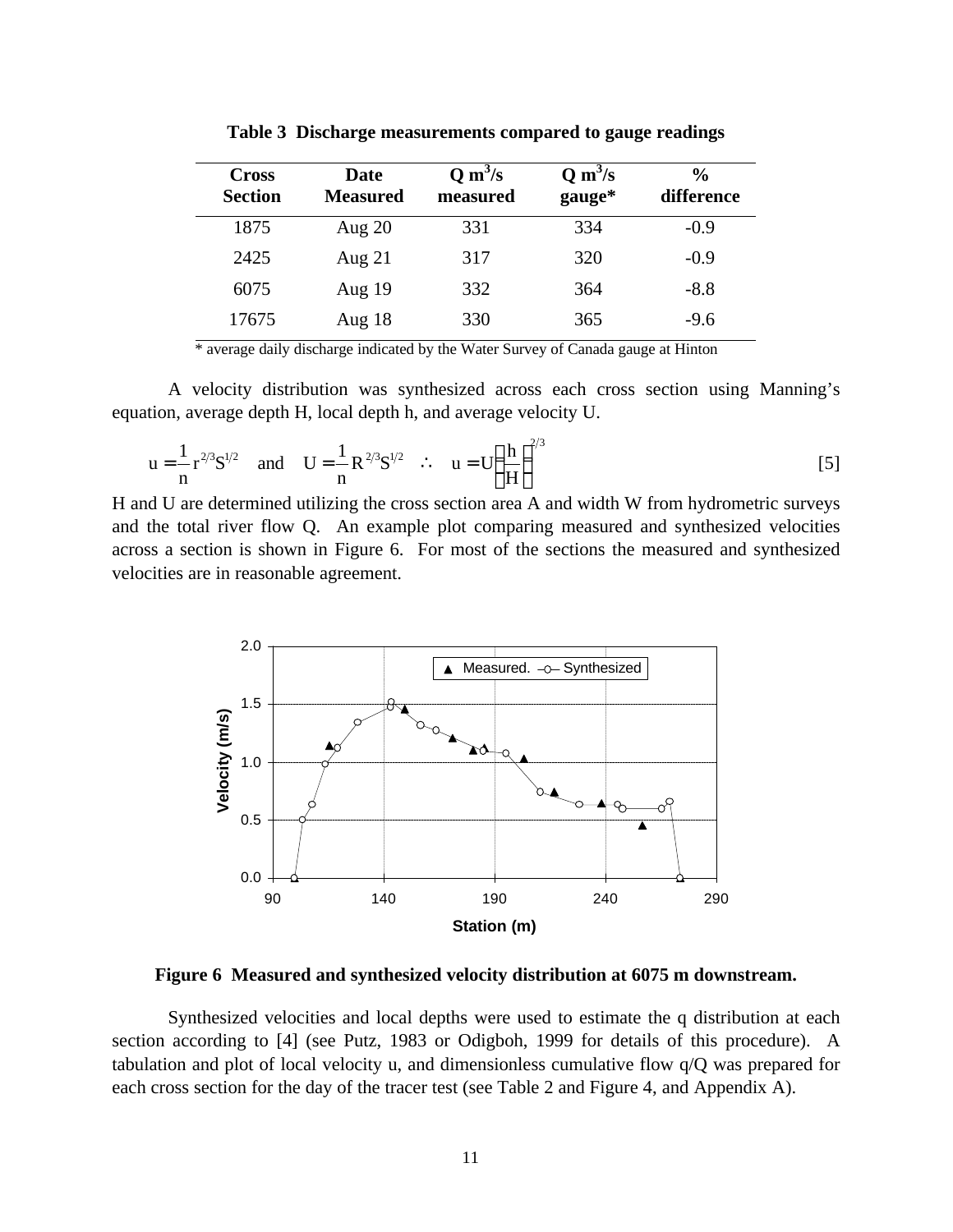### **TRACER TESTS**

### **Introduction**

A continuous input, fluorescent tracer test was conducted on August 19, 1998 downstream of the Weldwood of Canada Ltd. effluent diffuser structure. The tracer was injected into the mill effluent stream in order to delineate the effluent plume in the river. Samples were collected at established cross sections up to a distance of 17.7 km downstream of the diffuser. Beyond this distance, the tracer was expected to be fully mixed with the river flow.

In addition a slug input, fluorescent tracer test was conducted on August 20, 1998. For this test the tracer was injected directly into the river near the diffuser. Samples were collected at four cross sections downstream of the diffuser (4.7 km, 11.9 km, 16.3 km, 20.6 km).

A summary of the tracer input conditions for each test, sampling procedures and analysis results is presented in this section of the report.

### **Input Conditions**

The continuous input of tracer consisted of injection of 20% Rhodamine WT fluorescent dye into the mill effluent stream at a volumetric flow rate of 78 mL/minute. The tracer was pumped into at a head tank located at the entrance to the diffuser structure. The tracer then entered the river with the mill effluent through the submerged diffuser. The diffuser is about 15 m long, oriented approximately perpendicular to the river flow, and extends into the flow from the south bank of the river. The effluent is discharged through six nozzles at the riverbed spaced at approximately 3 m intervals. The effluent initially mixed with approximately 37% of the river flow over 14% of the channel width for the prevailing flow conditions.

A sufficiently long period of continuous injection was maintained in order to establish a 'window' of steady-state concentration conditions at each cross section during sampling. A summary of the input conditions for the continuous input tracer test is presented in Table 4.

**qin**  $(m^3/s)$ **C<sup>o</sup> (**μ**g/L) Duration (hours) Q**  $(m^3/s)$ **Cbackground (**μ**g/L) C**<sup>∞</sup> **(**μ**g/L)**  $1.3 \times 10^{-6}$   $2.3 \times 10^{8}$ 5.25 363.6 0.05 0.82\*

**Table 4 Summary of input conditions for continuous input tracer test.**

\* In excess of the background concentration

In Table 4  $C_{\infty}$  represents the fully mixed tracer concentration in the river flow (in excess of background levels).  $C_{\infty}$  is given by the expression:

$$
C_{\infty} = q_{in} C_{o} / (Q + q_{in}) \approx q_{in} C_{o} / Q \quad \text{for } q_{in} << Q
$$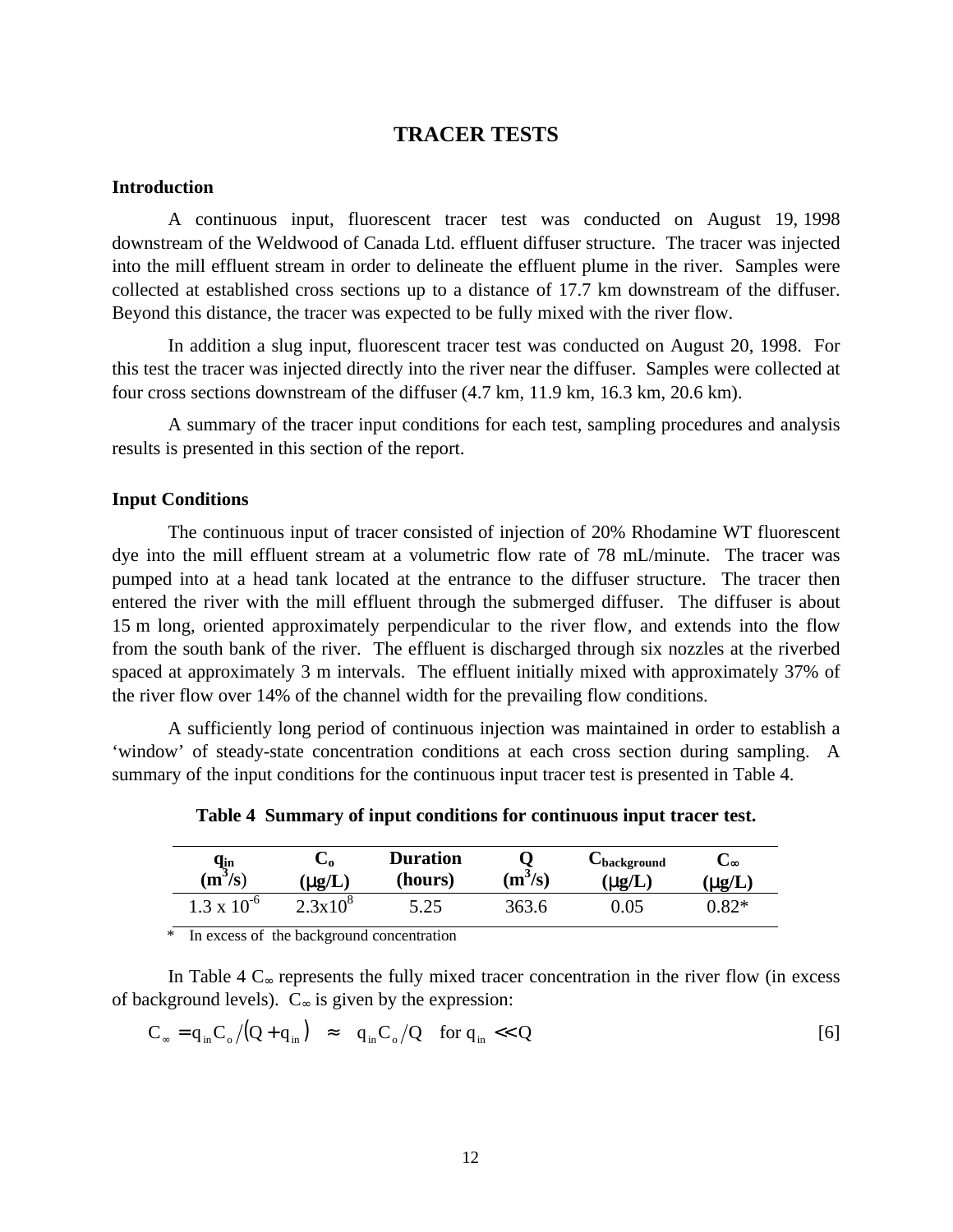where  $q_{in}$  is the tracer input flow,  $C_0$  is the tracer input concentration and Q is the total river flow. The background concentration in the river was determined based upon samples taken from upstream of the diffuser structure.

The slug input test consisted of a rapid direct injection of 10 litres of 20% Rhodamine WT fluorescent dye (2.30 Kg. of fluorescent component). The dye was dumped at the diffuser location near the first nozzle outlet closest to the right bank. The injection position was recorded using GPS equipment. The injection time was 9:24 a.m. on August 20, 1998.

### **Sampling Procedure and Analysis**

During the continuous input tracer test, samples were taken at each cross section within the steady-state concentration 'window'. The position of each sample was recorded using GPS equipment as the survey boat traversed across a section. Samples were taken approximately 0.3 metres below the water surface and collected in 150 mL plastic bottles. The sample bottles were immediately placed in a cooler container to isolate them from sunlight. The samples were stored in the coolers until they were transported to Edmonton on August 21 for analysis using a Turner Designs fluorometer.

During the slug test, the passage of the dye cloud was sampled at four cross sections downstream of the diffuser. At 11.9 km and 20.6 km the sections were traversed and sampled approximately twelve times during the expected passage of the dye cloud. At 4.7 km and 16.3 km a survey boat without GPS equipment was anchored at one position within the stream, and samples taken at equal time intervals during the expected passage of the dye. The sampling period at each section was scheduled to begin before the dye cloud arrived and was to continue until the extent of the cloud had passed. As for the continuous test, samples were taken approximately 0.3 metres below the water surface and collected in 150 mL plastic bottles. The sample bottles were immediately placed in a cooler container to isolate them from sunlight. The samples were stored in the coolers until they were transported to Edmonton on August 21 for analysis using a Turner Designs fluorometer.

### **Tracer Measurement Results**

### *Continuous Input Tests*

The results of the tracer measurements are shown in Figure 7. The horizontal axis of each plot represents dimensionless cumulative flow,  $q/Q$ , where q is the flow accumulated from the left bank (looking downstream) and Q is the total stream flow. The vertical axis represents non-dimensional concentration C' given by:

$$
C' = c/C_{\infty} \tag{7}
$$

where, c is a normalized measured concentration and  $C_{\infty}$  is the fully mixed concentration of the tracer mass within the river flow. Note that the fully mixed condition expressed in terms of dimensionless concentration is  $C' = 1$ . Both c and  $C_{\infty}$  represent concentrations in excess of background readings. The background and fully mixed tracer concentration are given in Table 4.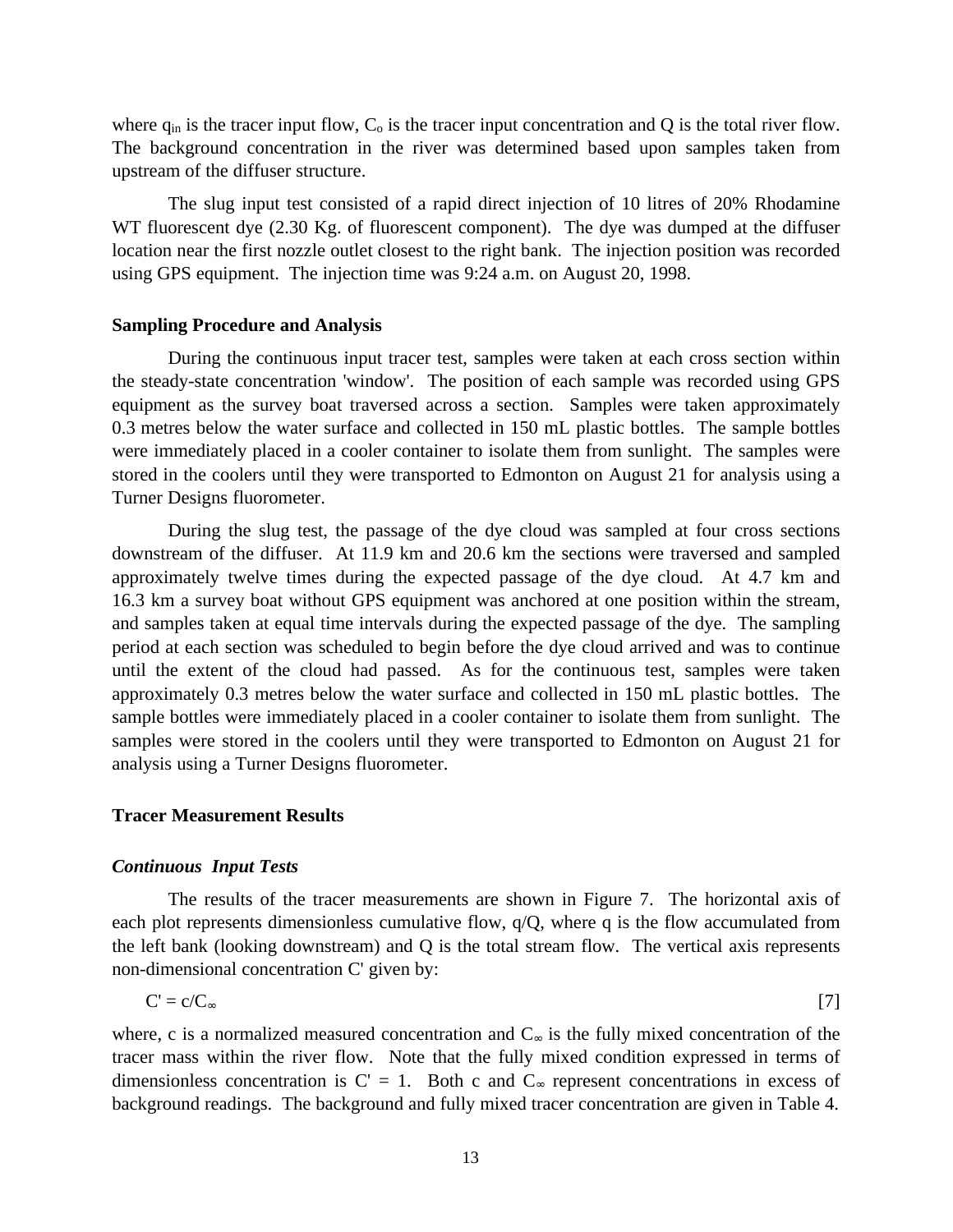

**Figure 7 Normalized dimensionless tracer concentration versus q/Q.**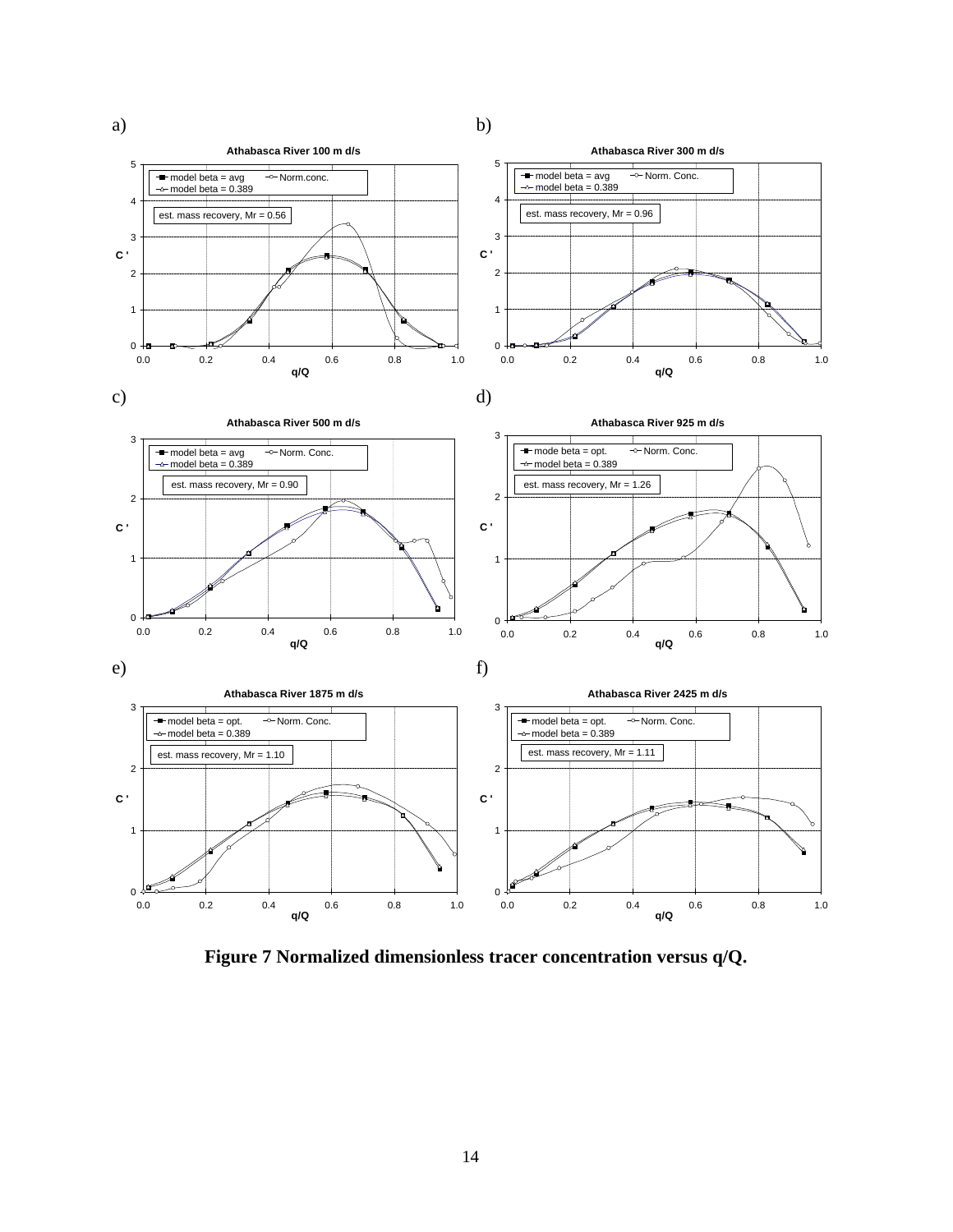

**Figure 7 cont. Normalized dimensionless tracer concentration versus q/Q.**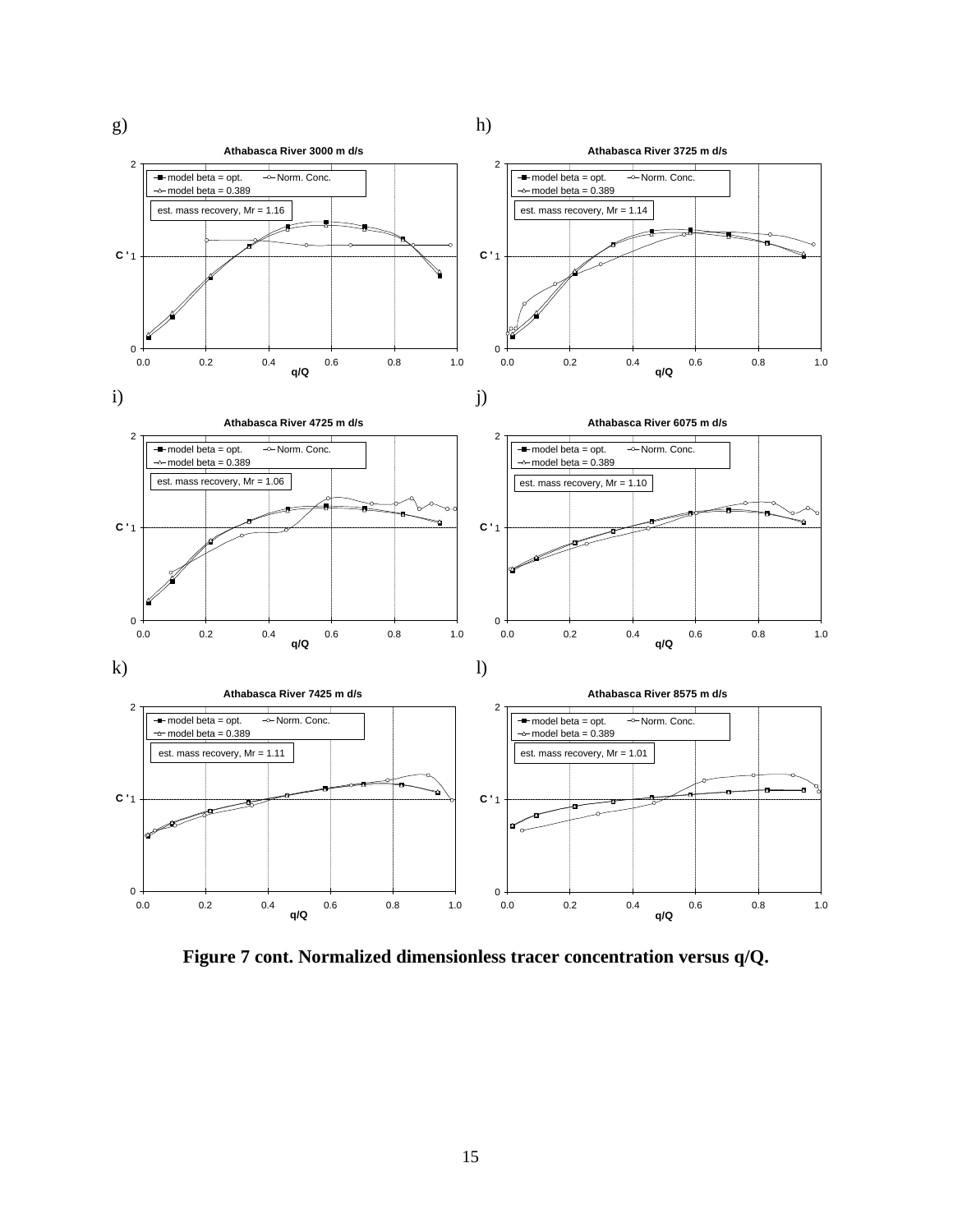

**Figure 7 cont. Normalized dimensionless tracer concentration versus q/Q.**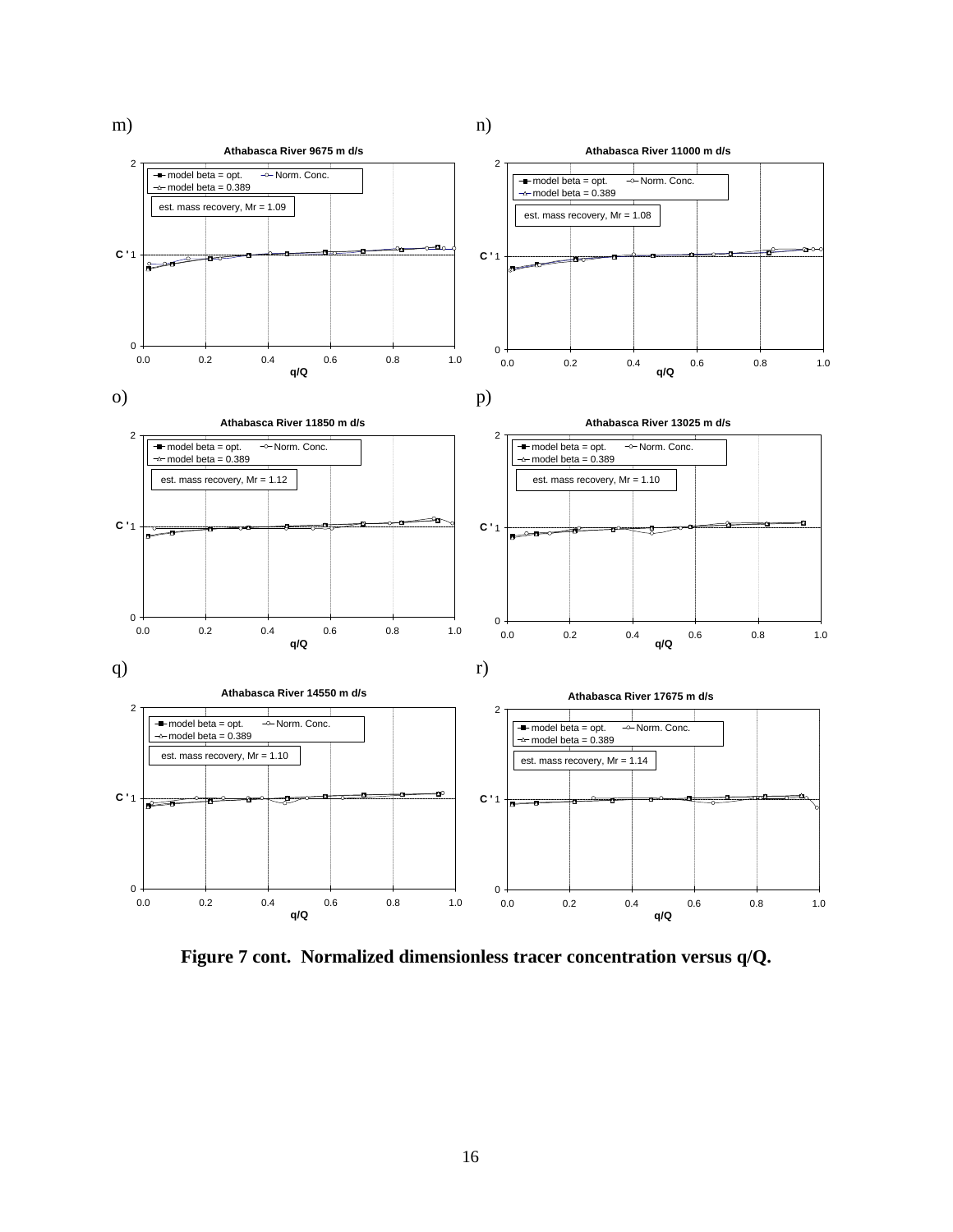The tracer concentrations are normalized to adjust for small inaccuracies in tracer mass recovery at individual sections. The normalized curves act as a benchmark indicating the concentration distribution of a completely mass conservative substance at each section. Individual tracer measurements are normalized by dividing them by the mass recovery ratio at an individual section. The mass recovery ratio (Mr) at each section was determined by integrating the measured dimensionless tracer concentration versus cumulative flow curve. The tracer mass recovery ratio at each section is given in **Error! Not a valid bookmark self-reference.** and also in the upper left corner of each plot in Figure 7. Note a value of 1.0 for Mr represents 100% mass recovery.

Complete vertical mixing of effluent is generally assumed to occur within a short distance (approximately 100 river depths) downstream of a discharge point. The river depth in the vicinity of the diffuser is approximately 4 to 4.5 m. Since the tracer samples were collected approximately 0.3 m below the water surface the tracer recovery of only 56% at the 100 m downstream is an indication of incomplete vertical mixing. The tracer recovery at 300 m and 500 m is 96% and 90% respectively. Therefore, it appears a distance of approximately 100 depths is sufficient for complete vertical mixing at this site.

Excluding the first section, the tracer recoveries range from 90 to 126% along the rest of the study reach (see **Error! Not a valid bookmark self-reference.**). The majority of the tracer mass recoveries are about 10% more than the injected mass flow (the average tracer recovery excluding the first section is 109%). This percentage error is somewhat higher than experienced in similar tracer tests (see Putz et al., 2000; Putz and Smith, 2000). The high recoveries possibly indicate over estimation of the total river flow based upon the stage discharge relationship at the gauging station. Another possibility is that the tracer solution as supplied by the manufacturer may have been slightly greater than the specified 20% fluorescent content. Unfortunately, the supplied concentration was not verified.

An anomalous result for the tracer measurements occurs at 925 m downstream. This section is located immediately downstream of a logging road bridge, in a wide, shallow, swiftly flowing stretch of the river. The tracer recovery at this section is 126%. This magnitude of error cannot be explained by minor inaccuracies in the river discharge estimation or the strength of the tracer feed solution. Error in estimation of the flow distribution synthesis at this difficult section may contribute to the recovery error. However, this potential source of error and those mentioned above cannot explain how the peak concentration at 925 m downstream can exceed that at 300 m and 500 m downstream. The increase in peak concentration is even more pronounced than shown in Figure 7(b) (c) and (d) since these plots utilize normalized concentrations. Two possible explanations are: 1) the samples near the right bank at 925 m were contaminated during handling, or 2) there is an additional source of fluorescence entering the river independent of the tracer input.

The tracer measurements indicate the transverse mixing downstream of the effluent diffuser progresses relatively rapidly. At cross section 11.0 km (see Figure  $7(n)$ ) the tracer is almost completely mixed with the river flow. Beyond this distance, one-dimensional mixing conditions are applicable.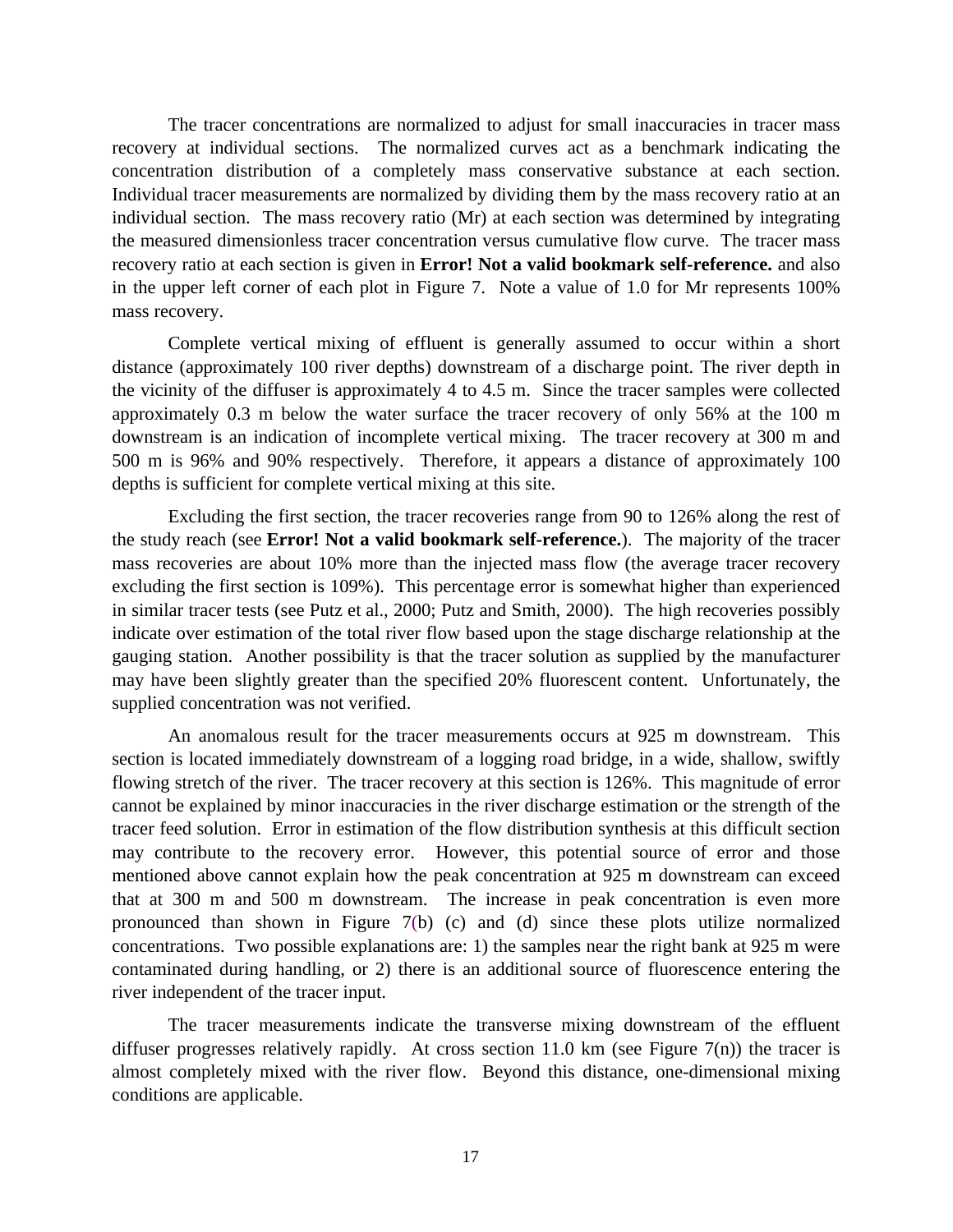| <b>Cross Section</b> | <b>Ratio</b> |
|----------------------|--------------|
| (m)                  |              |
| 100                  | 0.56         |
| 300                  | 0.96         |
| 500                  | 0.90         |
| 925                  | 1.26         |
| 1875                 | 1.10         |
| 2425                 | 1.11         |
| 3000                 | 1.16         |
| 3725                 | 1.14         |
| 4725                 | 1.06         |
| 6075                 | 1.10         |
| 7425                 | 1.11         |
| 8575                 | 1.01         |
| 9675                 | 1.09         |
| 11000                | 1.08         |
| 11850                | 1.12         |
| 13025                | 1.10         |
| 14550                | 1.10         |
| 17675                | 1.14         |
| Average <sup>a</sup> | 1.09         |

**Table 5 Tracer mass recovery ratios for continuous input tracer test.**

 $\frac{a}{a}$  average excludes recovery at section 100 m

### *Slug Input Test*

The results of the tracer measurements for the slug test are plotted using two different approaches. The first approach is shown in Figure 8 for the cross sections that were repeatedly traversed during the passage of the tracer cloud (i.e. 11.6 and 20.9 km). The vertical axis in these plots represents normalized dimensionless dosage. Analysis of slug input tests using the dosage concept was developed by Beltaos (1975). Plots of normalized dimensionless dosage versus cumulative flow are analogous to plots of normalized C' versus q/Q for the continuous input tests.

The mass recovery ratio for each section that was repeatedly traversed during the slug test is given in the upper left corner of the individual plots shown in Figure 8. The average mass recovery for the two sections is 0.94. Note the average mass recovery is lower that for the continuous input tests. In the continuous input tests the steady-state conditions likely allow saturation of tracer adsorption sites on the bottom sediments of the river. Hence, when the samples are taken from the water column there is near complete mass recovery. In the slug test the exposure of the tracer to the bottom sediments is transient and it is likely some tracer is lost to bottom sediments.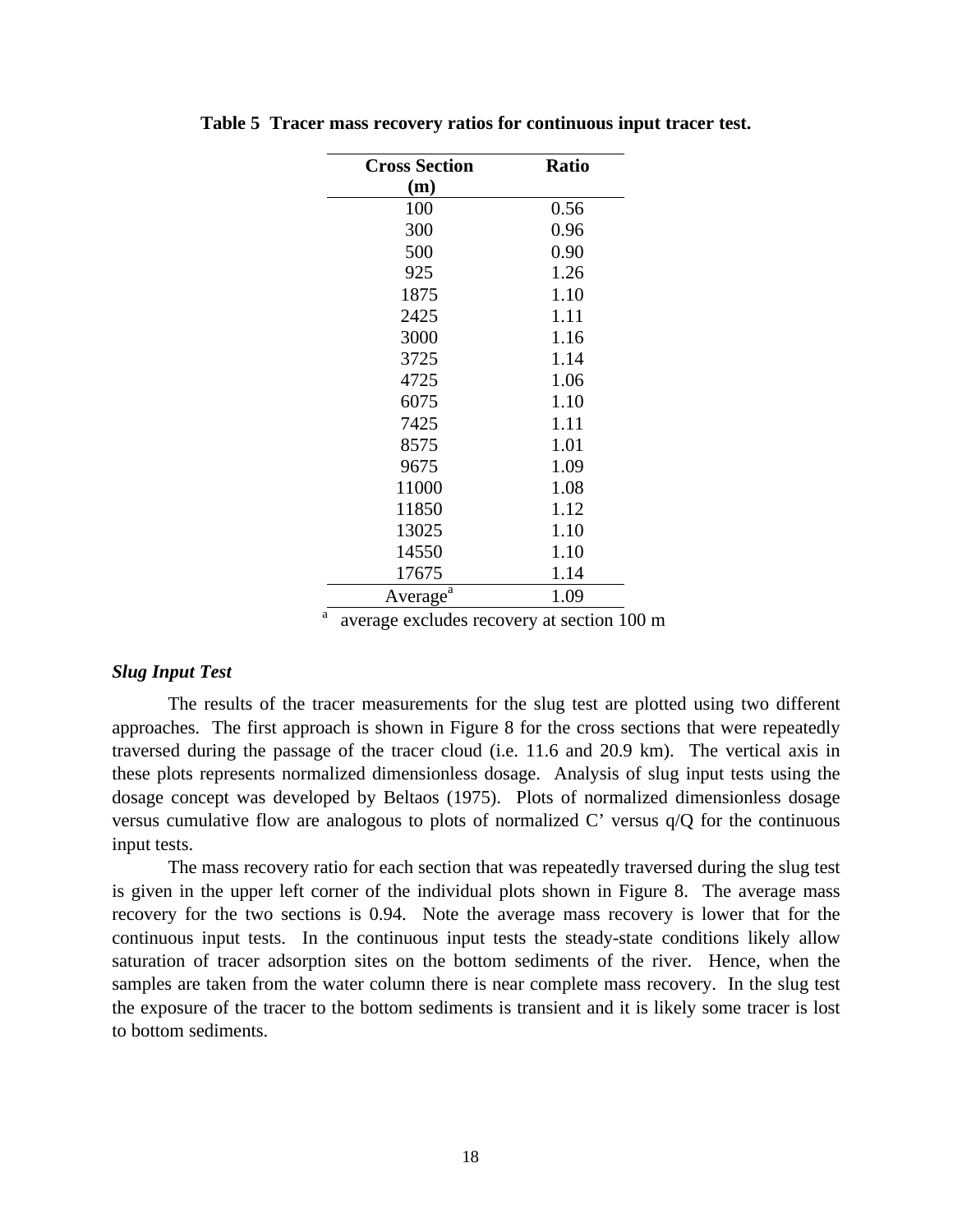### **a) Athabasca River 11850m d/S**



**b) Athabasca River 20625m d/s** 





The second approach for showing the results of the slug test is to plot the tracer measurements as a concentration versus time series (c-t curves) for selected q/Q locations across each section. The concentration time series at a particular  $q/Q$  location is interpolated from the aggregate sample measurements using the GPS position and time stamp information. The q/Q locations selected for interpolation were chosen to correspond with the output locations of the modelling procedure (see the next section). This selection of interpolation locations facilitates comparison of the measurements and the model results. The concentration versus time plots for measurements at each section sampled during the slug test are presented in Figure 9 to Figure 12.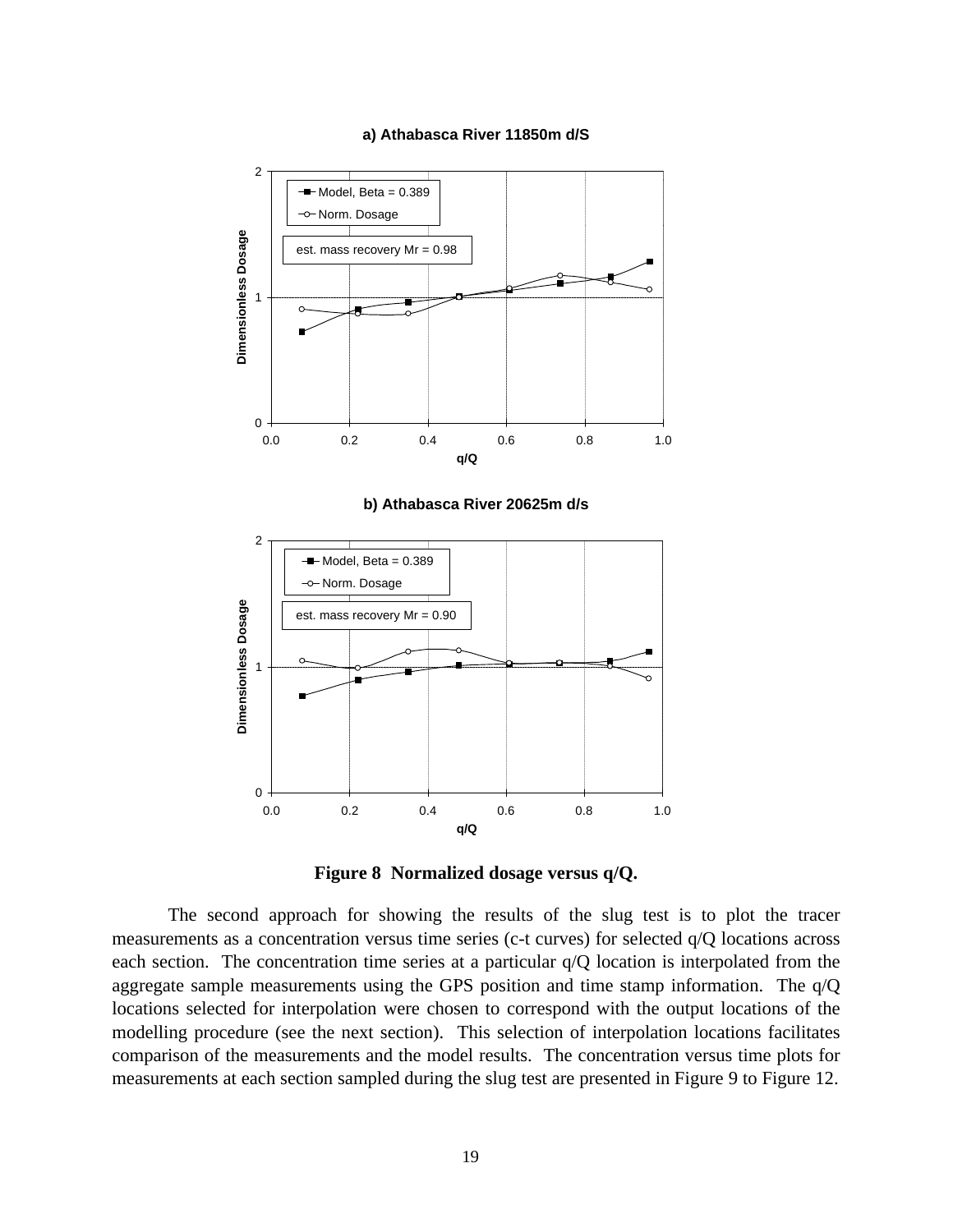**Athabasca River @Hinton 4725 m d/s**



**Figure 9 Athabasca River, c-t curve at 4725 m, 334 m<sup>3</sup> /s, slug input.**



**Athabasca River @ Hinton 16275 m d/s**

**Figure 10 Athabasca River, c-t curve at 16275 m, 334 m<sup>3</sup> /s, slug input.**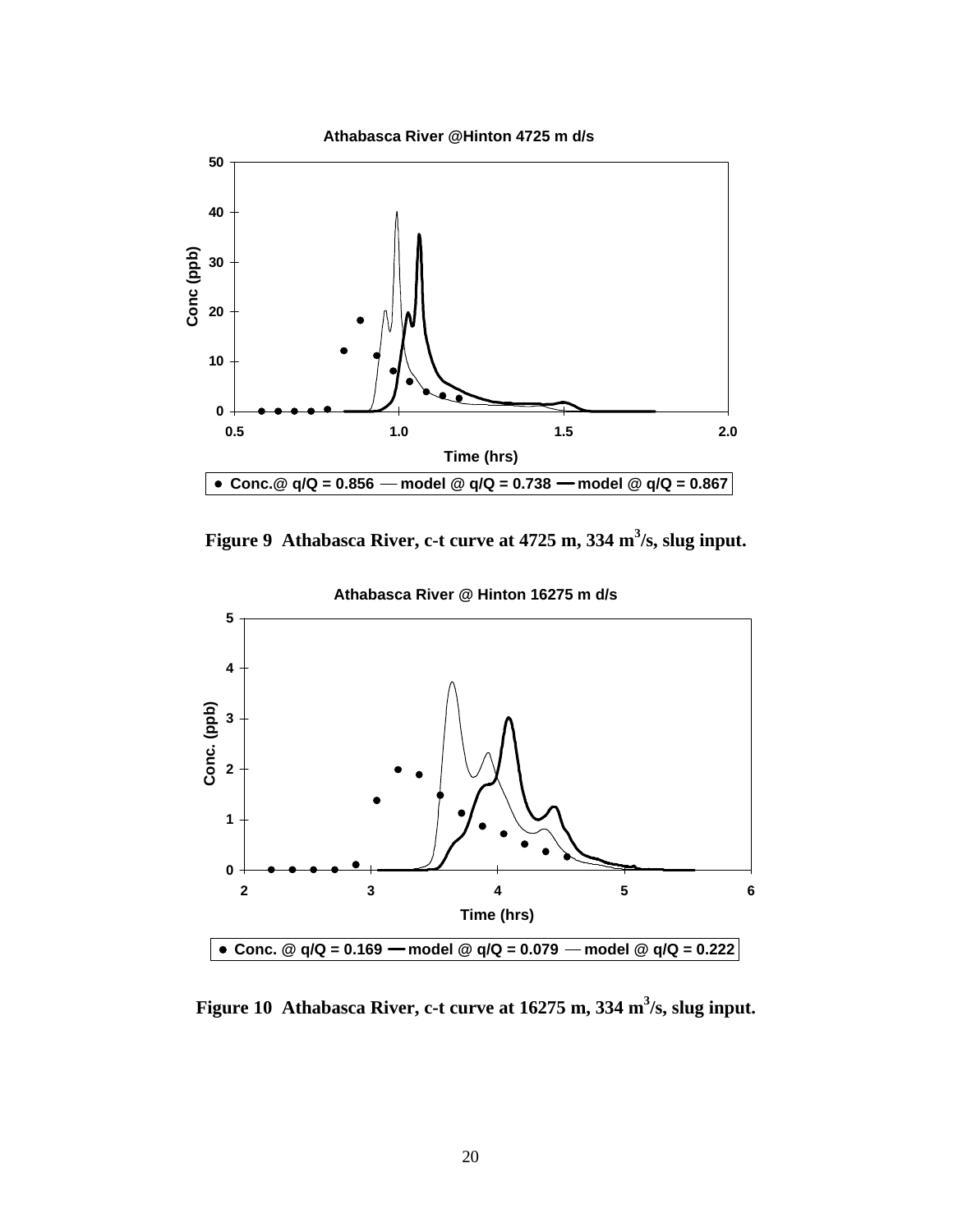

**Figure 11 Athabasca River, c-t curves at 11850 m, 334 m<sup>3</sup> /s, slug input.**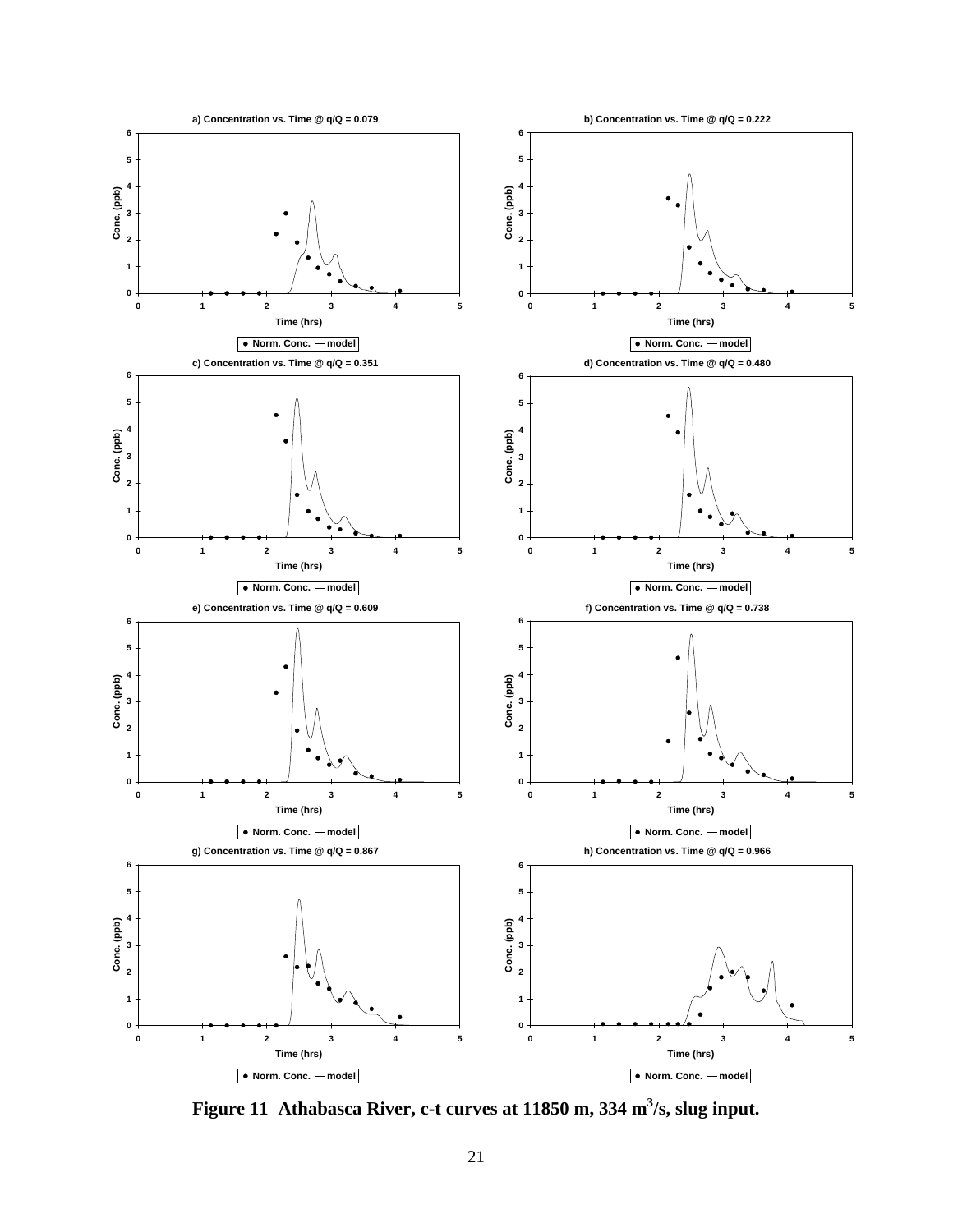

**Figure 12 Athabasca River, c-t curves at 20625 m, 334 m<sup>3</sup> /s, slug input.**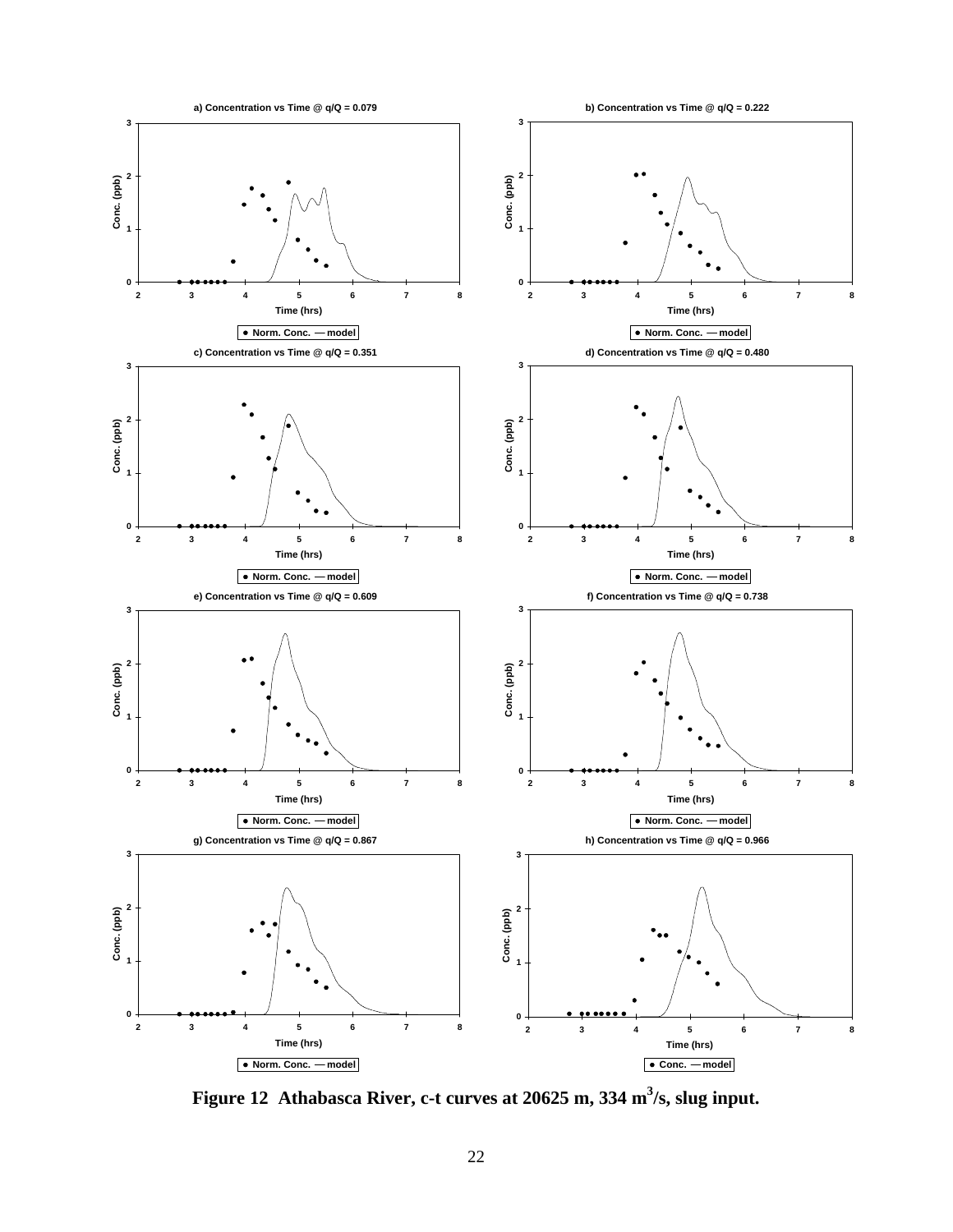### **MODELLING RESULTS**

Details regarding the Advection Optimized Grid (AOG) model (the modeling procedure utilized in this study) are described by Putz (1996), Odigboh (1999) and Putz et al. (2000). The study reach was divided into streamtubes and sub-reaches in order to utilize the model. Streamtube boundaries were located at q/Q = 0.0, 0.031, 0.154, 0.277, 0.399, 0.522, 0.644, 0.767, 0.890, and 1.00. Generally, the surveyed cross sections were taken to be the sub-reach boundaries.

A numerical grid file and an input concentration file were constructed using the procedures described by Odigboh (1999). The data contained within the grid file is required to conduct the numerical calculations of the mixing simulation. This data is derived from the hydrometric surveys conducted on the river by incorporating water level and flow adjustments between the survey date and the date of the tracer test. Sufficient hydrometric data must be available for accurate representation of the reach characteristics.

Once the concentration input and grid file are constructed (for a particular flow and input condition), then successive runs of the model are executed. β is varied (see [1] and [2]) for each sub-reach, until an optimum<sup>2</sup> match is obtained compared to the measured tracer data. In this manner, the model is calibrated for a particular flow condition. The slug test simulation was run using a average value of β obtained from the continuous input test.

### **Continuous Input Tests**

<u>.</u>

Modelling results compared to normalized tracer measurements for the continuous input test are shown in Figure 7. Two sets of modelling results are presented. The curves labeled optimum β (indicated with solid squares) represent the best fit to the normalized measured concentrations utilizing variable  $\beta$  along the reach (i.e. the optimum value of  $\beta$  is used in each sub-reach). A plot of β utilized versus distance is shown in Figure 13.

Overall, the AOG model utilizing optimum β values provides a very good representation of the transverse mixing in the reach. The only significant discrepancies between the model and tracer results are evident at 925m and 3000 m downstream. It is unclear what the problem may be a 925 m other than poor characterization of the channel near the bridge crossing the channel. Recall this is also the section with the anomalous peak concentration of tracer described earlier. At 3000 m the discrepancy is undoubtedly due to poor channel characterization. At this location it was only possible to survey the right side of the channel passing an island (see Figure 3). The left side of the channel was too shallow and swiftly flowing to conduct surveys. As result, estimates of the channel characteristics on the left had to be incorporated into the simulation.

The second set of model results utilized a constant average β of 0.389. These results are shown with open triangles in Figure 7. The simulation utilizing the average  $\beta$  also provides a very reliable representation of the transverse mixing in the reach.

<sup>2</sup> In all cases the optimum fit was judged by visually comparing the model results to normalized measurements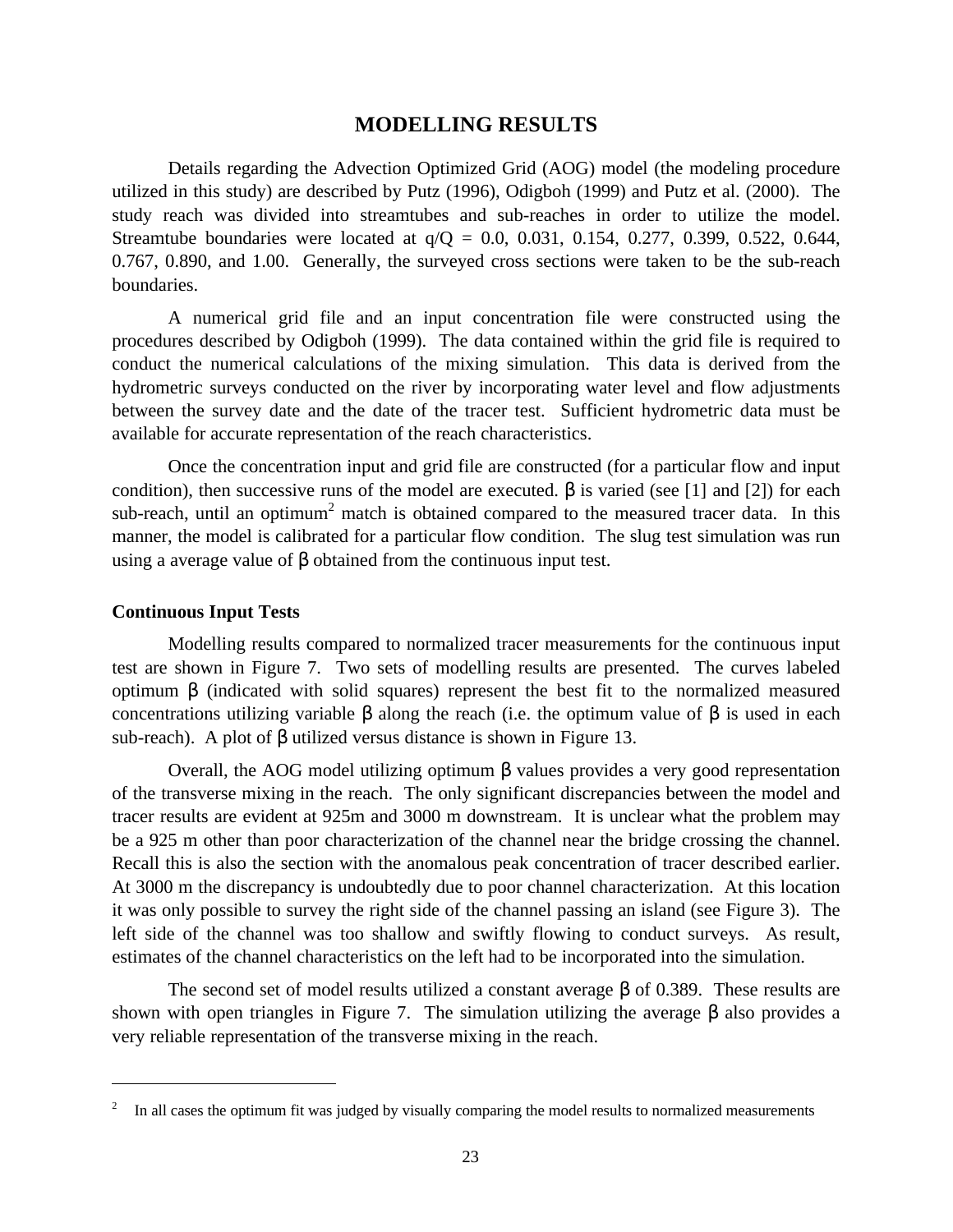

**Figure 13 Optimum** β **versus distance downstream.**

### **Slug Input Test**

 $\overline{a}$ 

Modelling results for the slug test using the dosage approach are presented in Figure 8. The model simulations for the slug test were run using a constant average  $\beta = 0.389$ . As for the continuous tests, the AOG model provides a reliable representation of the transverse distribution of tracer mass resulting from the slug input.

The c-t curves generated by the model for constant average  $\beta$  are shown in Figure 9 through Figure 12 with the normalized c-t distributions measured at each sampling location. In general, there is a good agreement between the time base of the modelled and measured waveforms (i.e. the time between tracer arrival and departure at a section). However, there are discrepancies between the measured and simulated elapsed time to peak concentration. These discrepancies are not large compared to the elapsed time to peak (in the range of 9 to 17%). However, they are somewhat larger than what would be expected to occur as a result of accuracy limitations in stream flow measurements, and the subsequent generation of the velocity and flow distribution at each cross section based upon these measurements. Poor channel definition in portions of the reach where islands and gravel bars create shallow water with high velocity has likely contributed to this error $3$ .

At some locations, the model also appears to over estimate the peak tracer concentration. However, this may simply be because the actual peak concentration has not been captured in the sampling. Note for example at 4.7 km,  $q/Q = 0.867$  the passage of the major portion of the tracer cloud occurs in approximately 10 minutes. Only two or three samples were collected during this period hence the peak concentration could easily have been missed.

<sup>&</sup>lt;sup>3</sup> Most cross sections were located at sections with sufficient water depth to allow operation of the survey boat across the entire width of the section.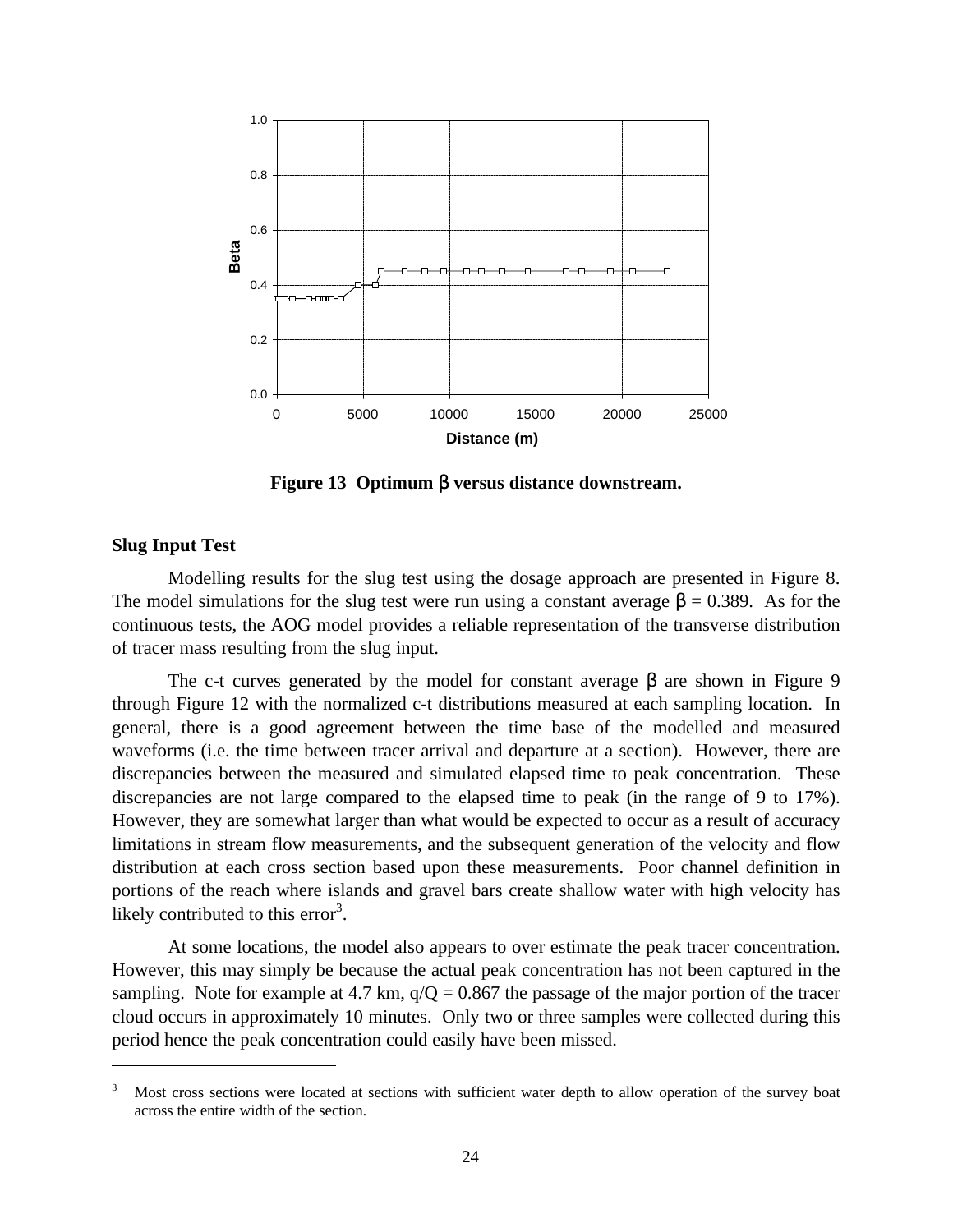# **WATER QUALITY PARAMETERS**

### **Introduction**

Water quality samples were collected during the continuous tracer test. The position of each sample was recorded using GPS equipment. Samples were taken approximately 0.3 metres below the water surface and collected in glass bottles or vials (which ever was appropriate for the analysis to be conducted). The sample bottles were immediately placed in a cooler container to isolate them from sunlight. The samples were transported to Edmonton the same day for analysis using standard laboratory procedures.

Water samples were also taken from the head tank at the entrance to the effluent diffuser immediately before and after the tracer injection test. These undiluted effluent samples and the flow reported by the mill were used to estimate the mass flow rate of colour and AOX into the river. The background, effluent and fully mixed concentrations for each water quality parameter are given in Table 6. Composite sample results reported by the mill on August 16 for colour and on August 17 for AOX were respectively 300  $CU^4$  and 1300  $\mu g/L$ .

| <b>Parameter</b> | <b>Background</b><br>Conc. <sup>a</sup> | Input<br>Conc. <sup>b</sup> | Volumetric<br>Flow <sup>c</sup>           | <b>Fully Mixed</b><br>Conc <sup>d</sup> |
|------------------|-----------------------------------------|-----------------------------|-------------------------------------------|-----------------------------------------|
| <b>Tracer</b>    | $0.05 \mu g/L$                          | $0.23 \times 10^9 \mu g/L$  | $1.3 \times 10^{-6} \text{ m}^3\text{/s}$ | $0.82 \mu g/L$                          |
| Colour           | 6.3 CU                                  | 368 CU                      | $1.52 \text{ m}^3/\text{s}$               | 1.5 CU                                  |
| AOX              | $3.2 \mu g/L$                           | $2445 \mu g/L$              | $1.52 \text{ m}^3/\text{s}$               | $10.2 \mu g/L$                          |

|  | Table 6 Input and fully mixed conditions for water quality parameters. |  |  |
|--|------------------------------------------------------------------------|--|--|
|  |                                                                        |  |  |

based upon samples taken outside the plume region

 $b$  tracer feed 20% by weight, S.G. 1.15; average concentration of four colour and AOX measurements of the effluent flow, colour measurements ranged from 360 to 375 CU, AOX from 2280 to 2576 μg/L.

<sup>c</sup> tracer feed rate 78 mL/minute; average effluent flow reported by the mill for August  $18<sup>th</sup>$  and  $19<sup>th</sup>$  was used for water quality parameters because the river samples were taken the morning of August 19<sup>th</sup>.

<sup>d</sup> fully mixed river concentration in excess of background (combined river and effluent flow of 364 m<sup>3</sup>/s)

### **Water Quality Sample Results**

 $\overline{a}$ 

The results of the water quality measurements in the river are shown in Figure 14. In Figure 14 the primary and secondary vertical axes represent dimensional concentrations in excess of background levels (Colour in  $CU^4$  and AOX in  $\mu$ g/L). The results of the water quality measurements are also shown in Figure 15 plotted on the same axis as the tracer concentrations. The vertical axis on these plots represents non-dimensional concentration C' in excess of background. The tracer concentrations in these plots have not been normalized. Therefore, the figure illustrates the recovery of each water quality parameter compared to tracer results.

True colour unit, one true colour unit equals one mg/L platinum-cobalt colour standard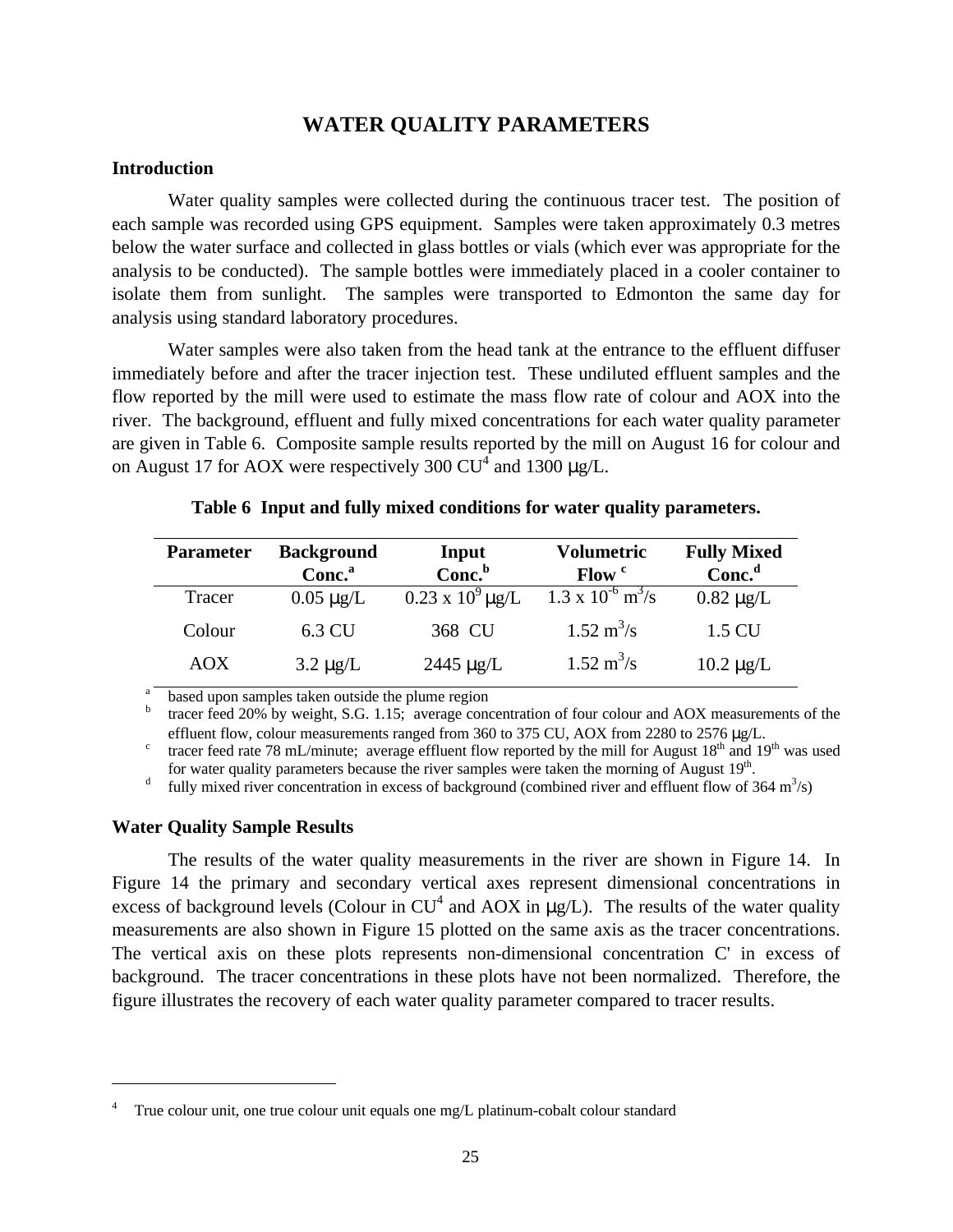













**Figure 14 Water quality parameter concentrations.**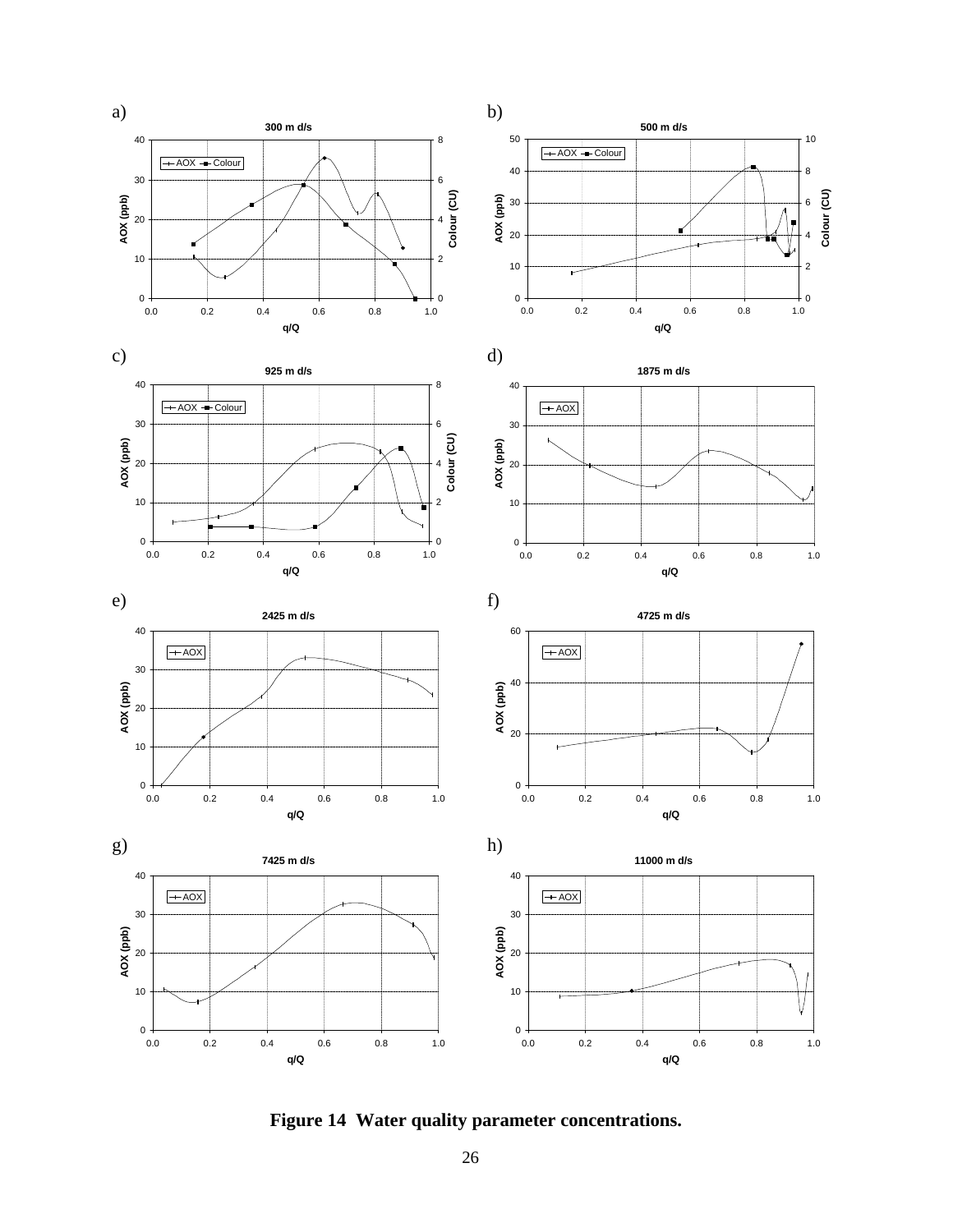

**Figure 15 Tracer and water quality parameter dimensionless concentrations.**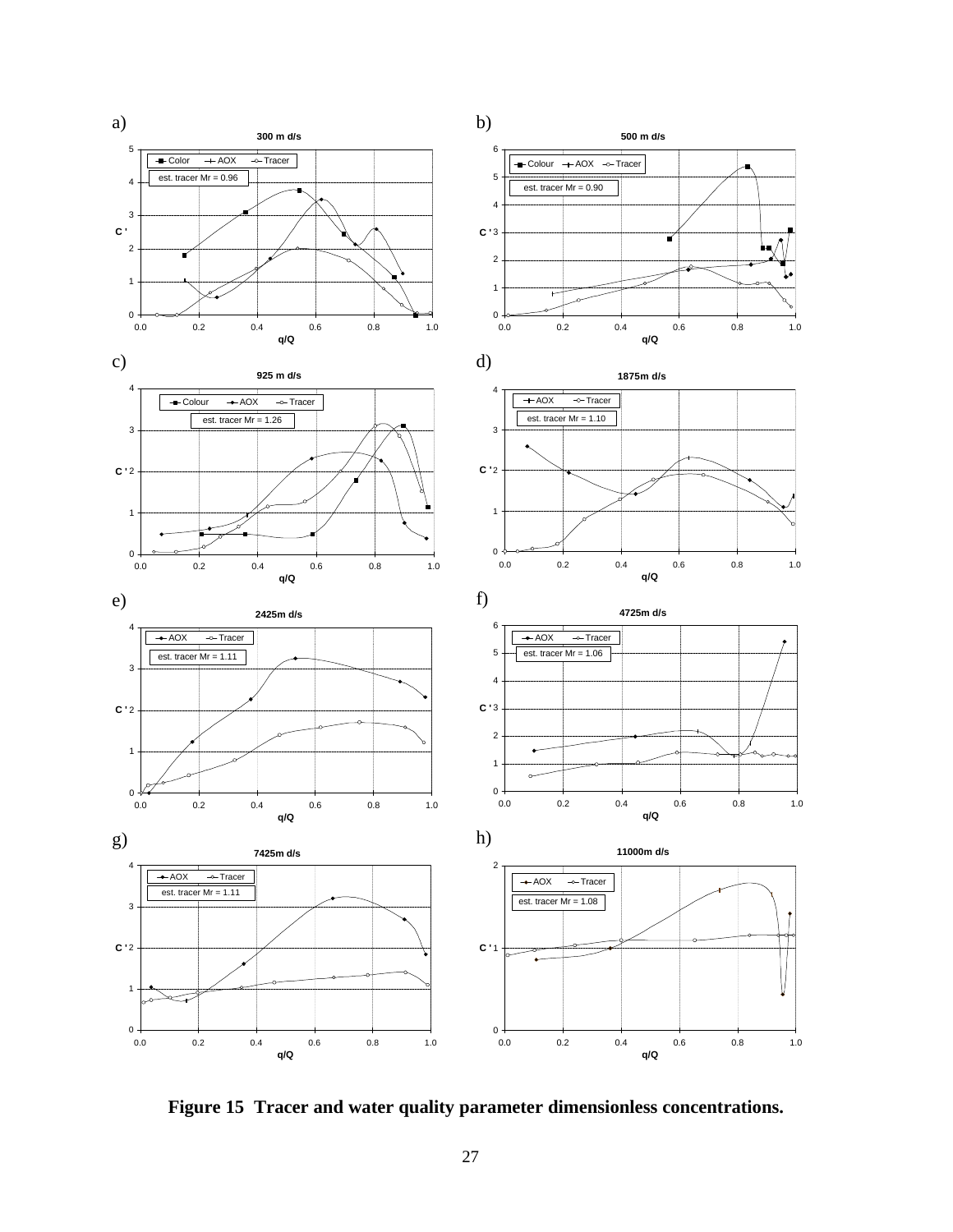The results for both water quality parameters are quite variable. This is most likely the result of attempting to measure concentrations close to the limits of detection of the analytical methods. For example, the peak colour levels measured in the river in excess of background were in the range of 6 to 8 CU (see Figure 14 9a) and 9b)). Whereas, the detection limit for analysis of colour is in the order of 10 CU. The detection limit for AOX is in the order of 5 to 10 μg/L.

Duplicate water quality samples were collected 500 m downstream. The results of the analysis on these samples are shown in Table 7. Significant variability in the analysis results is evident. Such variability in results was not evident in a similar sampling program conducted on the Wapiti River (see Putz and Smith, 2000). The averages of the duplicate samples were plotted in Figure 14 and Figure 15.

| <b>Sample</b><br><b>Location</b> | <b>Colour</b><br><b>Sample</b> | <b>Colour</b><br><b>Sample</b> | <b>AOX</b><br><b>Sample</b> | <b>AOX</b><br><b>Sample</b> |
|----------------------------------|--------------------------------|--------------------------------|-----------------------------|-----------------------------|
|                                  |                                | 2                              |                             |                             |
|                                  |                                |                                | 10                          | 6                           |
| 2                                |                                | 6                              | 11                          | 23                          |
| 3                                |                                |                                | 24                          | 13                          |
| 4                                |                                | 5                              | 16                          | 26                          |
| 5                                |                                | 6                              | 16                          | 40                          |
| 6                                |                                |                                | 6                           | 22                          |
|                                  |                                |                                |                             | 20                          |

**Table 7 Results of duplicate sample analysis.**

Note: all concentrations are in excess of background levels

Despite this variability in analysis results, the mass recovery of the water quality parameters was determined using the same procedure as outlined for the tracer. The mass recovery at each section is presented in Table 8. The recoveries given in Table 8 and the dimensionless plots presented in Figure 15 indicate that more colour and AOX was detected in the river than can be accounted for using the calculated input mass flow. Curiously, the colour measurements at 925 m downstream closely parallel the inexplicably high peak concentrations of tracer measured at this section. In general, the AOX recovery is in the order of twice the tracer recover at most sections. However, because of the controlled injection it is known that the error in tracer mass recovery is at most in the order of 10%. Therefore, any AOX recovery greater than 110% must be the result of analysis error, or error in quantifying the mass inflow in the effluent.

Incomplete adsorption of halide to granular activated carbon in the micro-columns used in AOX analysis would generally result in less AOX being recovered from the samples. Yet, the AOX recoveries were much higher than expected based upon mass balance calculations. Perhaps inorganic halides present in the river were not completed removed before analysis proceeded. Another plausible explanation may be a much higher effluent flow than the daily average reported by the mill. Perhaps a spike in effluent flow occurred during the water quality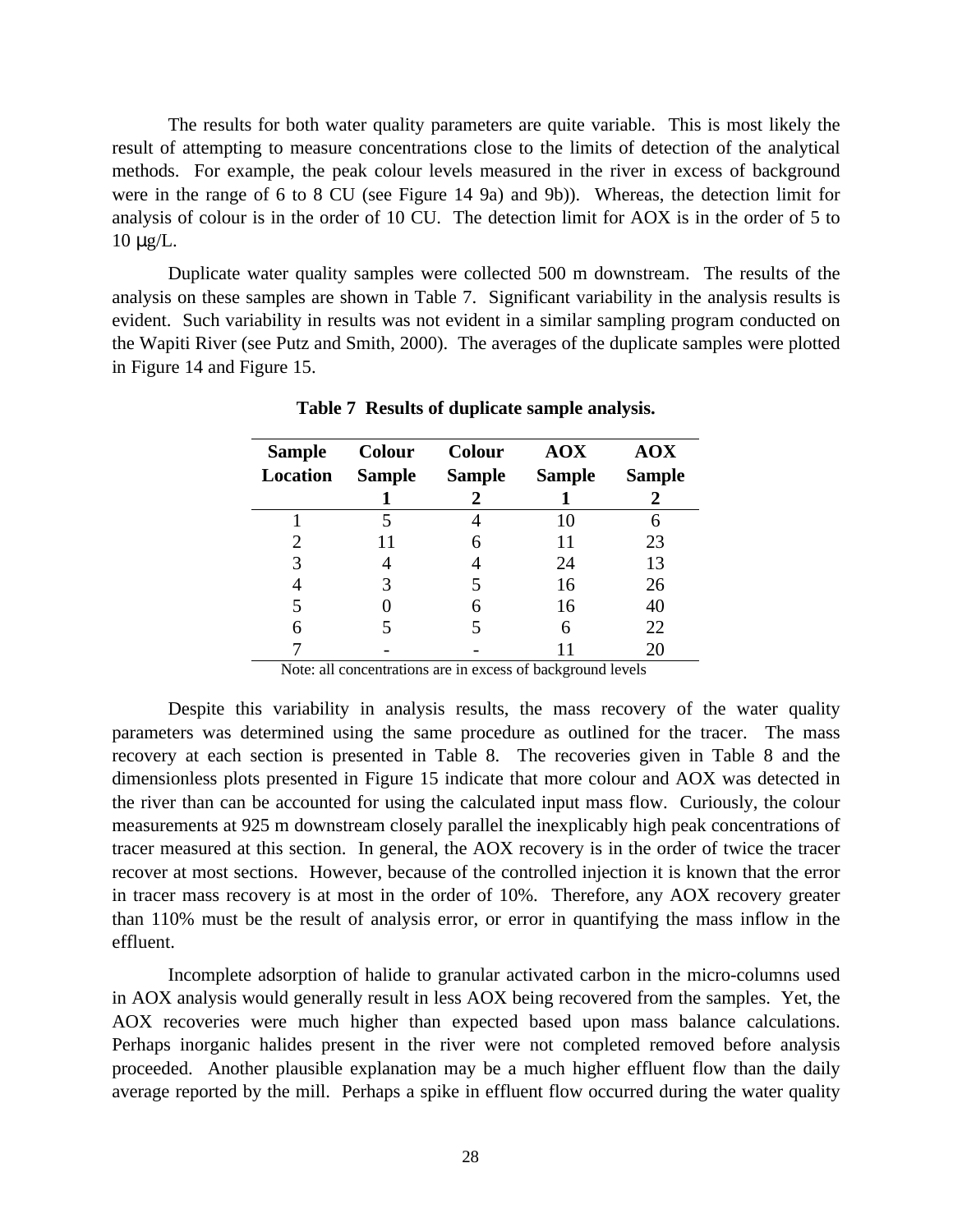sampling period. Of course, these explanations are highly speculative. Further sampling of the effluent stream and the river are required to definitively resolve the issue.

| <b>Cross Section</b><br><b>Downstream</b><br>(m) | <b>Tracer</b> | <b>Colour</b> | <b>AOX</b> |
|--------------------------------------------------|---------------|---------------|------------|
| 300                                              | 0.96          | 2.25          | 1.70       |
| 500                                              | 0.90          | 3.15          | 1.37       |
| 925                                              | 1.26          | 1.06          | 1.30       |
| 1875                                             | 1.10          |               | 1.90       |
| 2425                                             | 1.11          |               | 2.28       |
| 4725                                             | 1.06          |               | 2.14       |
| 7425                                             | 1.11          |               | 2.04       |
| 11000                                            | 1.08          |               | 1.23       |
| Average                                          | 1.07          | 2.15          | 1.75       |

**Table 8 Mass recovery ratios for tracer and effluent parameters.**

Although the AOX results are quite variable and the recoveries are greater than expected it evident that AOX persists in the river for significant distances downstream of the effluent diffuser. It is impossible to make any statement about colour since all samples taken from the river were below limits of sensitivity and hence the results were very erratic. Because of the variable nature of the water quality sample results no attempt was made to model the colour and AOX using the AOG model.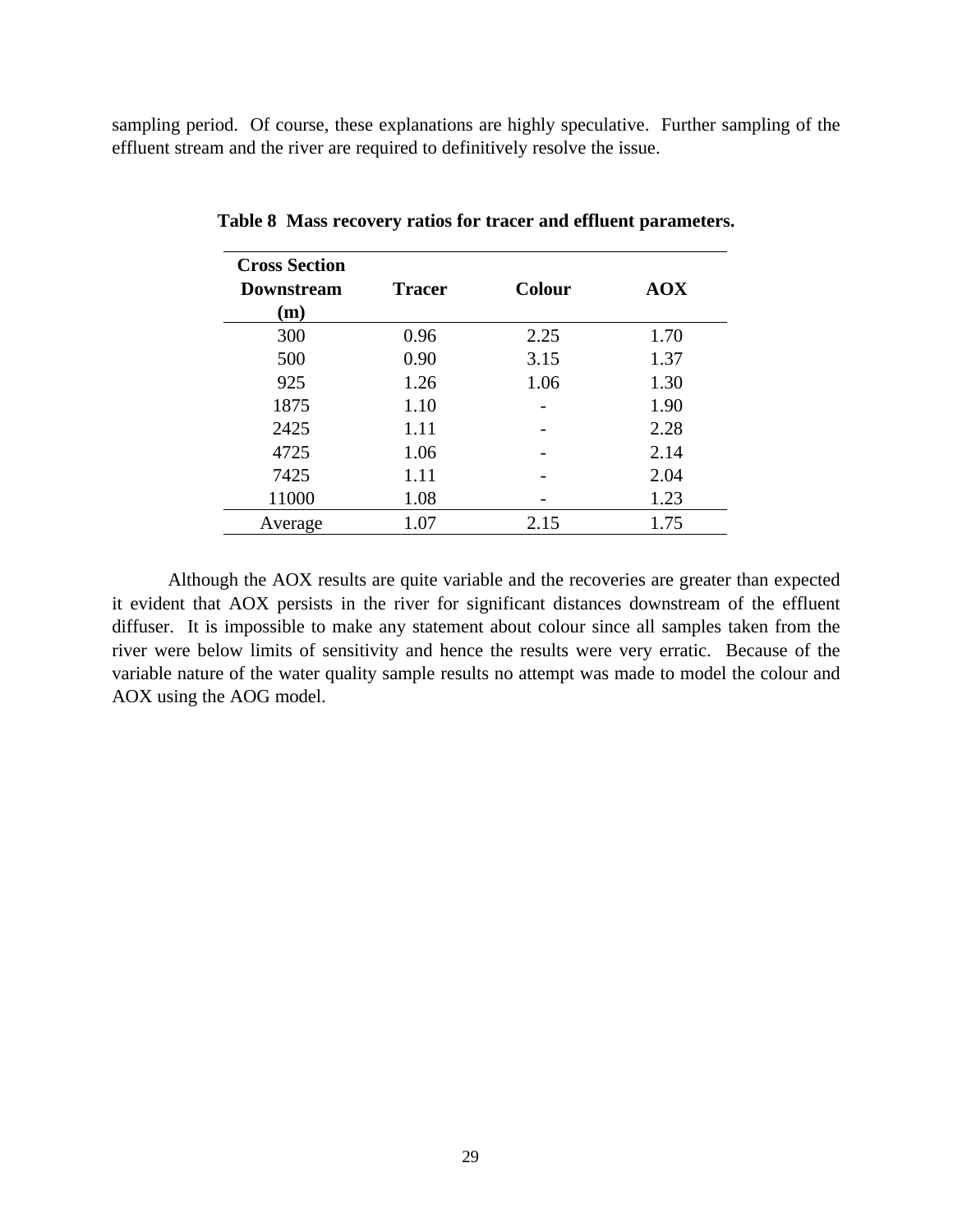# **MANAGEMENT APPLICATIONS**

The results of the fluorescent tracer test described in this report can be used to delineate the two-dimensional effluent plume in the Athabasca River downstream of Weldwood of Canada Ltd. (for flow conditions of  $364 \text{ m}^3/\text{s}$ ). The two-dimensional mixing zone extended approximately 11.0 kilometers downstream of the diffuser structure during the tracer test. Beyond this distance, the mill effluent is virtually fully mixed with the river flow.

The distance required for establishment of a fully mixed condition has implications for receiving water quality monitoring programs conducted at this site. For flow conditions of approximately 364  $m^3/s$ , consideration of transverse variations in concentration is not required beyond approximately 11 km. Beyond this distance samples taken from any mid channel location should be representative of the channel mean. For distances less than 11 km several samples must be taken across each section to document the two-dimensional nature of the effluent plume.

The calibrated river mixing model prepared as part of the project can serve as a valuable management tool for efficient planning of receiving stream water quality monitoring programs. The mixing model can also be used to assess the environmental impact of abnormal conditions such as spills and/or low river flow conditions on receiving stream water quality. These applications are in reference to the existing diffuser structure. An additional application of the model is to predict the effect upon mixing of the location and configuration of a new diffuser or of altering the existing structure. Once the receiving stream characteristics are defined within the model the effects of input location and configuration are simply handled by altering the input files.

The results of the water quality sampling program described in this report indicated the following within the 17 km river reach sampled:

- Colour levels are at or near detection limits immediately downstream of the diffuser. As a result it was impossible to determine if colour was attenuating in the river by any mechanism other than dilution.
- AOX levels in the river were also close to detection limits. Duplicate samples indicated very erratic analysis results.
- More AOX was recovered from the river than mass balance analysis indicated was being input to the river in the effluent stream. The amount of additional mass recovered in the river was in the order of 2 times the expected mass and thus far in excess of what could be accounted for by analysis error alone.

These results imply that AOX is persisting in the water column in the river for a significant distance downstream. They also imply more AOX is present in the river than can be accounted for by mass balance calculations based upon daily average effluent flow, and composite sample concentrations. Further water quality sampling should be conducted in conjunction with tracer tests to double check upon the river AOX levels, and to definitively measure and document the input mass flow of AOX.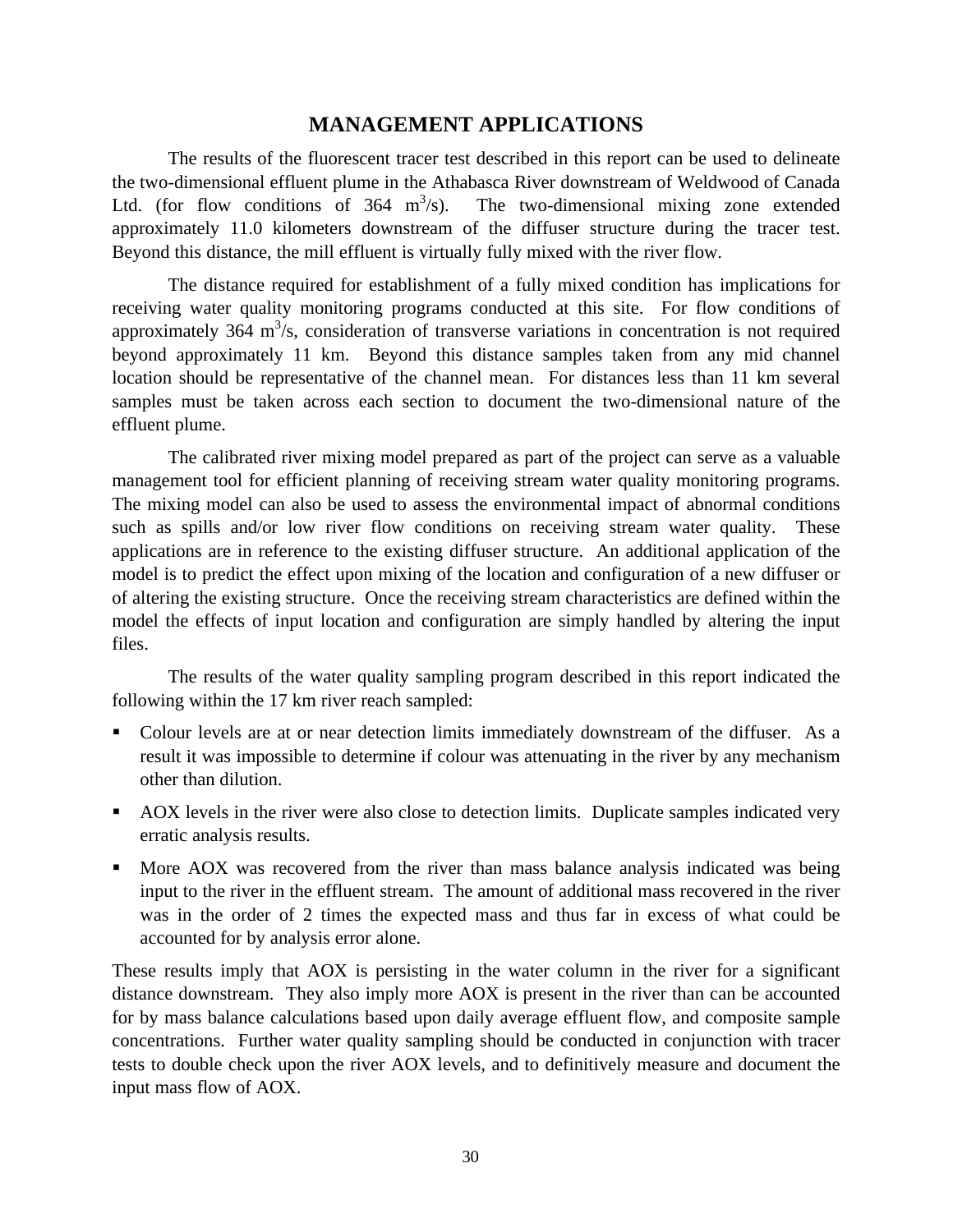# **CONCLUSIONS AND RECOMMENDATIONS**

The following may be concluded from the Athabasca River field study:

- 1. Vertical mixing of the effluent is complete between 0.3 and 0.5 km downstream of the diffuser for the prevailing flow conditions.
- 2. Transverse mixing of the effluent occurs relatively quickly for the prevailing flow conditions. The transverse mixing is virtually complete 11 km downstream of the diffuser.
- 3. The steady-state tracer test combined with hydrometric surveys provides an accurate definition of the river mixing and dilution. Water quality sampling in conjunction with the tracer test provides a means of assessing attenuation of parameters by mechanisms other than dilution effects.
- 4. The Advection Optimized Grid (AOG) mixing model utilized in the study can accurately simulate the transverse mixing of neutrally buoyant mass conservative parameters input to the river via a continuous or slug injection.
- 5. The AOG mixing model can also simulate with reasonable accuracy the longitudinal dispersion of neutrally buoyant, mass conservative parameters instantaneously discharged to the river. Minor discrepancies in the time to peak concentration are evident between the model and samples. However these discrepancies are relatively small  $(< 17\%)$  and are likely the result of inaccuracies in measurements of channel and flow parameters.
- 6. The dimensionless mixing coefficient for this reach of the Athabasca River ranges from 0.35 to 0.45 for the prevailing flow conditions. A constant average value of 0.389 gave satisfactory results in the mixing simulations.
- 7. Assessment of the attenuation of colour and AOX was confounded due to the erratic nature of the analysis results. Colour was at or near detection limits immediately downstream of the diffuser. AOX samples remained slightly above detection limits for the 11 km reach sampled. The proximity of the sample concentrations to detection limits most likely contributed to the erratic nature of the results.
- 8. A greater mass of AOX was detected in the river than could be predicted by mass balance calculations utilizing the mass flow of AOX into the river with the mill effluent. No specific cause for this result could be identified with the data available

The following actions are recommended as follow up to the field study:

- 1. An additional tracer study should be conducted to delineate the extent of the two-dimensional mixing zone at lower river flow. Water quality sampling for AOX and colour should also be conducted at the lower flow to assess their attenuation in the river by mechanisms other than dilution.
- 2. Time series sampling of the effluent flow and concentration should be conducted to determine if diurnal fluctuations could be responsible for the increased recovery of AOX in the river compared to mass balance calculations based upon average flow and concentration.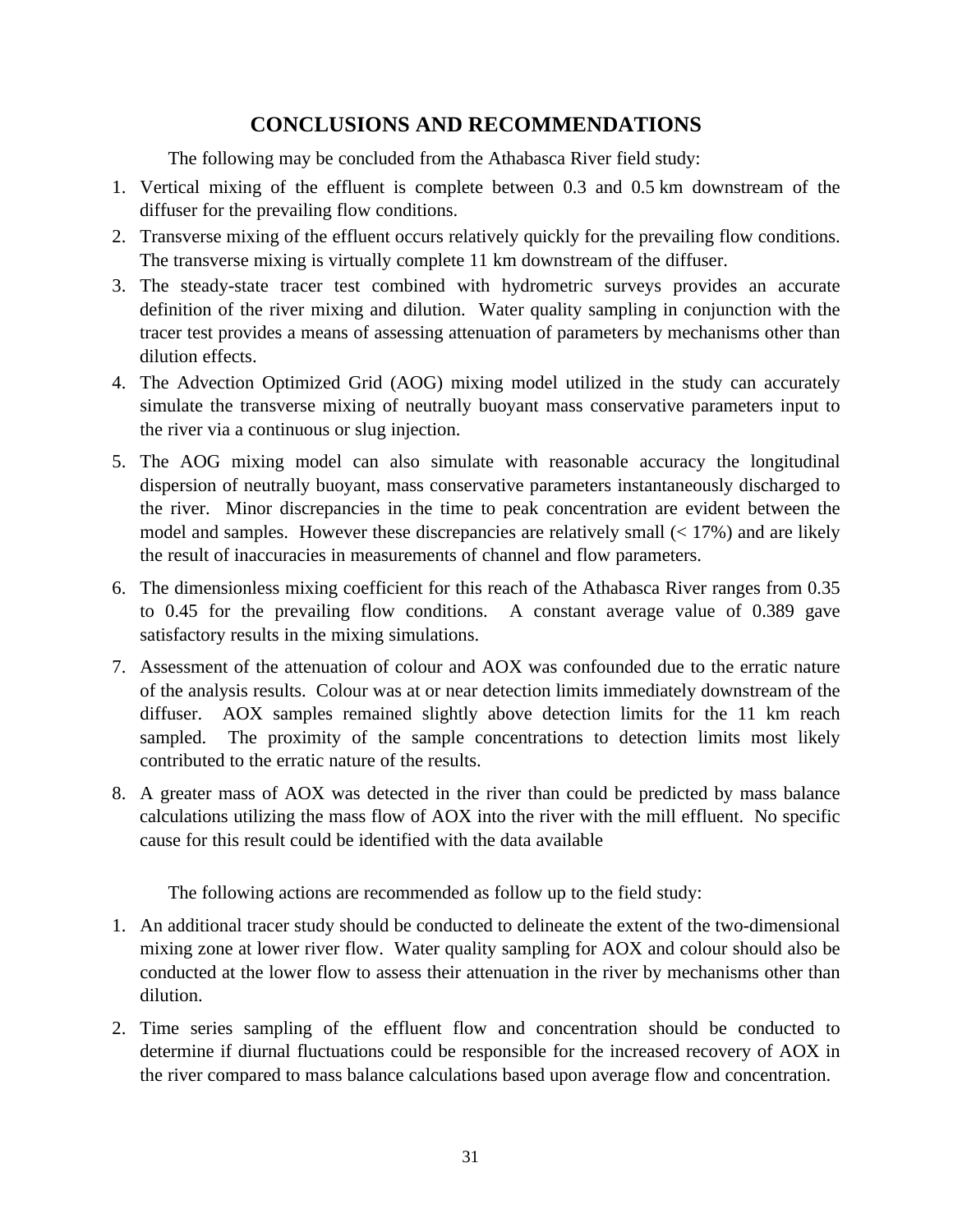## **REFERENCES**

- Beltaos, S. 1975. Evaluation of transverse mixing coefficients from slug tests. Journal of Hydraulic Research, 13(4):351-360.
- Odigboh, I. 1999. Characterization and modelling of the mixing in the Athabasca River downstream of a pulp mill. M.Sc. thesis, Division of Environmental Engineering, University of Saskatchewan, Saskatoon, Saskatchewan.
- Putz, G. 1996. Dynamic two-dimensional river quality modeling, Ph.D. thesis, Department of Civil Engineering, University of Alberta, Edmonton, Alberta.
- Putz, G., and Smith, D.W. 2000. River mixing and mass balance of several water quality parameters in the Wapiti River downstream of Weyerhaeuser Canada Ltd. SFMNCE Research Project Report, Edmonton, Alberta, 28p.
- Putz, G., and Smith, D.W. 1998. Verification of a transient input, two-dimensional, river mixing model. Canadian journal of Civil Engineering, 25(1):51-66.
- Putz, G. and Smith, D.W. 1996. Two-dimensional modelling of unsteady effluent discharges to rivers. Proceedings, Conference on Sustainable Forestry Partnerships: Forging a Network of Excellence, Sustainable Forest Management Network of Centres of Excellence, March 8-10, 1996, Edmonton, pp. 46-53.
- Putz, G., Odigboh, I. and Smith, D.W. 2000. Two-dimensional modelling of effluent mixing in the Athabasca River downstream of Alberta Pacific Forest Industries, Inc. SFMNCE Research Project Report, Edmonton, Alberta, 37p.
- Yotsukura, N., and Cobb, E.D. 1972. Transverse diffusion of solutes in natural streams. United States Geological Survey, Professional Paper, 582-C, pp. c1-c19.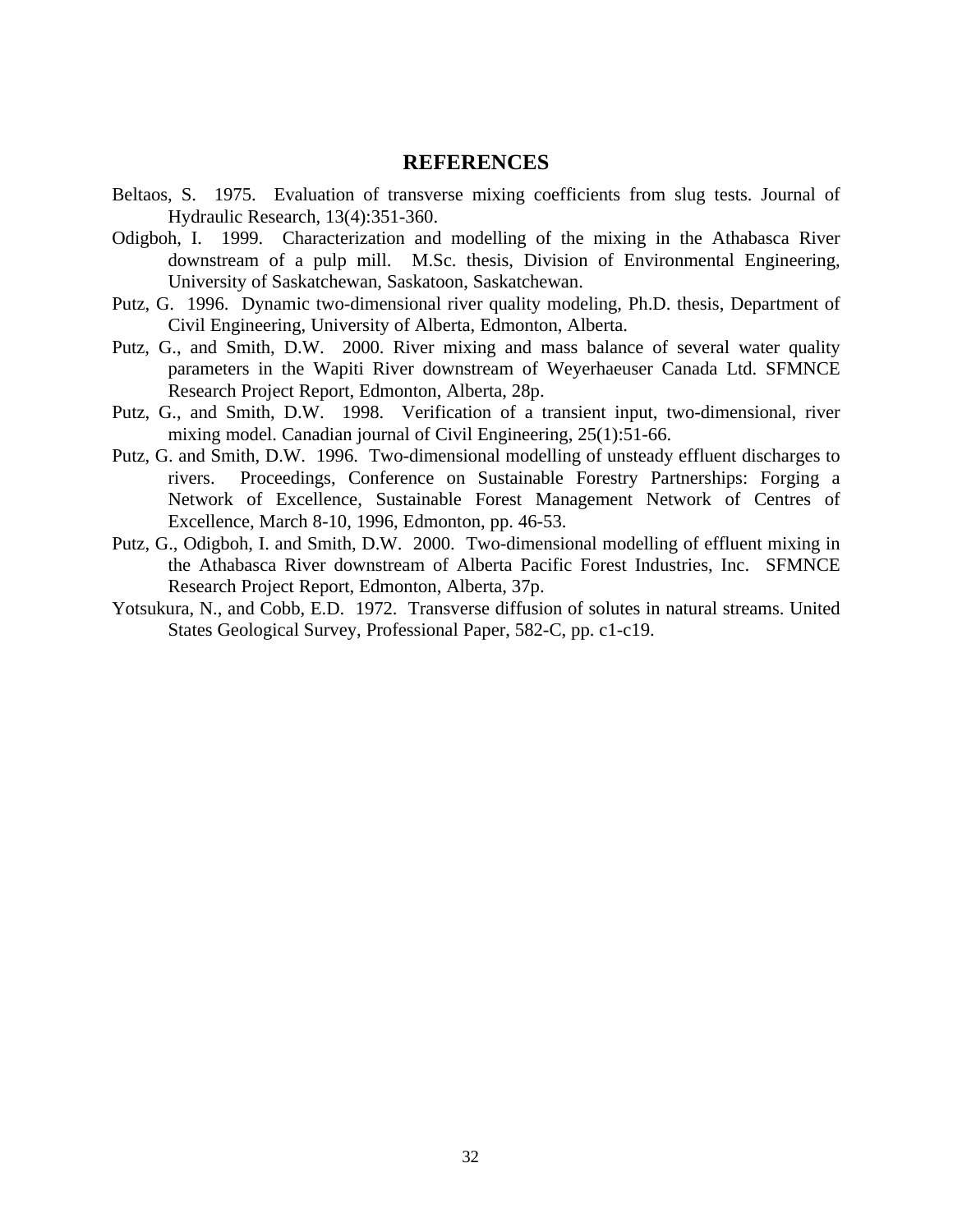# **APPENDIX A**

# **CROSS SECTION TABLES AND PLOTS**

# **ATHABASCA RIVER @ HINTON, 364 M3/S**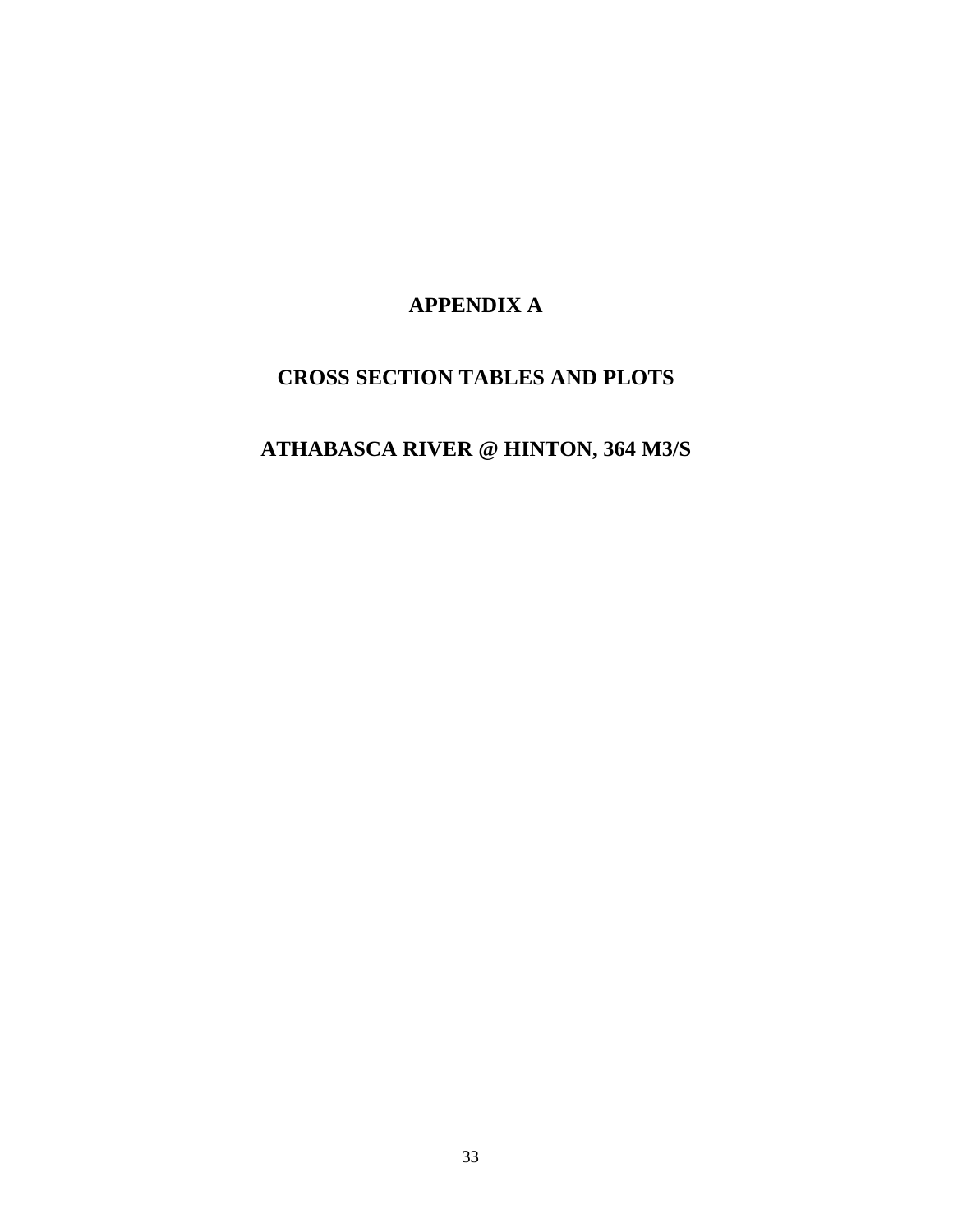### **Table A1 Cross Section – 0.000 km d/s**

|          |           | X-SECTION<br>DATE<br>DISCHARGE m3/s |       | Athabasca River @ Hinton, 0 km d/s<br>August 19, 1998<br>364.00 |        |                          |        |                         |
|----------|-----------|-------------------------------------|-------|-----------------------------------------------------------------|--------|--------------------------|--------|-------------------------|
|          |           | WIDTH <sub>m</sub>                  |       | 106.30                                                          |        | Est. Water Surface Elev. |        | 964.92                  |
|          |           | MFAN DEPTH m                        |       | 2.26                                                            |        | LB                       | 100.00 | 964.92                  |
|          |           | AREA $m2$                           |       | 240.07                                                          |        | <b>RB</b>                | 206.30 | 964.92                  |
|          |           | MEAN VELOCITY m/s                   |       | 1.516                                                           |        |                          |        |                         |
|          |           |                                     |       |                                                                 |        |                          |        |                         |
| Sta. (m) | Elev. (m) | h(m)                                | w/W   | $u$ (m/s)                                                       | DQ     | q/Q                      |        | Area $m^2$ adj. U (m/s) |
| 100.00   | 964.92    | 0.00                                | 0.000 | 0.000                                                           | 0.00   | 0.00000                  | 0.0    | 0.000                   |
| 100.00   | 964.92    | 0.00                                | 0.000 | 0.009                                                           | 0.00   | 0.00000                  | 0.0    | 0.008                   |
| 107.59   | 963.72    | 1.20                                | 0.071 | 0.997                                                           | 2.30   | 0.00541                  | 4.6    | 0.853                   |
| 112.99   | 962.43    | 2.50                                | 0.122 | 1.621                                                           | 13.06  | 0.03610                  | 14.6   | 1.386                   |
| 117.04   | 962.86    | 2.07                                | 0.160 | 1.428                                                           | 14.11  | 0.06925                  | 23.8   | 1.222                   |
| 119.51   | 962.07    | 2.85                                | 0.184 | 1.772                                                           | 9.72   | 0.09209                  | 29.9   | 1.516                   |
| 132.07   | 962.50    | 2.42                                | 0.302 | 1.589                                                           | 55.68  | 0.22290                  | 63.0   | 1.359                   |
| 132.52   | 962.21    | 2.71                                | 0.306 | 1.712                                                           | 1.93   | 0.22744                  | 64.2   | 1.464                   |
| 143.07   | 960.71    | 4.21                                | 0.405 | 2.297                                                           | 73.10  | 0.39919                  | 100.7  | 1.964                   |
| 143.12   | 960.71    | 4.22                                | 0.406 | 2.299                                                           | 0.50   | 0.40036                  | 100.9  | 1.966                   |
| 146.11   | 960.52    | 4.41                                | 0.434 | 2.368                                                           | 30.14  | 0.47117                  | 113.8  | 2.025                   |
| 149.16   | 960.32    | 4.60                                | 0.462 | 2.437                                                           | 32.98  | 0.54866                  | 127.5  | 2.084                   |
| 150.99   | 960.20    | 4.72                                | 0.480 | 2.478                                                           | 20.91  | 0.59780                  | 136.0  | 2.119                   |
| 152.21   | 960.36    | 4.56                                | 0.491 | 2.423                                                           | 13.90  | 0.63045                  | 141.7  | 2.072                   |
| 155.25   | 960.75    | 4.17                                | 0.520 | 2.284                                                           | 31.28  | 0.70394                  | 155.0  | 1.953                   |
| 158.31   | 961.14    | 3.78                                | 0.548 | 2.139                                                           | 26.85  | 0.76701                  | 167.1  | 1.829                   |
| 159.97   | 961.35    | 3.57                                | 0.564 | 2.058                                                           | 12.83  | 0.79715                  | 173.2  | 1.760                   |
| 164.90   | 962.14    | 2.78                                | 0.611 | 1.743                                                           | 29.77  | 0.86709                  | 188.9  | 1.490                   |
| 172.74   | 963.36    | 1.56                                | 0.684 | 1.186                                                           | 24.94  | 0.92568                  | 205.9  | 1.015                   |
| 187.39   | 963.93    | 0.99                                | 0.822 | 0.875                                                           | 19.28  | 0.97097                  | 224.6  | 0.748                   |
| 190.51   | 963.79    | 1.13                                | 0.851 | 0.957                                                           | 3.03   | 0.97810                  | 227.9  | 0.819                   |
| 193.81   | 964.08    | 0.85                                | 0.882 | 0.788                                                           | 2.84   | 0.98478                  | 231.2  | 0.674                   |
| 200.02   | 963.93    | 0.99                                | 0.941 | 0.875                                                           | 4.74   | 0.99592                  | 236.9  | 0.748                   |
| 205.47   | 964.78    | 0.14                                | 0.992 | 0.243                                                           | 1.73   | 0.99998                  | 240.0  | 0.208                   |
| 206.30   | 964.92    | 0.00                                | 1.000 | 0.000                                                           | 0.01   | 1.00000                  | 240.1  | 0.000                   |
|          |           |                                     |       | <b>Est. Total</b>                                               | 425.64 |                          |        |                         |





**Figure A1 Cross Section - 0.000 km d/s**

# **Table A2 Cross Secttion – 0.100 km d/s**

|          |           | X-SECTION<br>DATE<br>DISCHARGE m3/s<br>WIDTH m<br>MFAN DFPTH m<br>AREA $m2$<br>MEAN VELOCITY m/s |       | Athabasca River @ Hinton, 0.1 km d/s<br>August 19, 1998<br>363.60<br>102.47<br>2.88<br>294.73<br>1.234 |        | Est. Water Surface Flev.<br>IB<br><b>RB</b> | 100.00<br>202.47 | 964.68<br>964.68<br>964.68 |
|----------|-----------|--------------------------------------------------------------------------------------------------|-------|--------------------------------------------------------------------------------------------------------|--------|---------------------------------------------|------------------|----------------------------|
| Sta. (m) | Elev. (m) | h(m)                                                                                             | w/W   | $u$ (m/s)                                                                                              | DQ     | q/Q                                         |                  | Area $m^2$ adj. U (m/s)    |
| 100.00   | 964.68    | 0.00                                                                                             | 0.000 | 0.000                                                                                                  | 0.00   | 0.00000                                     | 0.0              | 0.000                      |
| 104.15   | 963.41    | 1.28                                                                                             | 0.041 | 0.717                                                                                                  | 0.95   | 0.00233                                     | 2.6              | 0.641                      |
| 107.06   | 963.19    | 1.49                                                                                             | 0.069 | 0.796                                                                                                  | 3.04   | 0.00981                                     | 6.7              | 0.711                      |
| 112.37   | 961.62    | 3.07                                                                                             | 0.121 | 1.288                                                                                                  | 12.59  | 0.04077                                     | 18.8             | 1.151                      |
| 115.02   | 961.47    | 3.21                                                                                             | 0.147 | 1.328                                                                                                  | 10.91  | 0.06758                                     | 27.1             | 1.187                      |
| 125.85   | 961.90    | 2.78                                                                                             | 0.252 | 1.21                                                                                                   | 41.08  | 0.16856                                     | 59.5             | 1.08                       |
| 126.16   | 961.76    | 2.92                                                                                             | 0.255 | 1.25                                                                                                   | 1.11   | 0.17127                                     | 60.4             | 1.11                       |
| 143.17   | 960.61    | 4.07                                                                                             | 0.421 | 1.56                                                                                                   | 83.32  | 0.37609                                     | 119.9            | 1.39                       |
| 145.54   | 960.40    | 4.29                                                                                             | 0.444 | 1.61                                                                                                   | 15.67  | 0.41460                                     | 129.8            | 1.44                       |
| 159.29   | 960.18    | 4.50                                                                                             | 0.579 | 1.66                                                                                                   | 98.88  | 0.65766                                     | 190.2            | 1.49                       |
| 163.55   | 960.26    | 4.43                                                                                             | 0.620 | 1.65                                                                                                   | 31.50  | 0.73510                                     | 209.3            | 1.47                       |
| 172.88   | 960.90    | 3.78                                                                                             | 0.711 | 1.48                                                                                                   | 59.86  | 0.88226                                     | 247.6            | 1.32                       |
| 178.54   | 962.05    | 2.64                                                                                             | 0.767 | 1.16                                                                                                   | 24.06  | 0.94140                                     | 265.7            | 1.04                       |
| 185.25   | 962.84    | 1.85                                                                                             | 0.832 | 0.92                                                                                                   | 15.67  | 0.97992                                     | 280.8            | 0.82                       |
| 191.80   | 963.77    | 0.92                                                                                             | 0.896 | 0.58                                                                                                   | 6.76   | 0.99654                                     | 289.8            | 0.51                       |
| 202.47   | 964.68    | 0.00                                                                                             | 1.000 | 0.00                                                                                                   | 1.41   | 1.00000                                     | 294.7            | 0.00                       |
|          |           |                                                                                                  |       | Est. Total                                                                                             | 406.81 |                                             |                  |                            |





**Figure A.2 Cross Section - 0.100 km d/s**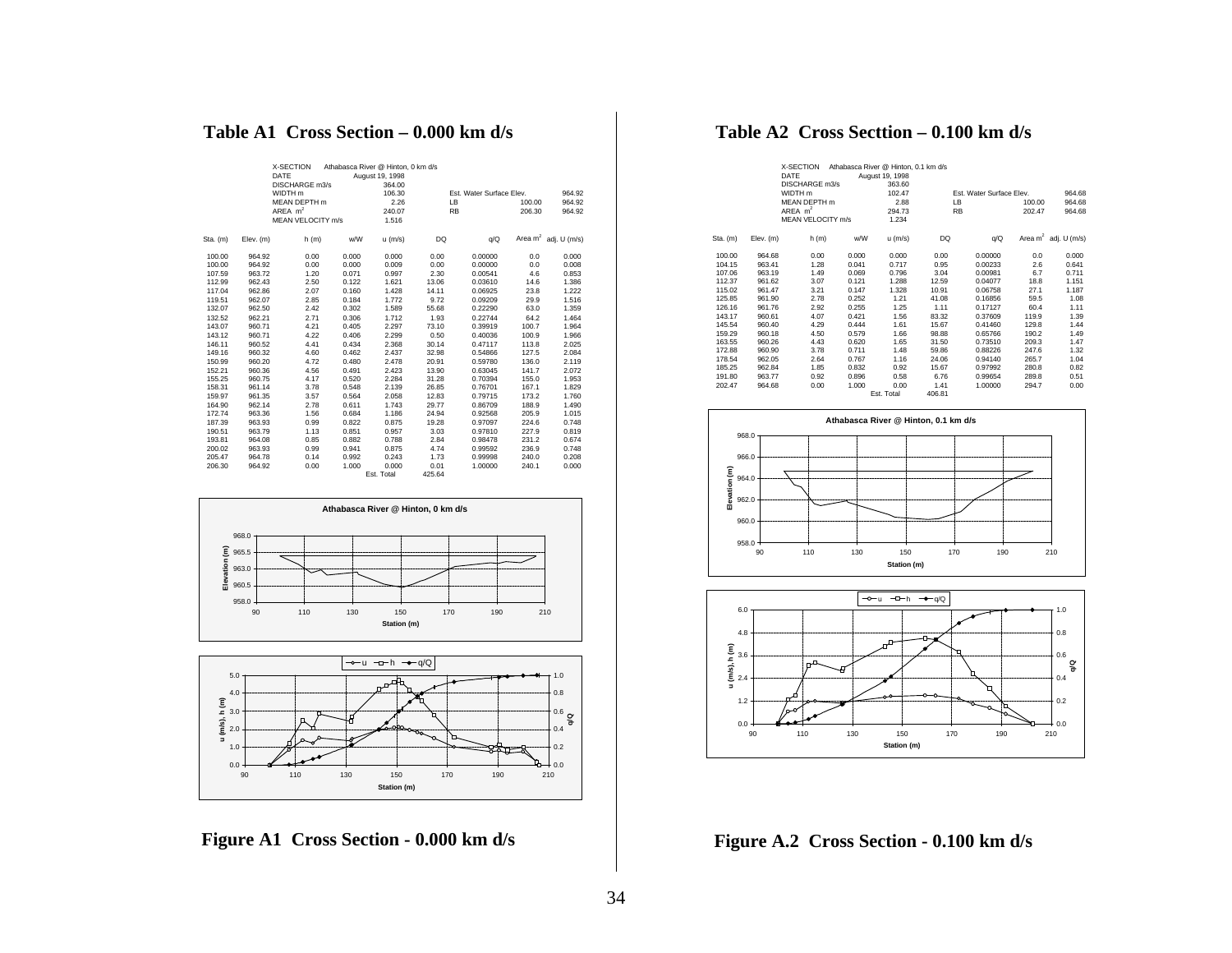# **Table A.3 Cross Section - 0.300 km d/s**

|          |           | X-SECTION<br>DATE<br>DISCHARGE m3/s<br>WIDTH m<br>MFAN DFPTH m<br>ARFA $m2$<br>MEAN VELOCITY m/s |       | Athabasca River @ Hinton, 0.3 km d/s<br>August 19, 1998<br>363.60<br>100.07<br>2.60<br>260.36<br>1.397 |        | Est. Water Surface Elev.<br>LB<br><b>RB</b> | 100.01<br>200.08 | 964.72<br>964.72<br>964.72 |
|----------|-----------|--------------------------------------------------------------------------------------------------|-------|--------------------------------------------------------------------------------------------------------|--------|---------------------------------------------|------------------|----------------------------|
| Sta. (m) | Elev. (m) | h(m)                                                                                             | w/W   | $u$ (m/s)                                                                                              | DQ     | q/Q                                         |                  | Area $m^2$ adj. U (m/s)    |
| 100.01   | 964.72    | 0.00                                                                                             | 0.000 | 0.000                                                                                                  | 0.00   | 0.00000                                     | 0.0              | 0.000                      |
| 106.37   | 962.30    | 2.42                                                                                             | 0.064 | 1.330                                                                                                  | 5.12   | 0.01278                                     | 7.7              | 1.207                      |
| 108.21   | 962.94    | 1.77                                                                                             | 0.082 | 1.082                                                                                                  | 4.63   | 0.02433                                     | 11.5             | 0.981                      |
| 112.10   | 962.30    | 2.42                                                                                             | 0.121 | 1.330                                                                                                  | 9.84   | 0.04888                                     | 19.7             | 1.207                      |
| 119.70   | 962.23    | 2.49                                                                                             | 0.197 | 1.357                                                                                                  | 25.09  | 0.11148                                     | 38.4             | 1.231                      |
| 123.38   | 961.44    | 3.28                                                                                             | 0.234 | 1.63                                                                                                   | 15.86  | 0.15106                                     | 49.0             | 1.48                       |
| 133.80   | 961.72    | 2.99                                                                                             | 0.338 | 1.53                                                                                                   | 51.65  | 0.27993                                     | 81.7             | 1.39                       |
| 141.18   | 960.58    | 4.14                                                                                             | 0.411 | 1.90                                                                                                   | 45.24  | 0.39280                                     | 108.0            | 1.73                       |
| 145.63   | 960.79    | 3.92                                                                                             | 0.456 | 1.84                                                                                                   | 33.53  | 0.47646                                     | 125.9            | 1.67                       |
| 156.03   | 960.65    | 4.07                                                                                             | 0.560 | 1.88                                                                                                   | 77.26  | 0.66922                                     | 167.5            | 1.71                       |
| 169.50   | 961.80    | 2.92                                                                                             | 0.694 | 1.51                                                                                                   | 79.83  | 0.86840                                     | 214.6            | 1.37                       |
| 171.58   | 961.72    | 2.99                                                                                             | 0.715 | 1.53                                                                                                   | 9.33   | 0.89167                                     | 220.7            | 1.39                       |
| 182.83   | 962.94    | 1.77                                                                                             | 0.828 | 1.08                                                                                                   | 35.07  | 0.97917                                     | 247.5            | 0.98                       |
| 187.73   | 963.73    | 0.99                                                                                             | 0.877 | 0.73                                                                                                   | 6.13   | 0.99445                                     | 254.3            | 0.66                       |
| 200.08   | 964.72    | 0.00                                                                                             | 1.000 | 0.00                                                                                                   | 2.22   | 1.00000                                     | 260.4            | 0.00                       |
|          |           |                                                                                                  |       | Est. Total                                                                                             | 400.80 |                                             |                  |                            |





**Figure A3 Cross Section - 0.300 km d/s**

# **Table A.4 Cross Section - 0.500 km d/s**

|          |           | X-SECTION         |       | Athabasca River @ Hinton, 0.5 km d/s |        |                          |        |                         |
|----------|-----------|-------------------|-------|--------------------------------------|--------|--------------------------|--------|-------------------------|
|          |           | DATE              |       | August19, 1998                       |        |                          |        |                         |
|          |           | DISCHARGE m3/s    |       | 363.60                               |        |                          |        |                         |
|          |           | WIDTH m           |       | 161.77                               |        | Est. Water Surface Elev. |        | 964.39                  |
|          |           | MEAN DEPTH m      |       | 1.58                                 |        | LB                       | 100.00 | 964.39                  |
|          |           | AREA $m2$         |       | 255.02                               |        | <b>RB</b>                | 261.77 | 964.39                  |
|          |           | MEAN VELOCITY m/s |       | 1.426                                |        |                          |        |                         |
|          |           |                   |       |                                      |        |                          |        |                         |
| Sta. (m) | Elev. (m) | h(m)              | w/W   | $u$ (m/s)                            | DQ     | q/Q                      |        | Area $m^2$ adj. U (m/s) |
| 100.00   | 964.39    | 0.00              | 0.000 | 0.000                                | 0.00   | 0.00000                  | 0.0    | 0.000                   |
| 110.08   | 962.76    | 1.63              | 0.062 | 1.460                                | 6.01   | 0.01326                  | 8.2    | 1.170                   |
| 113.30   | 962.04    | 2.35              | 0.082 | 1.861                                | 10.63  | 0.03669                  | 14.6   | 1.492                   |
| 123.47   | 960.75    | 3.64              | 0.145 | 2.492                                | 66.35  | 0.18297                  | 45.1   | 1.997                   |
| 129.09   | 960.46    | 3.93              | 0.180 | 2.621                                | 54.36  | 0.30280                  | 66.4   | 2.101                   |
| 131.42   | 960.61    | 3.78              | 0.194 | 2.56                                 | 23.18  | 0.35389                  | 75.3   | 2.05                    |
| 142.63   | 960.82    | 3.57              | 0.264 | 2.46                                 | 103.43 | 0.58191                  | 116.6  | 1.97                    |
| 164.04   | 963.04    | 1.35              | 0.396 | 1.28                                 | 98.47  | 0.79899                  | 169.2  | 1.03                    |
| 164.78   | 962.61    | 1.78              | 0.400 | 1.54                                 | 1.64   | 0.80261                  | 170.4  | 1.24                    |
| 175.81   | 963.26    | 1.13              | 0.469 | 1.14                                 | 21.55  | 0.85012                  | 186.4  | 0.92                    |
| 184.98   | 963.04    | 1.35              | 0.525 | 1.28                                 | 13.79  | 0.88052                  | 197.8  | 1.03                    |
| 189.04   | 963.11    | 1.28              | 0.550 | 1.24                                 | 6.71   | 0.89530                  | 203.1  | 0.99                    |
| 195.80   | 963.11    | 1.28              | 0.592 | 1.24                                 | 10.68  | 0.91884                  | 211.7  | 0.99                    |
| 206.93   | 963.40    | 0.99              | 0.661 | 1.04                                 | 14.37  | 0.95052                  | 224.3  | 0.84                    |
| 211.63   | 963.47    | 0.92              | 0.690 | 0.99                                 | 4.57   | 0.96059                  | 228.8  | 0.80                    |
| 218.16   | 963.54    | 0.85              | 0.730 | 0.94                                 | 5.56   | 0.97285                  | 234.5  | 0.75                    |
| 224.26   | 963.62    | 0.77              | 0.768 | 0.89                                 | 4.51   | 0.98279                  | 239.5  | 0.71                    |
| 226.93   | 963.62    | 0.77              | 0.785 | 0.89                                 | 1.83   | 0.98683                  | 241.5  | 0.71                    |
| 261.77   | 964.39    | 0.00              | 1.000 | 0.00                                 | 5.97   | 1.00000                  | 255.0  | 0.00                    |
|          |           |                   |       | Est. Total                           | 453.63 |                          |        |                         |





**Figure A4 Cross Section - 0.500 km d/s**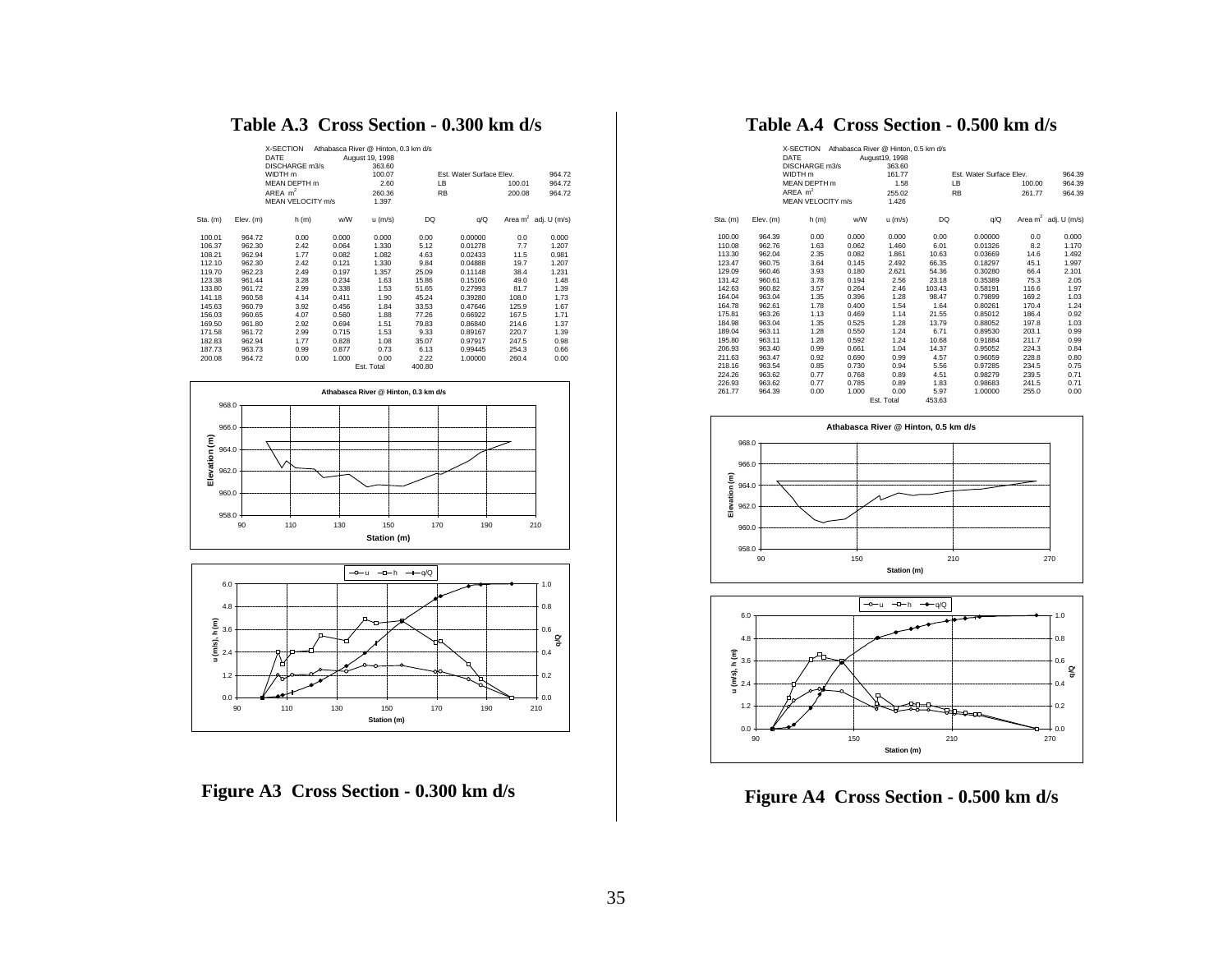# **Table A5 Cross Section – 0.925 km d/s**

|          |           | X-SECTION<br>DATE                    |       | Athabasca River @ Hinton, 0.925 km d/s<br>August 19, 1998 |        |                                 |        |                         |
|----------|-----------|--------------------------------------|-------|-----------------------------------------------------------|--------|---------------------------------|--------|-------------------------|
|          |           | DISCHARGE m3/s<br>WIDTH <sub>m</sub> |       | 363.60                                                    |        | <b>Est. Water Surface Elev.</b> |        | 964.02                  |
|          |           | MEAN DEPTH m                         |       | 201.50<br>1.12                                            |        | LB                              |        |                         |
|          |           |                                      |       |                                                           |        |                                 | 100.02 | 964.02                  |
|          |           | AREA $m2$                            |       | 226.50                                                    |        | <b>RB</b>                       | 301.52 | 964.02                  |
|          |           | MEAN VELOCITY m/s                    |       | 1.605                                                     |        |                                 |        |                         |
| Sta. (m) | Elev. (m) | h (m)                                | w/W   | $u$ (m/s)                                                 | DQ     | q/Q                             |        | Area $m^2$ adj. U (m/s) |
| 100.02   | 964.02    | 0.00                                 | 0.000 | 0.000                                                     | 0.00   | 0.00000                         | 0.0    | 0.000                   |
| 106.66   | 963.18    | 0.84                                 | 0.033 | 1.324                                                     | 1.85   | 0.00475                         | 2.8    | 1.236                   |
| 119.81   | 963.03    | 0.99                                 | 0.098 | 1.470                                                     | 16.79  | 0.04785                         | 14.8   | 1.372                   |
| 138.47   | 962.96    | 1.06                                 | 0.191 | 1.541                                                     | 28.70  | 0.12152                         | 33.9   | 1.438                   |
| 164.24   | 962.74    | 1.27                                 | 0.319 | 1.744                                                     | 49.28  | 0.24803                         | 63.9   | 1.627                   |
| 183.67   | 963.18    | 0.84                                 | 0.415 | 1.32                                                      | 31.51  | 0.32893                         | 84.4   | 1.24                    |
| 190.41   | 962.53    | 1.49                                 | 0.449 | 1.93                                                      | 12.78  | 0.36174                         | 92.3   | 1.81                    |
| 209.47   | 962.17    | 1.85                                 | 0.543 | 2.23                                                      | 66.23  | 0.53174                         | 124.0  | 2.09                    |
| 216.49   | 962.17    | 1.85                                 | 0.578 | 2.23                                                      | 28.96  | 0.60608                         | 137.0  | 2.09                    |
| 220.68   | 962.46    | 1.56                                 | 0.599 | 2.00                                                      | 15.12  | 0.64489                         | 144.1  | 1.86                    |
| 231.15   | 962.60    | 1.42                                 | 0.651 | 1.87                                                      | 30.12  | 0.72220                         | 159.7  | 1.75                    |
| 233.10   | 962.53    | 1.49                                 | 0.660 | 1.93                                                      | 5.39   | 0.73604                         | 162.5  | 1.81                    |
| 239.89   | 962.46    | 1.56                                 | 0.694 | 2.00                                                      | 20.33  | 0.78823                         | 172.9  | 1.86                    |
| 247.18   | 962.39    | 1.63                                 | 0.730 | 2.06                                                      | 23.54  | 0.84866                         | 184.5  | 1.92                    |
| 252.61   | 962.24    | 1.77                                 | 0.757 | 2.18                                                      | 19.58  | 0.89892                         | 193.8  | 2.03                    |
| 257.74   | 962.60    | 1.42                                 | 0.783 | 1.87                                                      | 16.55  | 0.94141                         | 201.9  | 1.75                    |
| 261.97   | 963.03    | 0.99                                 | 0.804 | 1.47                                                      | 8.50   | 0.96322                         | 207.0  | 1.37                    |
| 301.52   | 964.02    | 0.00                                 | 1.000 | 0.00                                                      | 14.33  | 1.00000                         | 226.5  | 0.00                    |
|          |           |                                      |       | Est. Total                                                | 389.56 |                                 |        |                         |





**Figure A5 Cross Section – 0.925 km d/s**

# **Table A.6 Cross Section – 1.875 km d/s**

|            |           | X-SECTION Athabasca River @ Hinton, 1.875 km d/s<br>DATE<br>DISCHARGE m3/s |       | August 19, 1998<br>363.60 |           |                          |                         |
|------------|-----------|----------------------------------------------------------------------------|-------|---------------------------|-----------|--------------------------|-------------------------|
|            |           | WIDTH m                                                                    |       | 147.36                    |           | Est. Water Surface Flev. | 963.27                  |
|            |           | <b>MEAN DEPTH</b> m                                                        |       | 2.33                      | LB        | 100.04                   | 963.27                  |
|            |           | AREA $m2$                                                                  |       | 343.11                    | <b>RB</b> | 247.41                   | 963.27                  |
|            |           | MEAN VELOCITY m/s                                                          |       | 1.060                     |           |                          |                         |
|            |           |                                                                            |       |                           |           |                          |                         |
| $Sta.$ (m) | Elev. (m) | h(m)                                                                       | w/W   | u (m/s)                   | DQ        | q/Q                      | Area $m^2$ adj. U (m/s) |
| 100.04     | 963.27    | 0.00                                                                       | 0.000 | 0.000                     | 0.00      | 0.00000                  | 0.0<br>0.000            |
| 111.55     | 962.50    | 0.77                                                                       | 0.078 | 0.507                     | 1.12      | 0.00282                  | 4.4<br>0.463            |
| 113.06     | 962.14    | 1.13                                                                       | 0.088 | 0.654                     | 0.83      | 0.00491                  | 5.9<br>0.597            |
| 138.74     | 960.93    | 2.35                                                                       | 0.263 | 1.066                     | 38.37     | 0.10131                  | 50.5<br>0.973           |
| 139.81     | 961.07    | 2.20                                                                       | 0.270 | 1.022                     | 2.56      | 0.10774                  | 52.9<br>0.933           |
| 163.64     | 960.06    | 3.21                                                                       | 0.432 | 1.31                      | 75.24     | 117.4<br>0.29677         | 1.20                    |
| 164.76     | 960.28    | 2.99                                                                       | 0.439 | 1.25                      | 4.44      | 0.30792<br>120.9         | 1.14                    |
| 183.30     | 960.06    | 3.21                                                                       | 0.565 | 1.31                      | 73.73     | 178.4<br>0.49316         | 1.20                    |
| 187.21     | 960.21    | 3.06                                                                       | 0.592 | 1.27                      | 15.86     | 0.53300<br>190.6         | 1.16                    |
| 202.00     | 959.92    | 3.35                                                                       | 0.692 | 1.35                      | 62.23     | 238.1<br>0.68934         | 1.23                    |
| 205.43     | 959.92    | 3.35                                                                       | 0.715 | 1.35                      | 15.52     | 249.6<br>0.72833         | 1.23                    |
| 215.82     | 959.71    | 3.57                                                                       | 0.786 | 1.41                      | 49.60     | 285.5<br>0.85295         | 1.29                    |
| 223.95     | 960.57    | 2.71                                                                       | 0.841 | 1.17                      | 32.86     | 311.0<br>0.93550         | 1.07                    |
| 236.32     | 962.07    | 1.20                                                                       | 0.925 | 0.68                      | 22.39     | 335.2<br>0.99176         | 0.62                    |
| 237.15     | 961.93    | 1.34                                                                       | 0.930 | 0.73                      | 0.75      | 336.2<br>0.99364         | 0.67                    |
| 247.41     | 963.27    | 0.00                                                                       | 1.000 | 0.00                      | 2.53      | 1.00000<br>343.1         | 0.00                    |
|            |           |                                                                            |       | Est. Total                | 398.03    |                          |                         |





**Figure A.6 Cross Section – 1.875 km d/s**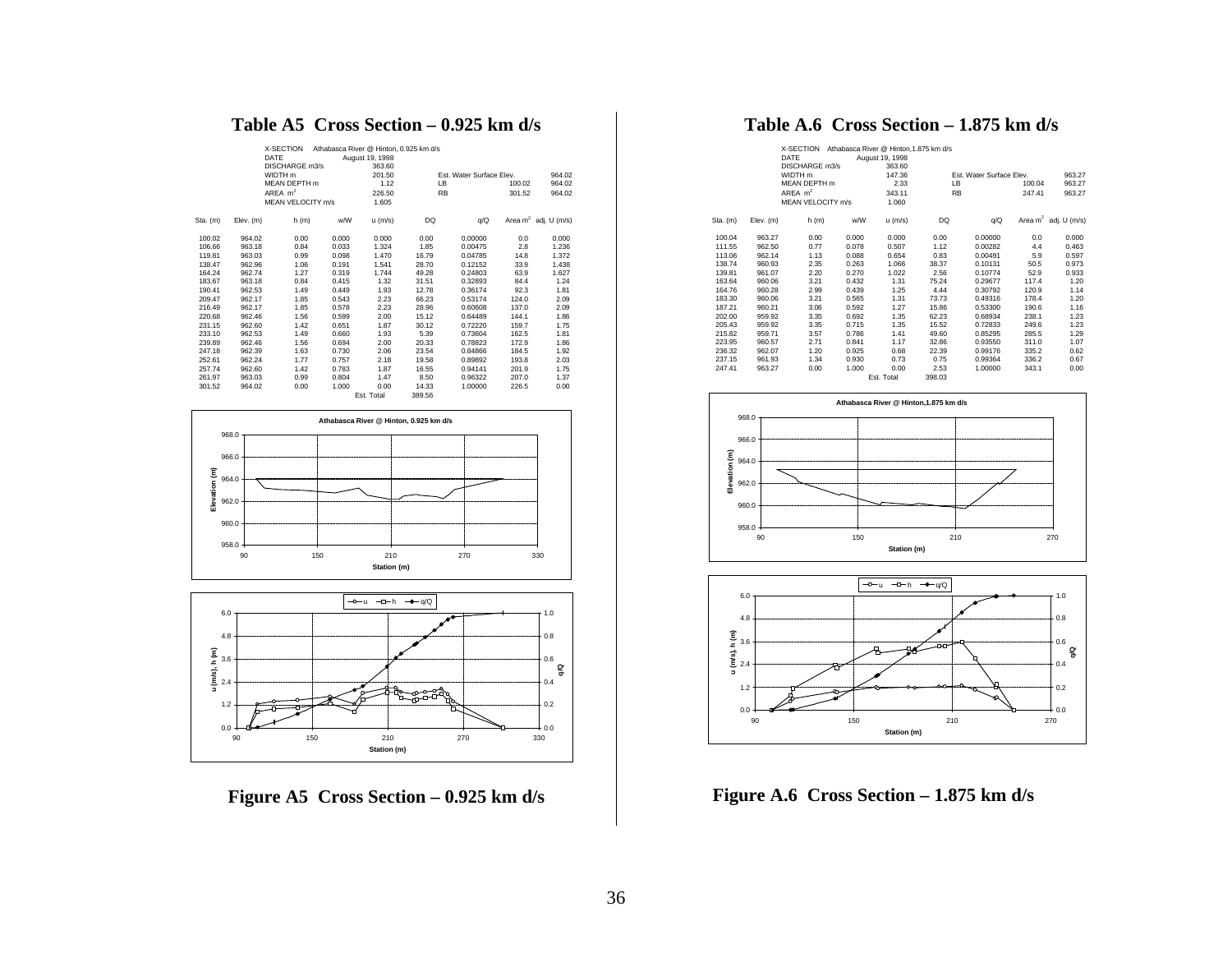# **Table A7 Cross Section - 2.425 km d/s**

|            |           | X-SECTION<br>DATE<br>DISCHARGE m3/s<br>WIDTH <sub>m</sub> |       | Athabasca River @ Hinton, 2.425 km d/s<br>August 19, 1998<br>363.60<br>137.09 |           | Est. Water Surface Elev. |        | 963.01                  |
|------------|-----------|-----------------------------------------------------------|-------|-------------------------------------------------------------------------------|-----------|--------------------------|--------|-------------------------|
|            |           | MFAN DEPTH m                                              |       | 2.58                                                                          | LB        |                          | 100.02 | 963.01                  |
|            |           | AREA $m2$                                                 |       | 353.24                                                                        | <b>RB</b> |                          | 237.12 | 963.01                  |
|            |           | MFAN VELOCITY m/s                                         |       | 1.029                                                                         |           |                          |        |                         |
|            |           |                                                           |       |                                                                               |           |                          |        |                         |
| $Sta.$ (m) | Elev. (m) | h(m)                                                      | w/W   | $u$ (m/s)                                                                     | DQ        | q/Q                      |        | Area $m^2$ adj. U (m/s) |
| 100.02     | 963.01    | 0.00                                                      | 0.000 | 0.000                                                                         | 0.00      | 0.00000                  | 0.0    | 0.000                   |
| 109.32     | 961.89    | 1.13                                                      | 0.068 | 0.594                                                                         | 1.56      | 0.00397                  | 5.2    | 0.551                   |
| 109.96     | 961.89    | 1.13                                                      | 0.072 | 0.594                                                                         | 0.43      | 0.00506                  | 6.0    | 0.551                   |
| 121.82     | 961.67    | 1.34                                                      | 0.159 | 0.667                                                                         | 9.25      | 0.02865                  | 20.6   | 0.618                   |
| 124.95     | 961.24    | 1.77                                                      | 0.182 | 0.803                                                                         | 3.58      | 0.03780                  | 25.5   | 0.744                   |
| 146.95     | 960.24    | 2.78                                                      | 0.342 | 1.08                                                                          | 47.18     | 0.15814                  | 75.6   | 1.00                    |
| 150.35     | 960.38    | 2.63                                                      | 0.367 | 1.04                                                                          | 9.77      | 0.18306                  | 84.8   | 0.97                    |
| 165.34     | 959.81    | 3.21                                                      | 0.476 | 1.19                                                                          | 48.96     | 0.30794                  | 128.6  | 1.10                    |
| 171.06     | 959.88    | 3.14                                                      | 0.518 | 1.17                                                                          | 21.47     | 0.36270                  | 146.7  | 1.09                    |
| 186.12     | 959.31    | 3.71                                                      | 0.628 | 1.31                                                                          | 64.07     | 0.52614                  | 198.3  | 1.22                    |
| 192.38     | 959.31    | 3.71                                                      | 0.674 | 1.31                                                                          | 30.48     | 0.60387                  | 221.5  | 1.22                    |
| 204.72     | 959.16    | 3.85                                                      | 0.764 | 1.35                                                                          | 62.03     | 0.76211                  | 268.1  | 1.25                    |
| 210.79     | 959.31    | 3.71                                                      | 0.808 | 1.31                                                                          | 30.52     | 0.83996                  | 291.1  | 1.22                    |
| 219.16     | 959.88    | 3.14                                                      | 0.869 | 1.17                                                                          | 35.59     | 0.93074                  | 319.7  | 1.09                    |
| 227.92     | 961.53    | 1.49                                                      | 0.933 | 0.71                                                                          | 19.12     | 0.97950                  | 340.0  | 0.66                    |
| 229.45     | 960.38    | 2.63                                                      | 0.944 | 1.04                                                                          | 2.76      | 0.98653                  | 343.1  | 0.97                    |
| 237.12     | 963.01    | 0.00                                                      | 1.000 | 0.00                                                                          | 5.28      | 1.00000                  | 353.2  | 0.00                    |
|            |           |                                                           |       | Est. Total                                                                    | 392.03    |                          |        |                         |





**Figure A7 Cross Section - 2.425 km d/s**

# **Table A8 Cross Section - 3.000 km d/s**

|          |           | X-SECTION Athabasca River @ Hinton, 3 km d/s<br>DATE<br>DISCHARGE m3/s |       | August 18, 1998<br>363.60 |        |                                 |        |                         |
|----------|-----------|------------------------------------------------------------------------|-------|---------------------------|--------|---------------------------------|--------|-------------------------|
|          |           | WIDTH <sub>m</sub>                                                     |       | 185.13                    |        | <b>Est. Water Surface Elev.</b> |        | 962.07                  |
|          |           | MFAN DEPTH m                                                           |       | 1.06                      |        | LB                              | 100.05 | 962.07                  |
|          |           | AREA $m2$                                                              |       | 196.63                    |        | <b>RB</b>                       | 285.18 | 962.07                  |
|          |           | MEAN VELOCITY m/s                                                      |       | 1.849                     |        |                                 |        |                         |
| Sta. (m) | Elev. (m) | h(m)                                                                   | w/W   | $u$ (m/s)                 | DQ     | q/Q                             |        | Area $m^2$ adj. U (m/s) |
| 100.05   | 962.07    | 0.00                                                                   | 0.000 | 0.000                     | 0.00   | 0.00000                         | 0.0    | 0.000                   |
| 108.43   | 961.52    | 0.56                                                                   | 0.045 | 1.200                     | 1.40   | 0.00351                         | 2.3    | 1.096                   |
| 123.14   | 961.45    | 0.63                                                                   | 0.125 | 1.301                     | 10.88  | 0.03083                         | 11.0   | 1.188                   |
| 143.35   | 961.23    | 0.84                                                                   | 0.234 | 1.584                     | 21.42  | 0.08462                         | 25.9   | 1.447                   |
| 160.51   | 961.02    | 1.06                                                                   | 0.327 | 1.844                     | 27.93  | 0.15476                         | 42.2   | 1.683                   |
| 178.03   | 961.23    | 0.84                                                                   | 0.421 | 1.584                     | 28.51  | 0.22638                         | 58.8   | 1.447                   |
| 191.64   | 961.02    | 1.06                                                                   | 0.495 | 1.844                     | 22.14  | 0.28199                         | 71.7   | 1.683                   |
| 204.30   | 961.23    | 0.84                                                                   | 0.563 | 1.584                     | 20.60  | 0.33374                         | 83.8   | 1.447                   |
| 204.30   | 962.07    | 0.00                                                                   | 0.563 | 0.000                     | 0.00   | 0.33374                         | 83.8   | 0.000                   |
| 227.72   | 960.37    | 1.70                                                                   | 0.690 | 2.533                     | 25.24  | 0.39714                         | 103.7  | 2.313                   |
| 237.01   | 960.52    | 1.56                                                                   | 0.740 | 2.389                     | 37.29  | 0.49080                         | 118.8  | 2.181                   |
| 240.11   | 960.30    | 1.77                                                                   | 0.757 | 2.604                     | 12.90  | 0.52321                         | 124.0  | 2.378                   |
| 240.25   | 959.94    | 2.13                                                                   | 0.757 | 2.944                     | 0.74   | 0.52507                         | 124.3  | 2.688                   |
| 245.65   | 960.23    | 1.85                                                                   | 0.786 | 2.673                     | 30.20  | 0.60091                         | 135.0  | 2.441                   |
| 250.06   | 959.94    | 2.13                                                                   | 0.810 | 2.944                     | 24.60  | 0.66270                         | 143.8  | 2.688                   |
| 253.55   | 959.94    | 2.13                                                                   | 0.829 | 2.944                     | 21.91  | 0.71772                         | 151.2  | 2.688                   |
| 261.91   | 960.23    | 1.85                                                                   | 0.874 | 2.673                     | 46.70  | 0.83500                         | 167.9  | 2.441                   |
| 263.20   | 959.94    | 2.13                                                                   | 0.881 | 2.944                     | 7.25   | 0.85321                         | 170.4  | 2.688                   |
| 269.41   | 960.30    | 1.77                                                                   | 0.915 | 2.604                     | 33.63  | 0.93766                         | 182.6  | 2.378                   |
| 276.62   | 961.23    | 0.84                                                                   | 0.954 | 1.584                     | 19.75  | 0.98726                         | 192.0  | 1.447                   |
| 278.34   | 961.16    | 0.91                                                                   | 0.963 | 1.673                     | 2.46   | 0.99343                         | 193.5  | 1.528                   |
| 285.18   | 962.07    | 0.00                                                                   | 1.000 | 0.000                     | 2.61   | 1.00000                         | 196.6  | 0.000                   |
|          |           |                                                                        |       | Est. Total                | 398.17 |                                 |        |                         |





**Figure A8 Cross Section - 3.000 km d/s**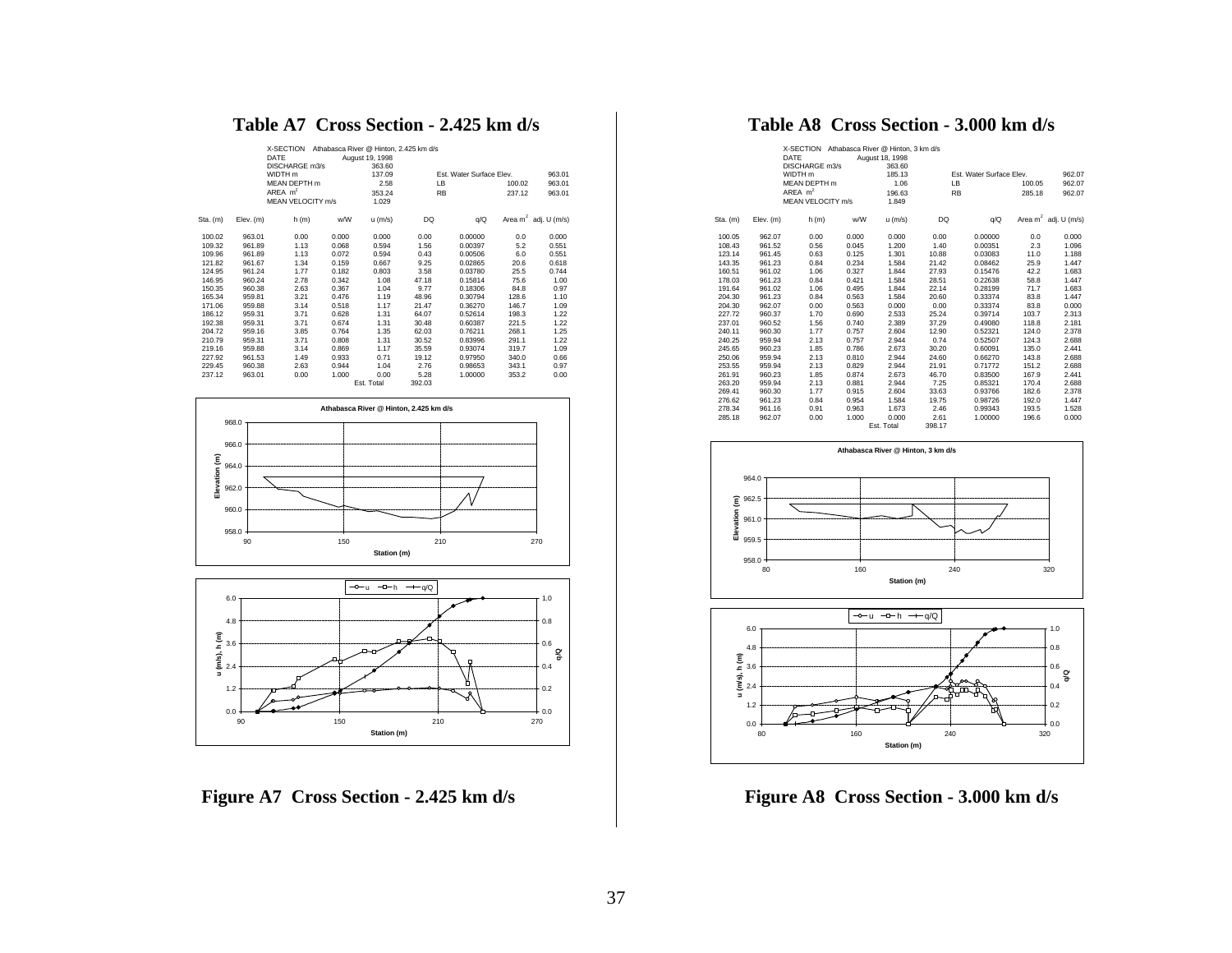# **Table A9 Cross Section - 3.725 km d/s**

|          |           | X-SECTION<br>DATE<br>DISCHARGE m3/s |       | Athabasca River @ Hinton, 3.725 km d/s<br>August 19, 1998<br>363.60 |           |                          |        |                         |
|----------|-----------|-------------------------------------|-------|---------------------------------------------------------------------|-----------|--------------------------|--------|-------------------------|
|          |           | WIDTH <sub>m</sub>                  |       | 192.13                                                              |           | Est. Water Surface Elev. |        | 961.41                  |
|          |           | MEAN DEPTH m                        |       | 1.61                                                                | LB        |                          | 100.05 | 961.41                  |
|          |           | AREA $m2$                           |       | 309.25                                                              | <b>RB</b> |                          | 292.17 | 961.41                  |
|          |           | MEAN VELOCITY m/s                   |       | 1.176                                                               |           |                          |        |                         |
| Sta. (m) | Elev. (m) | h(m)                                | w/W   | $u$ (m/s)                                                           | DQ        | q/Q                      |        | Area $m^2$ adj. U (m/s) |
| 100.05   | 961.41    | 0.00                                | 0.000 | 0.000                                                               | 0.00      | 0.00000                  | 0.0    | 0.000                   |
| 108.43   | 960.85    | 0.56                                | 0.044 | 0.578                                                               | 0.67      | 0.00153                  | 2.3    | 0.476                   |
| 123.14   | 960.78    | 0.63                                | 0.120 | 0.627                                                               | 5.24      | 0.01340                  | 11.0   | 0.517                   |
| 143.35   | 960.57    | 0.84                                | 0.225 | 0.763                                                               | 10.32     | 0.03678                  | 25.9   | 0.629                   |
| 160.51   | 960.35    | 1.06                                | 0.315 | 0.888                                                               | 13.46     | 0.06727                  | 42.2   | 0.732                   |
| 178.03   | 960.57    | 0.84                                | 0.406 | 0.76                                                                | 13.74     | 0.09840                  | 58.8   | 0.63                    |
| 191.64   | 960.35    | 1.06                                | 0.477 | 0.89                                                                | 10.67     | 0.12258                  | 71.7   | 0.73                    |
| 204.30   | 960.57    | 0.84                                | 0.543 | 0.76                                                                | 9.93      | 0.14507                  | 83.8   | 0.63                    |
| 220.13   | 959.49    | 1.92                                | 0.625 | 1.32                                                                | 22.77     | 0.19667                  | 105.6  | 1.09                    |
| 222.81   | 959.35    | 2.06                                | 0.639 | 1.39                                                                | 7.21      | 0.21300                  | 110.9  | 1.14                    |
| 240.14   | 958.77    | 2.63                                | 0.729 | 1.63                                                                | 61.43     | 0.35219                  | 151.6  | 1.35                    |
| 252.15   | 958.42    | 2.99                                | 0.792 | 1.78                                                                | 57.63     | 0.48276                  | 185.4  | 1.46                    |
| 258.80   | 958.06    | 3.35                                | 0.826 | 1.92                                                                | 38.95     | 0.57102                  | 206.5  | 1.58                    |
| 281.80   | 957.84    | 3.57                                | 0.946 | 2.00                                                                | 155.80    | 0.92401                  | 286.1  | 1.65                    |
| 285.07   | 958.06    | 3.35                                | 0.963 | 1.92                                                                | 22.13     | 0.97416                  | 297.4  | 1.58                    |
| 292.17   | 961.41    | 0.00                                | 1.000 | 0.00                                                                | 11.41     | 1.00000                  | 309.3  | 0.00                    |
|          |           |                                     |       | Est. Total                                                          | 441.36    |                          |        |                         |





**Figure A9 Cross Section - 3.725 km d/s**

# **Table A10 Cross Section - 4.725 km d/s**

|          |           | X-SECTION<br>DATE<br>DISCHARGE m3/s |       | Athabasca River @ Hinton, 4.725 km d/s<br>August 19, 1998<br>363.60 |        |                          |        |                         |
|----------|-----------|-------------------------------------|-------|---------------------------------------------------------------------|--------|--------------------------|--------|-------------------------|
|          |           | WIDTH <sub>m</sub>                  |       | 158.00                                                              |        | Est. Water Surface Elev. |        | 960.52                  |
|          |           | MEAN DEPTH m                        |       | 1.67                                                                |        | LB                       | 100.02 | 960.52                  |
|          |           | AREA $m2$                           |       | 264.60                                                              |        | <b>RB</b>                | 258.01 | 960.52                  |
|          |           | MEAN VELOCITY m/s                   |       | 1.374                                                               |        |                          |        |                         |
| Sta. (m) | Elev. (m) | h(m)                                | w/W   | $u$ (m/s)                                                           | DQ     | q/Q                      |        | Area $m^2$ adj. U (m/s) |
| 100.02   | 960.52    | 0.00                                | 0.000 | 0.000                                                               | 0.00   | 0.00000                  | 0.0    | 0.000                   |
| 105.68   | 959.61    | 0.91                                | 0.036 | 0.917                                                               | 1.19   | 0.00307                  | 2.6    | 0.863                   |
| 105.72   | 959.10    | 1.42                                | 0.036 | 1.228                                                               | 0.05   | 0.00320                  | 2.6    | 1.155                   |
| 120.59   | 957.74    | 2.78                                | 0.130 | 1.926                                                               | 49.16  | 0.13032                  | 33.8   | 1.811                   |
| 120.74   | 958.03    | 2.49                                | 0.131 | 1.791                                                               | 0.75   | 0.13225                  | 34.2   | 1.684                   |
| 128.14   | 957.74    | 2.78                                | 0.178 | 1.93                                                                | 36.21  | 0.22589                  | 53.7   | 1.81                    |
| 131.90   | 957.89    | 2.63                                | 0.202 | 1.86                                                                | 19.27  | 0.27572                  | 63.9   | 1.75                    |
| 145.93   | 958.53    | 1.99                                | 0.291 | 1.54                                                                | 55.12  | 0.41827                  | 96.3   | 1.45                    |
| 149.70   | 958.46    | 2.06                                | 0.314 | 1.58                                                                | 11.92  | 0.44910                  | 103.9  | 1.48                    |
| 164.42   | 958.32    | 2.20                                | 0.408 | 1.65                                                                | 50.67  | 0.58014                  | 135.3  | 1.55                    |
| 165.59   | 958.24    | 2.28                                | 0.415 | 1.69                                                                | 4.36   | 0.59140                  | 138.0  | 1.59                    |
| 185.93   | 958.89    | 1.63                                | 0.544 | 1.35                                                                | 60.33  | 0.74740                  | 177.7  | 1.27                    |
| 195.31   | 959.03    | 1.49                                | 0.603 | 1.27                                                                | 19.14  | 0.79690                  | 192.3  | 1.19                    |
| 202.24   | 959.32    | 1.20                                | 0.647 | 1.10                                                                | 11.04  | 0.82545                  | 201.6  | 1.03                    |
| 229.13   | 959.18    | 1.34                                | 0.817 | 1.19                                                                | 39.12  | 0.92662                  | 235.8  | 1.12                    |
| 233.24   | 959.32    | 1.20                                | 0.843 | 1.10                                                                | 5.97   | 0.94206                  | 241.1  | 1.03                    |
| 247.80   | 959.39    | 1.13                                | 0.935 | 1.06                                                                | 18.29  | 0.98936                  | 258.0  | 0.99                    |
| 248.60   | 959.32    | 1.20                                | 0.940 | 1.10                                                                | 1.00   | 0.99196                  | 259.0  | 1.03                    |
| 258.01   | 960.52    | 0.00                                | 1.000 | 0.00                                                                | 3.11   | 1.00000                  | 264.6  | 0.00                    |
|          |           |                                     |       | Est. Total                                                          | 386.71 |                          |        |                         |





**Figure A10 Cross Section - 4.725 km d/s**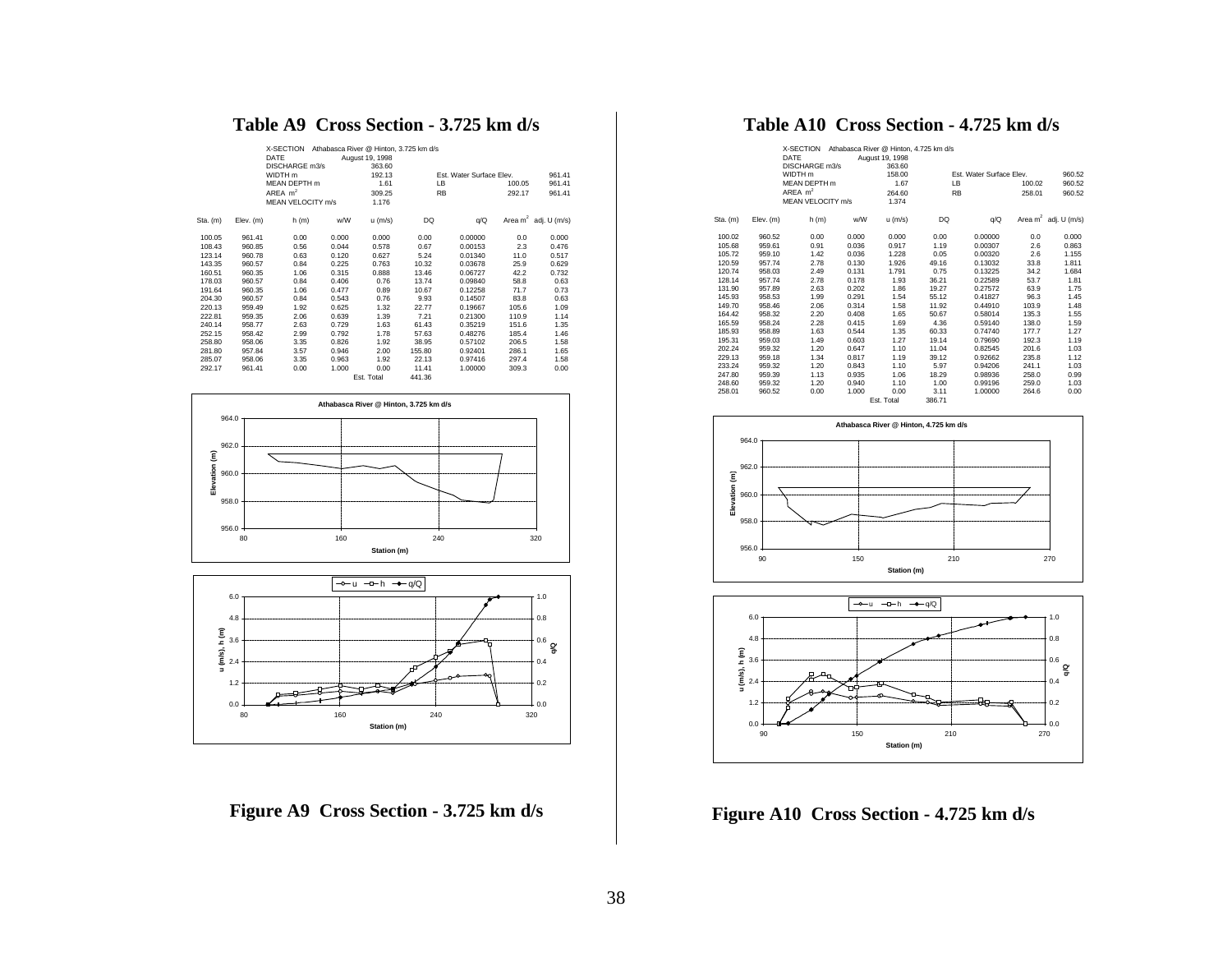# **Table A11 Cross Section - 5.725 km d/s**

|          |           | X-SECTION<br>DATE<br>DISCHARGE m3/s<br>WIDTH <sub>m</sub><br>MFAN DFPTH m<br>AREA $m2$<br><b>MEAN VELOCITY m/s</b> |       | Athabasca River @ Hinton, 5,725 km d/s<br>August 19, 1998<br>363.60<br>169.50<br>1.83<br>309.77<br>1.174 |        | Est. Water Surface Elev.<br>IB<br><b>RB</b> | 100.01<br>269.51 | 959.84<br>959.84<br>959.84 |
|----------|-----------|--------------------------------------------------------------------------------------------------------------------|-------|----------------------------------------------------------------------------------------------------------|--------|---------------------------------------------|------------------|----------------------------|
|          |           |                                                                                                                    |       |                                                                                                          |        |                                             |                  |                            |
| Sta. (m) | Elev. (m) | h(m)                                                                                                               | w/W   | $u$ (m/s)                                                                                                | DQ     | q/Q                                         |                  | Area $m^2$ adj. U (m/s)    |
| 100.01   | 959.84    | 0.00                                                                                                               | 0.000 | 0.000                                                                                                    | 0.00   | 0.00000                                     | 0.0              | 0.000                      |
| 104.68   | 958.42    | 1.42                                                                                                               | 0.028 | 0.990                                                                                                    | 1.64   | 0.00398                                     | 3.3              | 0.876                      |
| 106.32   | 958.56    | 1.27                                                                                                               | 0.037 | 0.922                                                                                                    | 2.10   | 0.00910                                     | 5.5              | 0.815                      |
| 110.84   | 957.42    | 2.42                                                                                                               | 0.064 | 1.415                                                                                                    | 9.74   | 0.03281                                     | 13.8             | 1.252                      |
| 115.27   | 957.42    | 2.42                                                                                                               | 0.090 | 1.415                                                                                                    | 15.19  | 0.06975                                     | 24.6             | 1.252                      |
| 126.91   | 956.34    | 3.49                                                                                                               | 0.159 | 1.81                                                                                                     | 55.47  | 0.20471                                     | 59.0             | 1.60                       |
| 128.67   | 956.41    | 3.42                                                                                                               | 0.169 | 1.78                                                                                                     | 10.93  | 0.23129                                     | 65.1             | 1.58                       |
| 150.95   | 956.70    | 3.14                                                                                                               | 0.301 | 1.68                                                                                                     | 126.62 | 0.53933                                     | 138.1            | 1.49                       |
| 150.99   | 956.70    | 3.14                                                                                                               | 0.301 | 1.68                                                                                                     | 0.23   | 0.53990                                     | 138.3            | 1.49                       |
| 184.66   | 958.13    | 1.70                                                                                                               | 0.499 | 1.12                                                                                                     | 114.14 | 0.81758                                     | 219.7            | 0.99                       |
| 189.56   | 958.13    | 1.70                                                                                                               | 0.528 | 1.12                                                                                                     | 9.33   | 0.84029                                     | 228.1            | 0.99                       |
| 219.05   | 958.99    | 0.84                                                                                                               | 0.702 | 0.70                                                                                                     | 34.13  | 0.92332                                     | 265.6            | 0.62                       |
| 219.86   | 958.99    | 0.84                                                                                                               | 0.707 | 0.70                                                                                                     | 0.48   | 0.92449                                     | 266.3            | 0.62                       |
| 243.48   | 958.99    | 0.84                                                                                                               | 0.846 | 0.70                                                                                                     | 13.93  | 0.95837                                     | 286.2            | 0.62                       |
| 249.32   | 958.99    | 0.84                                                                                                               | 0.881 | 0.70                                                                                                     | 3.44   | 0.96674                                     | 291.1            | 0.62                       |
| 262.52   | 958.64    | 1.20                                                                                                               | 0.959 | 0.89                                                                                                     | 10.70  | 0.99276                                     | 304.6            | 0.78                       |
| 263.37   | 958.49    | 1.34                                                                                                               | 0.964 | 0.96                                                                                                     | 1.00   | 0.99520                                     | 305.6            | 0.85                       |
| 269.51   | 959.84    | 0.00                                                                                                               | 1.000 | 0.00                                                                                                     | 1.97   | 1.00000                                     | 309.8            | 0.00                       |
|          |           |                                                                                                                    |       | Est. Total                                                                                               | 411.06 |                                             |                  |                            |





**Figure A11 Cross Section - 5.725 km d/s**

# **Table A12 Cross Section - 6.075 km d/s**

|          |           | X-SECTION<br>DATE |       | Athabasca River @ Hinton, 6,075 m d/s<br>August 19, 1998 |        |                          |                         |
|----------|-----------|-------------------|-------|----------------------------------------------------------|--------|--------------------------|-------------------------|
|          |           | DISCHARGE m3/s    |       | 363.60                                                   |        |                          |                         |
|          |           | WIDTH m           |       | 173.96                                                   |        | Est. Water Surface Elev. | 959.58                  |
|          |           | MEAN DEPTH m      |       | 1.90                                                     |        | IB.<br>100.02            | 959.58                  |
|          |           | AREA $m2$         |       | 330.27                                                   |        | <b>RB</b><br>273.97      | 959.58                  |
|          |           | MFAN VFLOCITY m/s |       | 1.101                                                    |        |                          |                         |
| Sta. (m) | Elev. (m) | h(m)              | w/W   | $u$ (m/s)                                                | DQ     | q/Q                      | Area $m^2$ adj. U (m/s) |
| 100.02   | 959.58    | 0.00              | 0.000 | 0.000                                                    | 0.00   | 0.00000<br>0.0           | 0.000                   |
| 103.70   | 958.89    | 0.70              | 0.021 | 0.565                                                    | 0.36   | 0.00088<br>1.3           | 0.498                   |
| 107.74   | 958.60    | 0.99              | 0.044 | 0.711                                                    | 2.17   | 4.7<br>0.00615           | 0.627                   |
| 114.14   | 957.67    | 1.92              | 0.081 | 1.108                                                    | 8.44   | 0.02663<br>14.0          | 0.977                   |
| 119.60   | 957.24    | 2.35              | 0.113 | 1.268                                                    | 13.84  | 0.06019<br>25.6          | 1.118                   |
| 128.43   | 956.52    | 3.06              | 0.163 | 1.52                                                     | 33.26  | 49.5<br>0.14084          | 1.34                    |
| 143.32   | 956.02    | 3.57              | 0.249 | 1.68                                                     | 78.76  | 98.9<br>0.33183          | 1.48                    |
| 143.63   | 955.88    | 3.71              | 0.251 | 1.72                                                     | 1.92   | 100.0<br>0.33649         | 1.52                    |
| 156.67   | 956.59    | 2.99              | 0.326 | 1.49                                                     | 70.16  | 0.50663<br>143.7         | 1.31                    |
| 163.88   | 956.74    | 2.85              | 0.367 | 1.44                                                     | 30.93  | 164.8<br>0.58163         | 1.27                    |
| 185.32   | 957.31    | 2.28              | 0.490 | 1.24                                                     | 73.79  | 219.7<br>0.76055         | 1.10                    |
| 195.63   | 957.38    | 2.20              | 0.550 | 1.22                                                     | 28.38  | 242.8<br>0.82937         | 1.07                    |
| 210.76   | 958.31    | 1.27              | 0.637 | 0.84                                                     | 27.08  | 269.1<br>0.89505         | 0.74                    |
| 228.21   | 958.60    | 0.99              | 0.737 | 0.71                                                     | 15.30  | 288.8<br>0.93215         | 0.63                    |
| 245.68   | 958.60    | 0.99              | 0.837 | 0.71                                                     | 12.24  | 306.0<br>0.96182         | 0.63                    |
| 248.00   | 958.67    | 0.91              | 0.851 | 0.68                                                     | 1.53   | 308.2<br>0.96554         | 0.60                    |
| 265.61   | 958.67    | 0.91              | 0.952 | 0.68                                                     | 10.88  | 324.3<br>0.99191         | 0.60                    |
| 268.96   | 958.53    | 1.06              | 0.971 | 0.75                                                     | 2.35   | 327.6<br>0.99761         | 0.66                    |
| 273.97   | 959.58    | 0.00              | 1.000 | 0.00                                                     | 0.99   | 330.3<br>1.00000         | 0.00                    |
|          |           |                   |       | Est. Total                                               | 412.38 |                          |                         |





**Figure A12 Cross Section - 6.075 km d/s**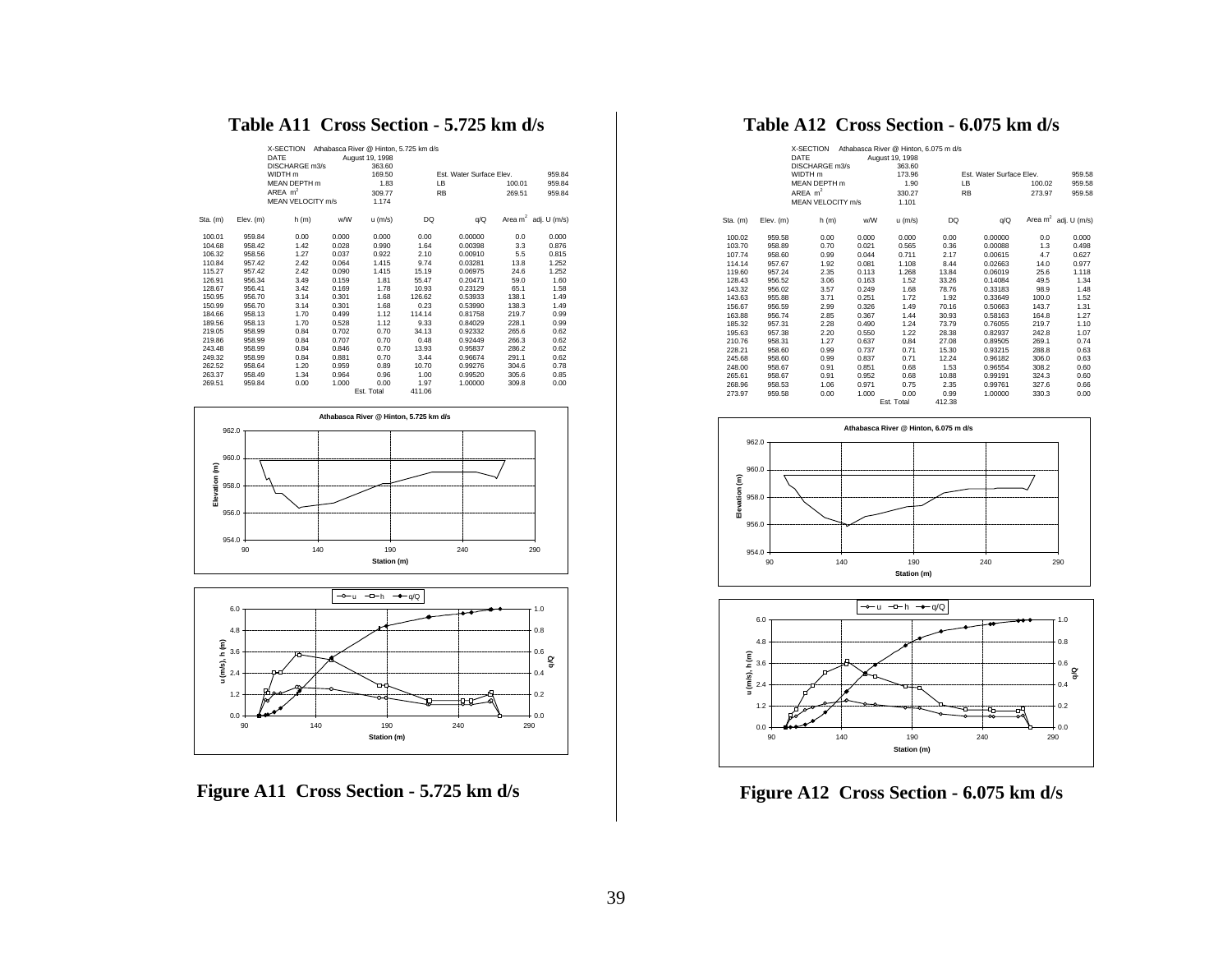# **Table A13 Cross Section - 7.425 km d/s**

|          |           | X-SECTION<br>DATE         |       | Athabasca River @ Hinton, 7.425 km d/s |           |                          |        |                         |
|----------|-----------|---------------------------|-------|----------------------------------------|-----------|--------------------------|--------|-------------------------|
|          |           |                           |       | August 19, 1998                        |           |                          |        |                         |
|          |           | DISCHARGE m3/s<br>WIDTH m |       | 363.60<br>225.05                       |           | Est. Water Surface Elev. |        |                         |
|          |           | MEAN DEPTH m              |       | 1.40                                   | LB        |                          |        | 958.10<br>958.10        |
|          |           |                           |       |                                        |           |                          | 100.17 |                         |
|          |           | AREA $m2$                 |       | 314.43                                 | <b>RB</b> |                          | 325.23 | 958.10                  |
|          |           | MEAN VELOCITY m/s         |       | 1.156                                  |           |                          |        |                         |
| Sta. (m) | Elev. (m) | h(m)                      | w/W   | $u$ (m/s)                              | <b>DQ</b> | q/Q                      |        | Area $m^2$ adj. U (m/s) |
| 100.17   | 958.10    | 0.00                      | 0.000 | 0.000                                  | 0.00      | 0.00000                  | 0.0    | 0.000                   |
| 144.67   | 957.33    | 0.77                      | 0.198 | 0.777                                  | 6.66      | 0.01641                  | 17.1   | 0.696                   |
| 174.77   | 956.83    | 1.27                      | 0.331 | 1.086                                  | 28.65     | 0.08694                  | 47.9   | 0.973                   |
| 201.01   | 955.97    | 2.13                      | 0.448 | 1.533                                  | 58.51     | 0.23100                  | 92.6   | 1.372                   |
| 208.47   | 956.12    | 1.99                      | 0.481 | 1.464                                  | 23.03     | 0.28771                  | 107.9  | 1.310                   |
| 225.05   | 955.90    | 2.20                      | 0.555 | 1.57                                   | 52.68     | 0.41742                  | 142.7  | 1.40                    |
| 228.33   | 955.90    | 2.20                      | 0.569 | 1.57                                   | 11.34     | 0.44534                  | 149.9  | 1.40                    |
| 247.79   | 955.97    | 2.13                      | 0.656 | 1.53                                   | 65.41     | 0.60637                  | 192.1  | 1.37                    |
| 258.09   | 956.19    | 1.92                      | 0.702 | 1.43                                   | 30.88     | 0.68239                  | 213.0  | 1.28                    |
| 275.15   | 956.33    | 1.77                      | 0.777 | 1.36                                   | 43.84     | 0.79034                  | 244.5  | 1.21                    |
| 289.12   | 956.12    | 1.99                      | 0.840 | 1.46                                   | 37.05     | 0.88154                  | 270.7  | 1.31                    |
| 302.88   | 956.83    | 1.27                      | 0.901 | 1.09                                   | 28.62     | 0.95201                  | 293.2  | 0.97                    |
| 315.53   | 957.12    | 0.99                      | 0.957 | 0.92                                   | 14.30     | 0.98721                  | 307.5  | 0.82                    |
| 319.97   | 957.12    | 0.99                      | 0.977 | 0.92                                   | 4.01      | 0.99708                  | 311.8  | 0.82                    |
| 325.23   | 958.10    | 0.00                      | 1.000 | 0.00                                   | 1.19      | 1.00000                  | 314.4  | 0.00                    |
|          |           |                           |       | <b>Est. Total</b>                      | 406.16    |                          |        |                         |





**Figure A13 Cross Section - 7.425 km d/s**

# **Table A14 Cross Section - 8.575 km d/s**

|          |           | X-SECTION         |       | Athabasca River @ Hinton, 8.575 km d/s |           |                          |        |                         |
|----------|-----------|-------------------|-------|----------------------------------------|-----------|--------------------------|--------|-------------------------|
|          |           | DATE              |       | August 19, 1998                        |           |                          |        |                         |
|          |           | DISCHARGE m3/s    |       | 363.60                                 |           |                          |        |                         |
|          |           | WIDTH m           |       | 74.99                                  |           | Est. Water Surface Elev. |        | 957.89                  |
|          |           | MFAN DFPTH m      |       | 3.42                                   | LB.       |                          | 100.01 | 957.89                  |
|          |           | AREA $m2$         |       | 256.81                                 | <b>RB</b> |                          | 175.00 | 957.89                  |
|          |           | MEAN VELOCITY m/s |       | 1.416                                  |           |                          |        |                         |
| Sta. (m) | Elev. (m) | h(m)              | w/W   | u (m/s)                                | DQ        | q/Q                      |        | Area $m^2$ adj. U (m/s) |
| 100.01   | 957.89    | 0.00              | 0.000 | 0.000                                  | 0.00      | 0.00000                  | 0.0    | 0.000                   |
| 103.88   | 956.69    | 1.20              | 0.052 | 0.704                                  | 0.82      | 0.00200                  | 2.3    | 0.625                   |
| 104.05   | 956.77    | 1.13              | 0.054 | 0.675                                  | 0.14      | 0.00233                  | 2.5    | 0.600                   |
| 114.52   | 953.61    | 4.28              | 0.193 | 1.644                                  | 32.86     | 0.08260                  | 30.9   | 1.460                   |
| 116.42   | 954.04    | 3.85              | 0.219 | 1.532                                  | 12.24     | 0.11250                  | 38.6   | 1.361                   |
| 128.06   | 952.46    | 5.43              | 0.374 | 1.93                                   | 93.42     | 0.34073                  | 92.6   | 1.71                    |
| 131.23   | 952.46    | 5.43              | 0.416 | 1.93                                   | 33.11     | 0.42163                  | 109.8  | 1.71                    |
| 140.59   | 952.68    | 5.21              | 0.541 | 1.87                                   | 94.72     | 0.65303                  | 159.7  | 1.66                    |
| 141.71   | 952.68    | 5.21              | 0.556 | 1.87                                   | 10.90     | 0.67966                  | 165.5  | 1.66                    |
| 152.90   | 953.90    | 4.00              | 0.705 | 1.57                                   | 88.75     | 0.89649                  | 217.0  | 1.39                    |
| 154.41   | 954.04    | 3.85              | 0.725 | 1.53                                   | 9.17      | 0.91890                  | 222.9  | 1.36                    |
| 160.24   | 955.48    | 2.42              | 0.803 | 1.12                                   | 24.28     | 0.97820                  | 241.2  | 1.00                    |
| 161.42   | 955.98    | 1.92              | 0.819 | 0.96                                   | 2.66      | 0.98471                  | 243.8  | 0.85                    |
| 175.00   | 957.89    | 0.00              | 1.000 | 0.00                                   | 6.26      | 1.00000                  | 256.8  | 0.00                    |
|          |           |                   |       | Est. Total                             | 409.33    |                          |        |                         |





**Figure A14 Cross Section - 8.575 km d/s**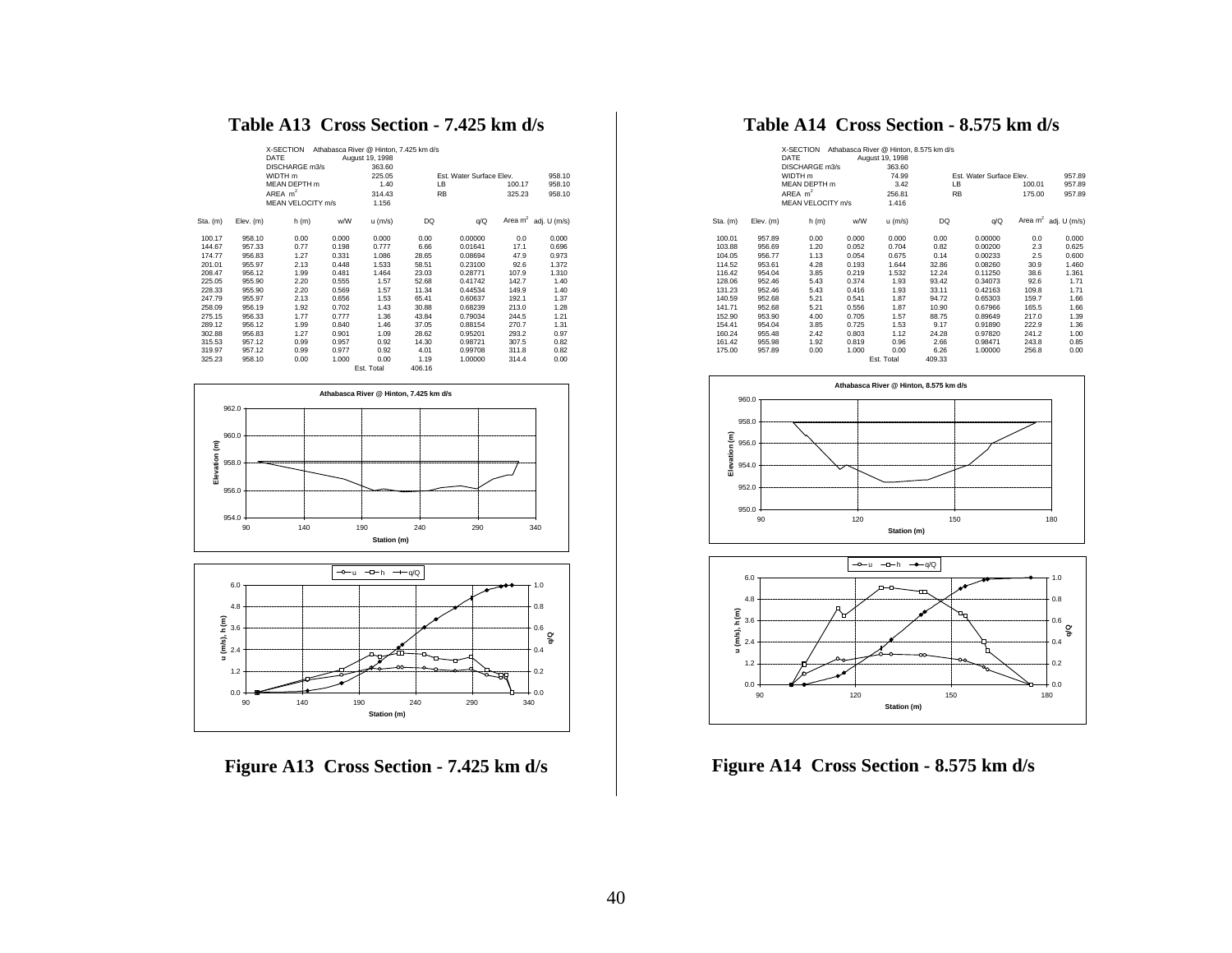# **Table A15 Cross Section - 9.675 km d/s**

|          |           | X-SECTION<br>DATE<br>DISCHARGE m3/s<br>WIDTH m |       | Athabasca River @ Hinton, 9.675 km d/s<br>August 19, 1998<br>363.60<br>120.36 |        | Est. Water Surface Flev. |        | 956.55                  |
|----------|-----------|------------------------------------------------|-------|-------------------------------------------------------------------------------|--------|--------------------------|--------|-------------------------|
|          |           | MFAN DFPTH m                                   |       | 2.06                                                                          |        | IB                       | 100.01 | 956.55                  |
|          |           | AREA $m2$                                      |       | 247.87                                                                        |        | <b>RB</b>                | 220.37 | 956.55                  |
|          |           | MFAN VELOCITY m/s                              |       | 1.467                                                                         |        |                          |        |                         |
|          |           |                                                |       |                                                                               |        |                          |        |                         |
| Sta. (m) | Elev. (m) | h(m)                                           | w/W   | $u$ (m/s)                                                                     | DQ     | q/Q                      |        | Area $m^2$ adj. U (m/s) |
| 100.01   | 956.55    | 0.00                                           | 0.000 | 0.000                                                                         | 0.00   | 0.00000                  | 0.0    | 0.000                   |
| 103.82   | 955.49    | 1.06                                           | 0.032 | 0.940                                                                         | 0.95   | 0.00242                  | 2.0    | 0.872                   |
| 104.96   | 955.42    | 1.13                                           | 0.041 | 0.982                                                                         | 1.20   | 0.00548                  | 3.3    | 0.911                   |
| 120.89   | 954.78    | 1.77                                           | 0.173 | 1.328                                                                         | 26.70  | 0.07355                  | 26.4   | 1.231                   |
| 131.58   | 954.78    | 1.77                                           | 0.262 | 1.328                                                                         | 25.18  | 0.13775                  | 45.3   | 1.231                   |
| 142.16   | 954.63    | 1.92                                           | 0.350 | 1.40                                                                          | 26.63  | 0.20566                  | 64.9   | 1.30                    |
| 147.01   | 954.20    | 2.35                                           | 0.390 | 1.60                                                                          | 15.50  | 0.24518                  | 75.2   | 1.48                    |
| 157.61   | 953.56    | 2.99                                           | 0.479 | 1.88                                                                          | 49.30  | 0.37087                  | 103.5  | 1.74                    |
| 163.14   | 953.34    | 3.21                                           | 0.525 | 1.97                                                                          | 33.06  | 0.45516                  | 120.7  | 1.83                    |
| 171.43   | 953.42    | 3.14                                           | 0.593 | 1.94                                                                          | 51.44  | 0.58632                  | 147.0  | 1.80                    |
| 183.10   | 953.42    | 3.14                                           | 0.690 | 1.94                                                                          | 71.10  | 0.76761                  | 183.6  | 1.80                    |
| 183.83   | 953.56    | 2.99                                           | 0.696 | 1.88                                                                          | 4.27   | 0.77850                  | 185.8  | 1.74                    |
| 196.42   | 954.56    | 1.99                                           | 0.801 | 1.43                                                                          | 51.97  | 0.91101                  | 217.2  | 1.33                    |
| 198.36   | 954.56    | 1.99                                           | 0.817 | 1.43                                                                          | 5.53   | 0.92512                  | 221.0  | 1.33                    |
| 212.66   | 955.49    | 1.06                                           | 0.936 | 0.94                                                                          | 25.86  | 0.99104                  | 242.8  | 0.87                    |
| 215.58   | 955.64    | 0.91                                           | 0.960 | 0.85                                                                          | 2.58   | 0.99762                  | 245.7  | 0.79                    |
| 220.37   | 956.55    | 0.00                                           | 1.000 | 0.00                                                                          | 0.93   | 1.00000                  | 247.9  | 0.00                    |
|          |           |                                                |       | Est. Total                                                                    | 392.19 |                          |        |                         |





**Figure A15 Cross Section - 9.675 km d/s**

# **Table A16 Cross Section – 11.000 km d/s**

|          |           | X-SECTION<br>DATE<br>DISCHARGE m3/s<br>WIDTH <sub>m</sub> |       | Athabasca River @ Hinton, 11 km d/s<br>August 19, 1998<br>363.60<br>136.34 |        | <b>Est. Water Surface Elev.</b> |        | 955.36                  |
|----------|-----------|-----------------------------------------------------------|-------|----------------------------------------------------------------------------|--------|---------------------------------|--------|-------------------------|
|          |           | MEAN DEPTH m                                              |       | 1.92                                                                       |        | LB                              | 100.01 | 955.36                  |
|          |           | AREA $m2$                                                 |       | 262.00                                                                     |        | <b>RB</b>                       | 236.35 | 955.36                  |
|          |           | MEAN VELOCITY m/s                                         |       | 1.388                                                                      |        |                                 |        |                         |
|          |           |                                                           |       |                                                                            |        |                                 |        |                         |
| Sta. (m) | Elev. (m) | h(m)                                                      | w/W   | $u$ (m/s)                                                                  | DQ     | q/Q                             |        | Area $m^2$ adj. U (m/s) |
| 100.01   | 955.36    | 0.00                                                      | 0.000 | 0.000                                                                      | 0.00   | 0.00000                         | 0.0    | 0.000                   |
| 104.25   | 954.38    | 0.99                                                      | 0.031 | 0.889                                                                      | 0.93   | 0.00220                         | 2.1    | 0.767                   |
| 105.05   | 954.38    | 0.99                                                      | 0.037 | 0.889                                                                      | 0.70   | 0.00386                         | 2.9    | 0.767                   |
| 121.68   | 953.88    | 1.49                                                      | 0.159 | 1.170                                                                      | 21.17  | 0.05412                         | 23.4   | 1.010                   |
| 122.15   | 953.30    | 2.06                                                      | 0.162 | 1.454                                                                      | 1.09   | 0.05672                         | 24.3   | 1.255                   |
| 130.56   | 953.37    | 1.99                                                      | 0.224 | 1.42                                                                       | 24.46  | 0.11479                         | 41.3   | 1.23                    |
| 146.57   | 952.15    | 3.21                                                      | 0.342 | 1.95                                                                       | 70.19  | 0.28142                         | 82.9   | 1.69                    |
| 150.60   | 952.08    | 3.28                                                      | 0.371 | 1.98                                                                       | 25.69  | 0.34242                         | 96.0   | 1.71                    |
| 168.62   | 952.15    | 3.21                                                      | 0.503 | 1.95                                                                       | 115.03 | 0.61550                         | 154.4  | 1.69                    |
| 173.50   | 952.15    | 3.21                                                      | 0.539 | 1.95                                                                       | 30.55  | 0.68802                         | 170.1  | 1.69                    |
| 182.27   | 952.44    | 2.92                                                      | 0.603 | 1.83                                                                       | 50.90  | 0.80886                         | 196.9  | 1.58                    |
| 187.79   | 952.58    | 2.78                                                      | 0.644 | 1.77                                                                       | 28.36  | 0.87620                         | 212.7  | 1.53                    |
| 196.81   | 954.02    | 1.34                                                      | 0.710 | 1.09                                                                       | 26.67  | 0.93951                         | 231.3  | 0.94                    |
| 206.55   | 954.23    | 1.13                                                      | 0.781 | 0.97                                                                       | 12.45  | 0.96905                         | 243.3  | 0.84                    |
| 214.14   | 954.45    | 0.91                                                      | 0.837 | 0.85                                                                       | 7.05   | 0.98579                         | 251.1  | 0.73                    |
| 219.37   | 954.59    | 0.77                                                      | 0.875 | 0.75                                                                       | 3.52   | 0.99414                         | 255.5  | 0.65                    |
| 236.35   | 955.36    | 0.00                                                      | 1.000 | 0.00                                                                       | 2.47   | 1.00000                         | 262.0  | 0.00                    |
|          |           |                                                           |       | Est. Total                                                                 | 421.22 |                                 |        |                         |





**Figure A16 Cross Section – 11.000 km d/s**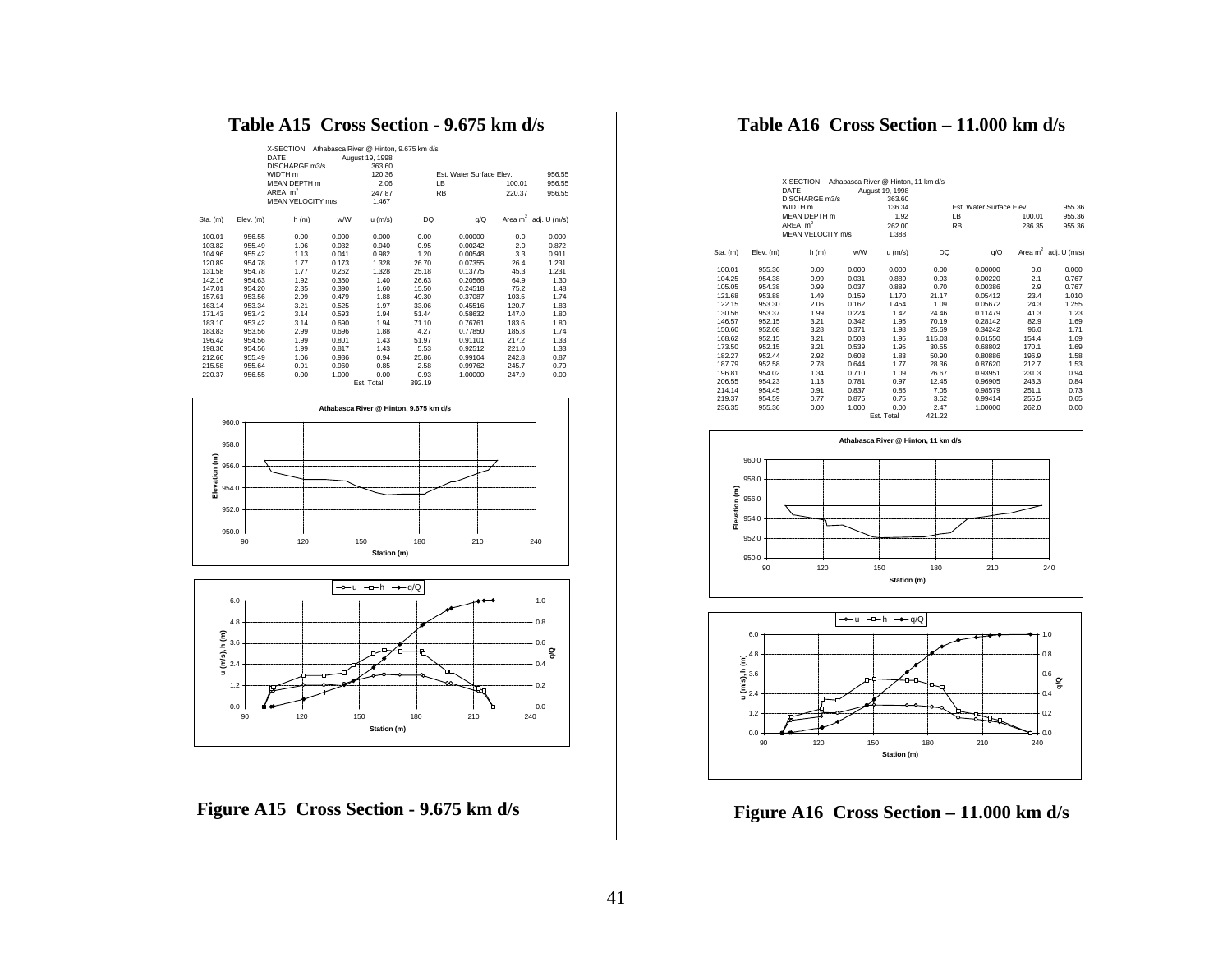# **Table A17 Cross Section - 11.850 km d/s**

|          |           | X-SECTION<br>DATE<br>DISCHARGE m3/s<br>WIDTH <sub>m</sub><br><b>MEAN DEPTH</b> m<br>$AREA$ m <sup>2</sup><br>MEAN VELOCITY m/s |       | Athabasca River Hinton, 11.850 km d/s<br>August 19, 1998<br>363.60<br>133.87<br>2.21<br>295.81<br>1.229 |        | <b>Est. Water Surface Elev.</b><br>LB<br><b>RB</b> | 100.01<br>233.88 | 954.99<br>954.99<br>954.99 |
|----------|-----------|--------------------------------------------------------------------------------------------------------------------------------|-------|---------------------------------------------------------------------------------------------------------|--------|----------------------------------------------------|------------------|----------------------------|
| Sta. (m) | Elev. (m) | h(m)                                                                                                                           | w/W   | u (m/s)                                                                                                 | DQ     | q/Q                                                |                  | Area $m^2$ adj. U (m/s)    |
| 100.01   | 954.99    | 0.00                                                                                                                           | 0.000 | 0.000                                                                                                   | 0.00   | 0.00000                                            | 0.0              | 0.000                      |
| 103.19   | 953.72    | 1.27                                                                                                                           | 0.024 | 0.851                                                                                                   | 0.86   | 0.00227                                            | 2.0              | 0.815                      |
| 106.09   | 953.57    | 1.42                                                                                                                           | 0.045 | 0.913                                                                                                   | 3.44   | 0.01133                                            | 5.9              | 0.875                      |
| 126.78   | 951.85    | 3.14                                                                                                                           | 0.200 | 1.552                                                                                                   | 58.06  | 0.16433                                            | 53.0             | 1.488                      |
| 129.85   | 951.78    | 3.21                                                                                                                           | 0.223 | 1.576                                                                                                   | 15.20  | 0.20439                                            | 62.7             | 1.510                      |
| 138.97   | 951.57    | 3.42                                                                                                                           | 0.291 | 1.65                                                                                                    | 48.70  | 0.33273                                            | 93.0             | 1.58                       |
| 146.18   | 952.07    | 2.92                                                                                                                           | 0.345 | 1.48                                                                                                    | 35.76  | 0.42695                                            | 115.8            | 1.42                       |
| 156.22   | 952.28    | 2.71                                                                                                                           | 0.420 | 1.41                                                                                                    | 40.81  | 0.53450                                            | 144.1            | 1.35                       |
| 171.35   | 953.07    | 1.92                                                                                                                           | 0.533 | 1.12                                                                                                    | 44.14  | 0.65081                                            | 179.1            | 1.07                       |
| 178.50   | 953.14    | 1.85                                                                                                                           | 0.586 | 1.09                                                                                                    | 14.86  | 0.68997                                            | 192.5            | 1.04                       |
| 196.73   | 953.00    | 1.99                                                                                                                           | 0.723 | 1.15                                                                                                    | 39.09  | 0.79297                                            | 227.5            | 1.10                       |
| 202.12   | 952.64    | 2.35                                                                                                                           | 0.763 | 1.28                                                                                                    | 14.17  | 0.83032                                            | 239.2            | 1.23                       |
| 211.41   | 952.36    | 2.63                                                                                                                           | 0.832 | 1.38                                                                                                    | 30.80  | 0.91149                                            | 262.3            | 1.32                       |
| 226.77   | 953.86    | 1.13                                                                                                                           | 0.947 | 0.79                                                                                                    | 31.32  | 0.99403                                            | 291.2            | 0.75                       |
| 227.81   | 953.86    | 1.13                                                                                                                           | 0.955 | 0.79                                                                                                    | 0.92   | 0.99646                                            | 292.4            | 0.75                       |
| 233.88   | 954.99    | 0.00                                                                                                                           | 1.000 | 0.00                                                                                                    | 1.34   | 1.00000                                            | 295.8            | 0.00                       |
|          |           |                                                                                                                                |       | Est. Total                                                                                              | 379.48 |                                                    |                  |                            |





**Figure A17 Cross Section - 11.850 km d/s**

# **Table A18 Cross Section - 13.025 km d/s**

|          |              | X-SECTION<br>DATE<br>DISCHARGE m3/s |       | Athabasca River @ Hinton, 13,025 km d/s<br>August 19, 1998<br>363.60 |           |                          |        |                         |  |
|----------|--------------|-------------------------------------|-------|----------------------------------------------------------------------|-----------|--------------------------|--------|-------------------------|--|
|          |              | WIDTH m                             |       | 231.43                                                               |           | Est. Water Surface Elev. |        |                         |  |
|          | MEAN DEPTH m |                                     |       | 1.36                                                                 | LB        |                          | 100.17 | 954.21                  |  |
|          | ARFA $m2$    |                                     |       | 315.63                                                               | <b>RB</b> |                          | 331.60 | 954.21                  |  |
|          |              | MEAN VELOCITY m/s                   |       | 1.152                                                                |           |                          |        |                         |  |
| Sta. (m) | Elev. (m)    | h(m)                                | w/W   | $u$ (m/s)                                                            | DQ        | q/Q                      |        | Area $m^2$ adj. U (m/s) |  |
| 100.17   | 954.21       | 0.00                                | 0.000 | 0.000                                                                | 0.00      | 0.00000                  | 0.0    | 0.000                   |  |
| 142.67   | 953.44       | 0.77                                | 0.184 | 0.787                                                                | 6.44      | 0.01605                  | 16.4   | 0.713                   |  |
| 161.49   | 952.73       | 1.49                                | 0.265 | 1.221                                                                | 21.33     | 0.06919                  | 37.6   | 1.106                   |  |
| 205.19   | 952.87       | 1.34                                | 0.454 | 1.141                                                                | 73.04     | 0.25116                  | 99.5   | 1.033                   |  |
| 247.50   | 952.87       | 1.34                                | 0.637 | 1.141                                                                | 64.87     | 0.41276                  | 156.3  | 1.033                   |  |
| 280.88   | 952.65       | 1.56                                | 0.781 | 1.26                                                                 | 58.14     | 0.55761                  | 204.8  | 1.14                    |  |
| 297.10   | 952.30       | 1.92                                | 0.851 | 1.45                                                                 | 38.14     | 0.65262                  | 233.0  | 1.31                    |  |
| 309.18   | 951.44       | 2.78                                | 0.903 | 1.85                                                                 | 46.76     | 0.76913                  | 261.4  | 1.68                    |  |
| 324.11   | 951.22       | 2.99                                | 0.968 | 1.95                                                                 | 81.77     | 0.97283                  | 304.4  | 1.76                    |  |
| 331.60   | 954.21       | 0.00                                | 1.000 | 0.00                                                                 | 10.91     | 1.00000                  | 315.6  | 0.00                    |  |
|          |              |                                     |       | Est. Total                                                           | 401.40    |                          |        |                         |  |





**Figure A18 Cross Section - 13.025 km d/s**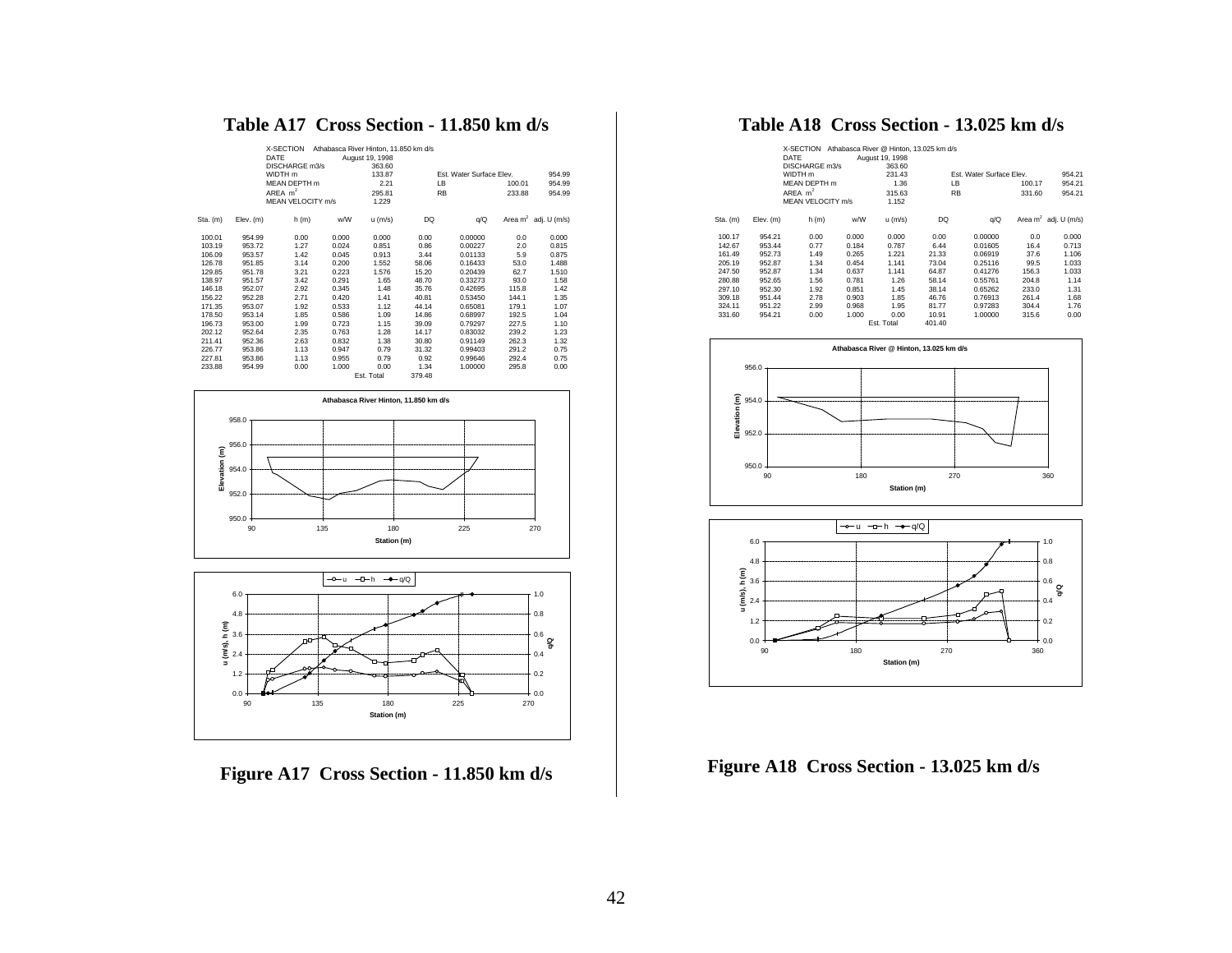# **Table A19 Cross Section - 14.550 km d/s**

|          |           | X-SECTION<br>DATE<br>DISCHARGE m3/s<br>WIDTH m<br>MEAN DEPTH m<br>AREA $m2$<br>MEAN VELOCITY m/s |       | Athabasca River Hinton, 14.550 km d/s<br>August 19, 1998<br>363.60<br>157.58<br>1.72<br>271.18<br>1.341 | LB<br><b>RB</b> | Est. Water Surface Flev. | 100.01<br>257.59 | 952.95<br>952.95<br>952.95 |
|----------|-----------|--------------------------------------------------------------------------------------------------|-------|---------------------------------------------------------------------------------------------------------|-----------------|--------------------------|------------------|----------------------------|
| Sta. (m) | Elev. (m) | h(m)                                                                                             | w/W   | $u$ (m/s)                                                                                               | DQ              | q/Q                      |                  | Area $m^2$ adj. U (m/s)    |
| 100.01   | 952.95    | 0.00                                                                                             | 0.000 | 0.000                                                                                                   | 0.00            | 0.00000                  | 0.0              | 0.000                      |
| 104.42   | 951.68    | 1.27                                                                                             | 0.028 | 1.096                                                                                                   | 1.54            | 0.00408                  | 2.8              | 1.057                      |
| 105.25   | 951.61    | 1.34                                                                                             | 0.033 | 1.137                                                                                                   | 1.21            | 0.00729                  | 3.9              | 1.096                      |
| 128.13   | 951.32    | 1.63                                                                                             | 0.178 | 1.294                                                                                                   | 41.35           | 0.11696                  | 37.9             | 1.247                      |
| 135.09   | 951.39    | 1.56                                                                                             | 0.223 | 1.255                                                                                                   | 14.16           | 0.15450                  | 49.0             | 1.210                      |
| 151.07   | 951.61    | 1.34                                                                                             | 0.324 | 1.14                                                                                                    | 27.74           | 0.22808                  | 72.2             | 1.10                       |
| 181.11   | 951.47    | 1.49                                                                                             | 0.515 | 1.22                                                                                                    | 50.04           | 0.36079                  | 114.7            | 1.17                       |
| 186.81   | 951.39    | 1.56                                                                                             | 0.551 | 1.26                                                                                                    | 10.74           | 0.38926                  | 123.4            | 1.21                       |
| 196.98   | 951.32    | 1.63                                                                                             | 0.615 | 1.29                                                                                                    | 20.65           | 0.44403                  | 139.6            | 1.25                       |
| 207.55   | 951.11    | 1.85                                                                                             | 0.682 | 1.40                                                                                                    | 24.80           | 0.50979                  | 158.0            | 1.35                       |
| 218.29   | 950.82    | 2.13                                                                                             | 0.751 | 1.55                                                                                                    | 31.53           | 0.59341                  | 179.4            | 1.49                       |
| 225.39   | 950.46    | 2.49                                                                                             | 0.796 | 1.72                                                                                                    | 26.78           | 0.66443                  | 195.8            | 1.65                       |
| 233.13   | 949.75    | 3.21                                                                                             | 0.845 | 2.03                                                                                                    | 41.31           | 0.77398                  | 217.8            | 1.96                       |
| 233.48   | 949.89    | 3.06                                                                                             | 0.847 | 1.97                                                                                                    | 2.21            | 0.77985                  | 218.9            | 1.90                       |
| 247.39   | 950.75    | 2.20                                                                                             | 0.935 | 1.58                                                                                                    | 65.09           | 0.95245                  | 255.6            | 1.53                       |
| 249.67   | 950.39    | 2.56                                                                                             | 0.950 | 1.75                                                                                                    | 9.06            | 0.97647                  | 261.0            | 1.69                       |
| 257.59   | 952.95    | 0.00                                                                                             | 1.000 | 0.00                                                                                                    | 8.87            | 1.00000                  | 271.2            | 0.00                       |
|          |           |                                                                                                  |       | Est. Total                                                                                              | 377.07          |                          |                  |                            |





**Figure A19 Cross Section - 14.550 km d/s**

# **Table A20 Cross Section - 16.275 km d/s**

|          |           | X-SECTION<br>DATE<br>DISCHARGE m3/s<br>WIDTH <sub>m</sub><br>MEAN DEPTH m<br>AREA $m2$<br><b>MEAN VELOCITY m/s</b> |       | Athabasca River Hinton, 16.275 km d/s<br>August 19, 1998<br>363.60<br>151.37<br>1.87<br>283.68<br>1.282 |        | Est. Water Surface Elev.<br>LB<br><b>RB</b> | 100.09<br>251.46 | 951.44<br>951.44<br>951.44 |
|----------|-----------|--------------------------------------------------------------------------------------------------------------------|-------|---------------------------------------------------------------------------------------------------------|--------|---------------------------------------------|------------------|----------------------------|
| Sta. (m) | Elev. (m) | h (m)                                                                                                              | w/W   | $u$ (m/s)                                                                                               | DQ     | q/Q                                         |                  | Area $m^2$ adj. U (m/s)    |
|          |           |                                                                                                                    |       |                                                                                                         |        |                                             |                  |                            |
| 100.09   | 951.44    | 0.00                                                                                                               | 0.000 | 0.000                                                                                                   | 0.00   | 0.00000                                     | 0.0              | 0.000                      |
| 120.43   | 950.75    | 0.70                                                                                                               | 0.134 | 0.664                                                                                                   | 2.36   | 0.00569                                     | 7.1              | 0.582                      |
| 130.00   | 950.60    | 0.84                                                                                                               | 0.198 | 0.752                                                                                                   | 5.22   | 0.01828                                     | 14.5             | 0.659                      |
| 138.36   | 949.53    | 1.92                                                                                                               | 0.253 | 1.301                                                                                                   | 11.84  | 0.04684                                     | 26.0             | 1.141                      |
| 141.11   | 949.31    | 2.13                                                                                                               | 0.271 | 1.397                                                                                                   | 7.51   | 0.06496                                     | 31.6             | 1.225                      |
| 155.95   | 949.24    | 2.20                                                                                                               | 0.369 | 1.43                                                                                                    | 45.46  | 0.17461                                     | 63.8             | 1.25                       |
| 162.97   | 949.17    | 2.28                                                                                                               | 0.415 | 1.46                                                                                                    | 22.71  | 0.22939                                     | 79.5             | 1.28                       |
| 170.79   | 949.17    | 2.28                                                                                                               | 0.467 | 1.46                                                                                                    | 25.96  | 0.29201                                     | 97.3             | 1.28                       |
| 183.86   | 949.02    | 2.42                                                                                                               | 0.553 | 1.52                                                                                                    | 45.72  | 0.40229                                     | 128.0            | 1.33                       |
| 189.25   | 948.95    | 2.49                                                                                                               | 0.589 | 1.55                                                                                                    | 20.29  | 0.45123                                     | 141.2            | 1.36                       |
| 203.43   | 948.59    | 2.85                                                                                                               | 0.683 | 1.70                                                                                                    | 61.42  | 0.59939                                     | 179.1            | 1.49                       |
| 213.01   | 948.38    | 3.06                                                                                                               | 0.746 | 1.78                                                                                                    | 49.22  | 0.71811                                     | 207.4            | 1.56                       |
| 224.66   | 948.31    | 3.14                                                                                                               | 0.823 | 1.81                                                                                                    | 64.78  | 0.87437                                     | 243.5            | 1.58                       |
| 227.97   | 948.45    | 2.99                                                                                                               | 0.845 | 1.75                                                                                                    | 18.03  | 0.91786                                     | 253.6            | 1.54                       |
| 239.72   | 950.46    | 0.99                                                                                                               | 0.922 | 0.83                                                                                                    | 30.24  | 0.99079                                     | 277.0            | 0.73                       |
| 243.18   | 950.60    | 0.84                                                                                                               | 0.945 | 0.75                                                                                                    | 2.51   | 0.99684                                     | 280.2            | 0.66                       |
| 251.46   | 951.44    | 0.00                                                                                                               | 1.000 | 0.00                                                                                                    | 1.31   | 1.00000                                     | 283.7            | 0.00                       |
|          |           |                                                                                                                    |       | Est. Total                                                                                              | 414.56 |                                             |                  |                            |





**Figure A20 Cross Section - 16.275 km d/s**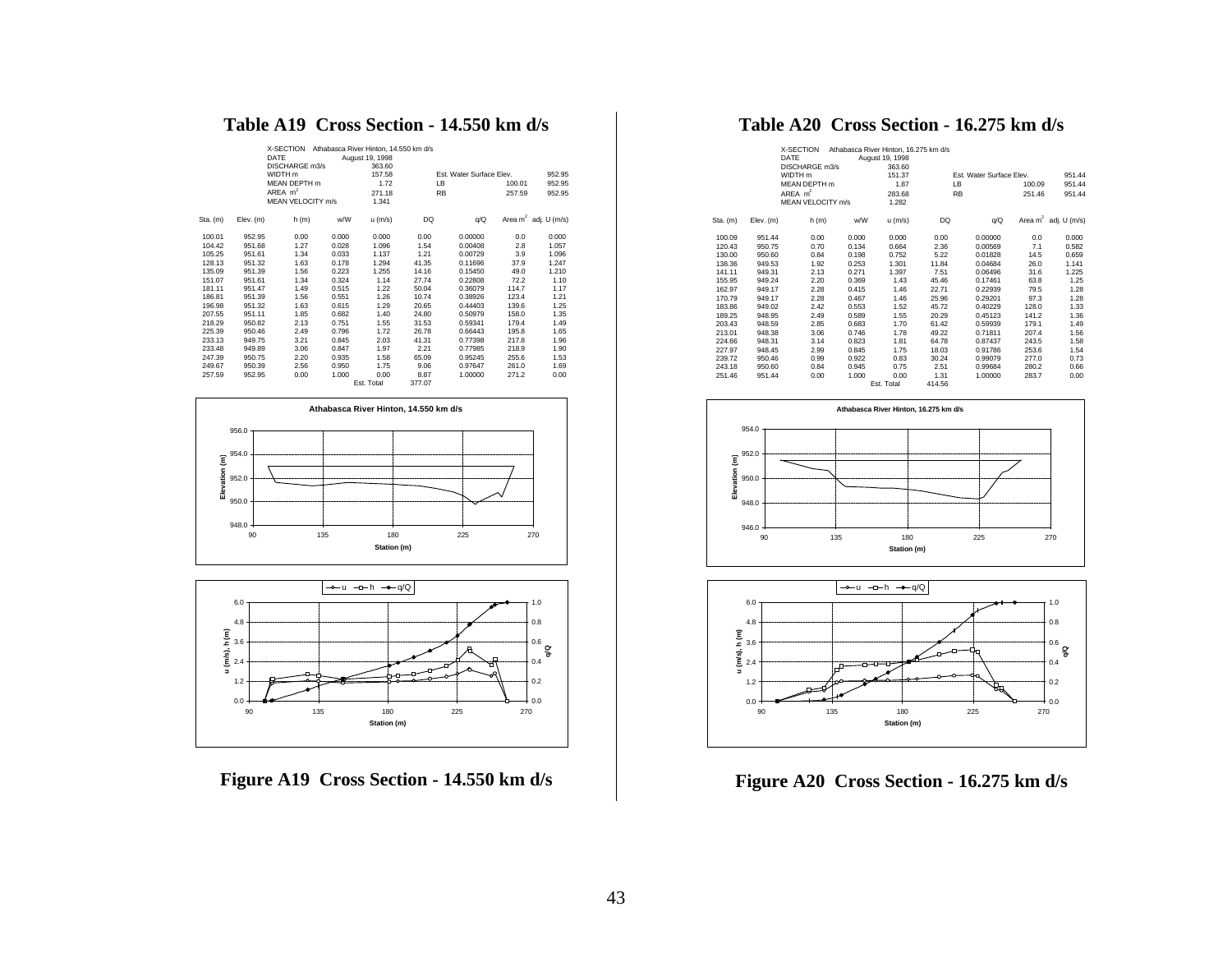# **Table A21 Cross Section - 17.675 km d/s**

|            |           | X-SECTION<br>DATE<br>DISCHARGE m3/s |       | Athabasca River @ Hinton, 17,675 km d/s<br>August 19, 1998<br>363.60 |           |                          |        |                         |
|------------|-----------|-------------------------------------|-------|----------------------------------------------------------------------|-----------|--------------------------|--------|-------------------------|
|            |           | WIDTH <sub>m</sub>                  |       | 152.41                                                               |           | Est. Water Surface Elev. |        | 951.05                  |
|            |           | MFAN DEPTH m                        |       | 2.71                                                                 | LB        |                          | 100.01 | 951.05                  |
|            |           | AREA $m2$                           |       | 412.85                                                               | <b>RB</b> |                          | 252.41 | 951.05                  |
|            |           | MEAN VELOCITY m/s                   |       | 0.881                                                                |           |                          |        |                         |
|            |           |                                     |       |                                                                      |           |                          |        |                         |
| $Sta.$ (m) | Elev. (m) | h(m)                                | w/W   | $u$ (m/s)                                                            | DQ        | q/Q                      |        | Area $m^2$ adj. U (m/s) |
| 100.01     | 951.05    | 0.00                                | 0.000 | 0.000                                                                | 0.00      | 0.00000                  | 0.0    | 0.000                   |
| 102.21     | 949.78    | 1.27                                | 0.014 | 0.532                                                                | 0.37      | 0.00094                  | 1.4    | 0.486                   |
| 104.38     | 949.35    | 1.70                                | 0.029 | 0.646                                                                | 1.91      | 0.00573                  | 4.6    | 0.590                   |
| 114.77     | 947.91    | 3.14                                | 0.097 | 0.971                                                                | 20.31     | 0.05676                  | 29.8   | 0.887                   |
| 115.52     | 947.84    | 3.21                                | 0.102 | 0.986                                                                | 2.34      | 0.06263                  | 32.1   | 0.901                   |
| 135.41     | 946.55    | 4.50                                | 0.232 | 1.24                                                                 | 85.10     | 0.27650                  | 108.8  | 1.13                    |
| 135.48     | 946.48    | 4.57                                | 0.233 | 1.25                                                                 | 0.39      | 0.27749                  | 109.1  | 1.14                    |
| 160.02     | 947.27    | 3.78                                | 0.394 | 1.10                                                                 | 120.35    | 0.57991                  | 211.6  | 1.01                    |
| 162.36     | 947.41    | 3.64                                | 0.409 | 1.07                                                                 | 9.42      | 0.60359                  | 220.3  | 0.98                    |
| 180.01     | 947.98    | 3.06                                | 0.525 | 0.96                                                                 | 59.99     | 0.75434                  | 279.4  | 0.87                    |
| 187.45     | 948.34    | 2.71                                | 0.574 | 0.88                                                                 | 19.69     | 0.80383                  | 300.9  | 0.80                    |
| 197.51     | 948.92    | 2.13                                | 0.640 | 0.75                                                                 | 19.86     | 0.85372                  | 325.2  | 0.69                    |
| 214.72     | 948.70    | 2.35                                | 0.753 | 0.80                                                                 | 29.89     | 0.92885                  | 363.7  | 0.73                    |
| 216.47     | 948.99    | 2.06                                | 0.764 | 0.73                                                                 | 2.96      | 0.93628                  | 367.6  | 0.67                    |
| 233.02     | 949.78    | 1.27                                | 0.873 | 0.53                                                                 | 17.45     | 0.98015                  | 395.2  | 0.49                    |
| 233.62     | 949.78    | 1.27                                | 0.877 | 0.53                                                                 | 0.41      | 0.98118                  | 396.0  | 0.49                    |
| 246.29     | 950.14    | 0.91                                | 0.960 | 0.43                                                                 | 6.64      | 0.99785                  | 409.8  | 0.39                    |
| 247.81     | 950.28    | 0.77                                | 0.970 | 0.38                                                                 | 0.52      | 0.99915                  | 411.1  | 0.35                    |
| 252.41     | 951.05    | 0.00                                | 1.000 | 0.00                                                                 | 0.34      | 1.00000                  | 412.9  | 0.00                    |
|            |           |                                     |       | Est. Total                                                           | 397.93    |                          |        |                         |





**Figure A21 Cross Section - 17.675 km d/s**

# **Table A22 Cross Section - 19.325 km d/s**

|          |           | X-SECTION<br>DATE  |       | Athabasca River @ Hinton, 19.325 km d/s<br>August 19, 1998 |        |                          |        |                         |
|----------|-----------|--------------------|-------|------------------------------------------------------------|--------|--------------------------|--------|-------------------------|
|          |           | DISCHARGE m3/s     |       | 363.60                                                     |        |                          |        |                         |
|          |           | WIDTH <sub>m</sub> |       | 178.11                                                     |        | Est. Water Surface Elev. |        | 949.44                  |
|          |           | MEAN DEPTH m       |       | 1.68                                                       |        | LB                       | 100.01 | 949.44                  |
|          |           | AREA $m2$          |       | 298.79                                                     |        | <b>RB</b>                | 278.13 | 949.44                  |
|          |           | MEAN VELOCITY m/s  |       | 1.217                                                      |        |                          |        |                         |
| Sta. (m) | Elev. (m) | h(m)               | w/W   | $u$ (m/s)                                                  | DQ     | q/Q                      |        | Area $m^2$ adj. U (m/s) |
| 100.01   | 949.44    | 0.00               | 0.000 | 0.000                                                      | 0.00   | 0.00000                  | 0.0    | 0.000                   |
| 108.78   | 947.66    | 1.77               | 0.049 | 1.263                                                      | 4.91   | 0.01289                  | 7.8    | 1.205                   |
| 111.69   | 947.45    | 1.99               | 0.066 | 1.363                                                      | 7.19   | 0.03175                  | 13.3   | 1.301                   |
| 123.54   | 947.95    | 1.49               | 0.132 | 1.123                                                      | 25.60  | 0.09892                  | 33.8   | 1.071                   |
| 131.00   | 947.88    | 1.56               | 0.174 | 1.159                                                      | 12.97  | 0.13295                  | 45.2   | 1.106                   |
| 140.66   | 948.09    | 1.34               | 0.228 | 1.05                                                       | 15.48  | 0.17356                  | 59.2   | 1.00                    |
| 151.93   | 948.38    | 1.06               | 0.291 | 0.89                                                       | 13.15  | 0.20807                  | 72.8   | 0.85                    |
| 165.95   | 947.81    | 1.63               | 0.370 | 1.19                                                       | 19.67  | 0.25969                  | 91.6   | 1.14                    |
| 179.09   | 947.74    | 1.70               | 0.444 | 1.23                                                       | 26.55  | 0.32934                  | 113.5  | 1.17                    |
| 184.97   | 947.66    | 1.77               | 0.477 | 1.26                                                       | 12.73  | 0.36274                  | 123.7  | 1.21                    |
| 201.03   | 947.52    | 1.92               | 0.567 | 1.33                                                       | 38.43  | 0.46356                  | 153.4  | 1.27                    |
| 205.73   | 947.45    | 1.99               | 0.594 | 1.36                                                       | 12.38  | 0.49606                  | 162.6  | 1.30                    |
| 219.63   | 947.02    | 2.42               | 0.672 | 1.55                                                       | 44.67  | 0.61326                  | 193.2  | 1.48                    |
| 224.66   | 946.37    | 3.06               | 0.700 | 1.82                                                       | 23.26  | 0.67428                  | 207.0  | 1.74                    |
| 240.61   | 947.38    | 2.06               | 0.789 | 1.40                                                       | 65.72  | 0.84672                  | 247.9  | 1.33                    |
| 240.88   | 947.38    | 2.06               | 0.791 | 1.40                                                       | 0.78   | 0.84876                  | 248.4  | 1.33                    |
| 257.99   | 947.88    | 1.56               | 0.887 | 1.16                                                       | 39.56  | 0.95254                  | 279.4  | 1.11                    |
| 269.11   | 948.38    | 1.06               | 0.949 | 0.89                                                       | 14.93  | 0.99172                  | 293.9  | 0.85                    |
| 271.94   | 948.67    | 0.77               | 0.965 | 0.72                                                       | 2.09   | 0.99721                  | 296.5  | 0.69                    |
| 273.96   | 948.95    | 0.48               | 0.977 | 0.53                                                       | 0.79   | 0.99930                  | 297.8  | 0.51                    |
| 278.13   | 949.44    | 0.00               | 1.000 | 0.000                                                      | 0.27   | 1.00000                  | 298.8  | 0.000                   |
|          |           |                    |       | Est. Total                                                 | 381.13 |                          |        |                         |





**Figure A22 Cross Section - 19.325 km d/s**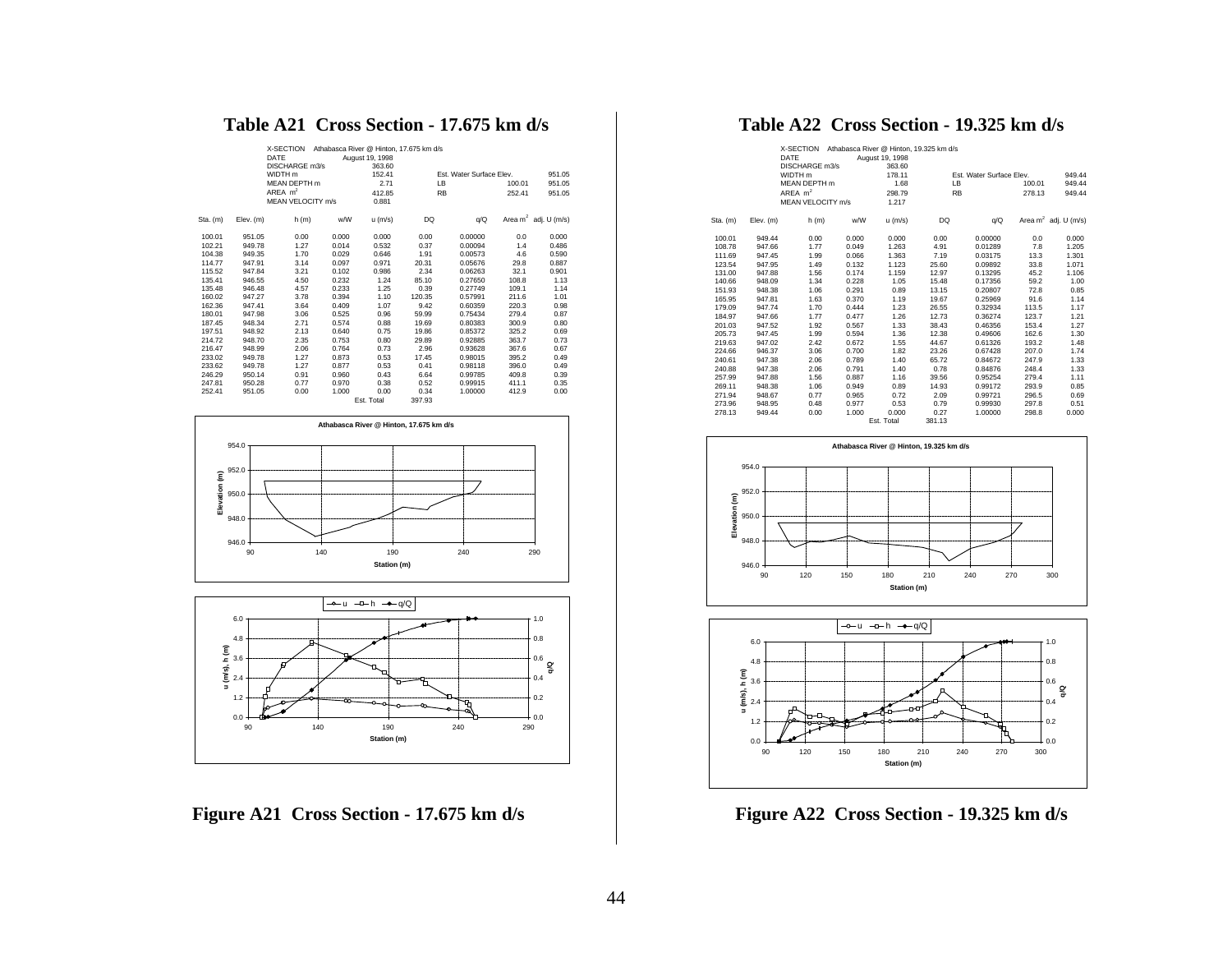# **Table A23 Cross Section - 20.625 km d/s**

|            |           | X-SECTION<br>DATE<br>DISCHARGE m3/s |       | Athabasca River @ Hinton, 20,625 km d/s<br>August 18, 1998<br>364.00 |           |                          |        |                         |
|------------|-----------|-------------------------------------|-------|----------------------------------------------------------------------|-----------|--------------------------|--------|-------------------------|
|            |           | WIDTH <sub>m</sub>                  |       | 194.68                                                               |           | Est. Water Surface Elev. |        | 948.76                  |
|            |           | MEAN DEPTH m                        |       | 1.87                                                                 | LB        |                          | 100.01 | 948.76                  |
|            |           | AREA $m2$                           |       | 363.70                                                               | <b>RB</b> |                          | 294.68 | 948.76                  |
|            |           | MEAN VELOCITY m/s                   |       | 1.001                                                                |           |                          |        |                         |
| $Sta.$ (m) | Elev. (m) | h(m)                                | w/W   | $u$ (m/s)                                                            | DQ        | q/Q                      |        | Area $m^2$ adj. U (m/s) |
| 100.01     | 948.76    | 0.00                                | 0.000 | 0.000                                                                | 0.00      | 0.00000                  | 0.0    | 0.000                   |
| 104.37     | 947.28    | 1.49                                | 0.022 | 0.860                                                                | 1.39      | 0.00354                  | 3.2    | 0.795                   |
| 106.49     | 947.13    | 1.63                                | 0.033 | 0.914                                                                | 2.93      | 0.01099                  | 6.5    | 0.846                   |
| 118.44     | 945.27    | 3.49                                | 0.095 | 1.520                                                                | 37.28     | 0.10574                  | 37.2   | 1.406                   |
| 122.91     | 945.34    | 3.42                                | 0.118 | 1.499                                                                | 23.34     | 0.16506                  | 52.6   | 1.387                   |
| 132.17     | 945.56    | 3.21                                | 0.165 | 1.44                                                                 | 45.04     | 0.27953                  | 83.3   | 1.33                    |
| 136.09     | 945.63    | 3.14                                | 0.185 | 1.41                                                                 | 17.71     | 0.32454                  | 95.8   | 1.31                    |
| 154.91     | 946.13    | 2.63                                | 0.282 | 1.26                                                                 | 72.56     | 0.50897                  | 150.1  | 1.16                    |
| 159.12     | 946.35    | 2.42                                | 0.304 | 1.19                                                                 | 13.00     | 0.54202                  | 160.7  | 1.10                    |
| 173.22     | 946.78    | 1.99                                | 0.376 | 1.04                                                                 | 34.69     | 0.63020                  | 191.8  | 0.97                    |
| 191.68     | 947.35    | 1.42                                | 0.471 | 0.83                                                                 | 29.48     | 0.70512                  | 223.2  | 0.77                    |
| 195.22     | 947.35    | 1.42                                | 0.489 | 0.83                                                                 | 4.16      | 0.71570                  | 228.2  | 0.77                    |
| 216.18     | 947.42    | 1.34                                | 0.597 | 0.80                                                                 | 23.64     | 0.77580                  | 257.1  | 0.74                    |
| 216.69     | 947.28    | 1.49                                | 0.599 | 0.86                                                                 | 0.60      | 0.77733                  | 257.9  | 0.80                    |
| 243.72     | 947.21    | 1.56                                | 0.738 | 0.89                                                                 | 35.96     | 0.86873                  | 299.0  | 0.82                    |
| 244.28     | 947.21    | 1.56                                | 0.741 | 0.89                                                                 | 0.77      | 0.87069                  | 299.9  | 0.82                    |
| 268.05     | 947.35    | 1.42                                | 0.863 | 0.83                                                                 | 30.39     | 0.94792                  | 335.3  | 0.77                    |
| 286.50     | 947.64    | 1.13                                | 0.958 | 0.72                                                                 | 18.15     | 0.99407                  | 358.7  | 0.66                    |
| 288.67     | 947.85    | 0.91                                | 0.969 | 0.62                                                                 | 1.48      | 0.99783                  | 360.9  | 0.57                    |
| 294.68     | 948.76    | 0.00                                | 1.000 | 0.00                                                                 | 0.85      | 1.00000                  | 363.7  | 0.00                    |
|            |           |                                     |       | Est. Total                                                           | 393.44    |                          |        |                         |





**Figure A23 Cross Section - 20.625 km d/s**

# **Table A24 Cross Section - 22.600 km d/s**

|          |           | X-SECTION Athabasca River @ Hinton, 22.600 km d/s<br>DATE |       | August 19, 1998 |           |                          |        |                         |
|----------|-----------|-----------------------------------------------------------|-------|-----------------|-----------|--------------------------|--------|-------------------------|
|          |           | DISCHARGE m3/s                                            |       | 363.60          |           |                          |        |                         |
|          |           | WIDTH m                                                   |       | 121.84          |           | Est. Water Surface Elev. |        | 944.83                  |
|          |           | MFAN DEPTH m                                              |       | 1.53            | LB        |                          | 100.00 | 944.83                  |
|          |           | AREA $m2$                                                 |       | 186.97          | <b>RB</b> |                          | 221.84 | 944.83                  |
|          |           | MEAN VELOCITY m/s                                         |       | 1.945           |           |                          |        |                         |
| Sta. (m) | Elev. (m) | h(m)                                                      | w/W   | $u$ (m/s)       | DQ        | q/Q                      |        | Area $m^2$ adj. U (m/s) |
| 100.00   | 944.83    | 0.00                                                      | 0.000 | 0.000           | 0.00      | 0.00000                  | 0.0    | 0.000                   |
| 101.04   | 943.99    | 0.84                                                      | 0.008 | 1.303           | 0.28      | 0.00075                  | 0.4    | 1.249                   |
| 105.53   | 943.99    | 0.84                                                      | 0.045 | 1.303           | 4.93      | 0.01374                  | 4.2    | 1.249                   |
| 116.32   | 943.85    | 0.99                                                      | 0.134 | 1.447           | 13.56     | 0.04948                  | 14.1   | 1.387                   |
| 122.96   | 943.71    | 1.13                                                      | 0.188 | 1.585           | 10.65     | 0.07756                  | 21.1   | 1.519                   |
| 132.84   | 943.85    | 0.99                                                      | 0.269 | 1.45            | 15.82     | 0.11928                  | 31.5   | 1.39                    |
| 144.83   | 943.71    | 1.13                                                      | 0.368 | 1.58            | 19.21     | 0.16992                  | 44.2   | 1.52                    |
| 152.73   | 943.49    | 1.34                                                      | 0.433 | 1.78            | 16.44     | 0.21327                  | 54.0   | 1.71                    |
| 169.43   | 942.41    | 2.42                                                      | 0.570 | 2.63            | 69.37     | 0.39614                  | 85.4   | 2.53                    |
| 170.64   | 942.49    | 2.35                                                      | 0.580 | 2.58            | 7.48      | 0.41586                  | 88.3   | 2.47                    |
| 186.78   | 942.06    | 2.78                                                      | 0.712 | 2.89            | 113.13    | 0.71408                  | 129.6  | 2.77                    |
| 192.25   | 941.98    | 2.85                                                      | 0.757 | 2.94            | 44.88     | 0.83239                  | 145.0  | 2.82                    |
| 201.39   | 944.83    | 0.00                                                      | 0.832 | 0.00            | 19.13     | 0.88282                  | 158.1  | 0.00                    |
| 209.23   | 941.77    | 3.06                                                      | 0.897 | 3.08            | 18.53     | 0.93168                  | 170.1  | 2.96                    |
| 217.83   | 944.78    | 0.05                                                      | 0.967 | 0.20            | 21.99     | 0.98964                  | 183.5  | 0.19                    |
| 221.09   | 943.13    | 1.70                                                      | 0.994 | 2.08            | 3.27      | 0.99825                  | 186.3  | 2.00                    |
| 221.84   | 944.83    | 0.00                                                      | 1.000 | 0.00            | 0.66      | 1.00000                  | 187.0  | 0.00                    |
|          |           |                                                           |       | Est. Total      | 379.35    |                          |        |                         |





**Figure A24 Cross Section - 22.600 km d/s**